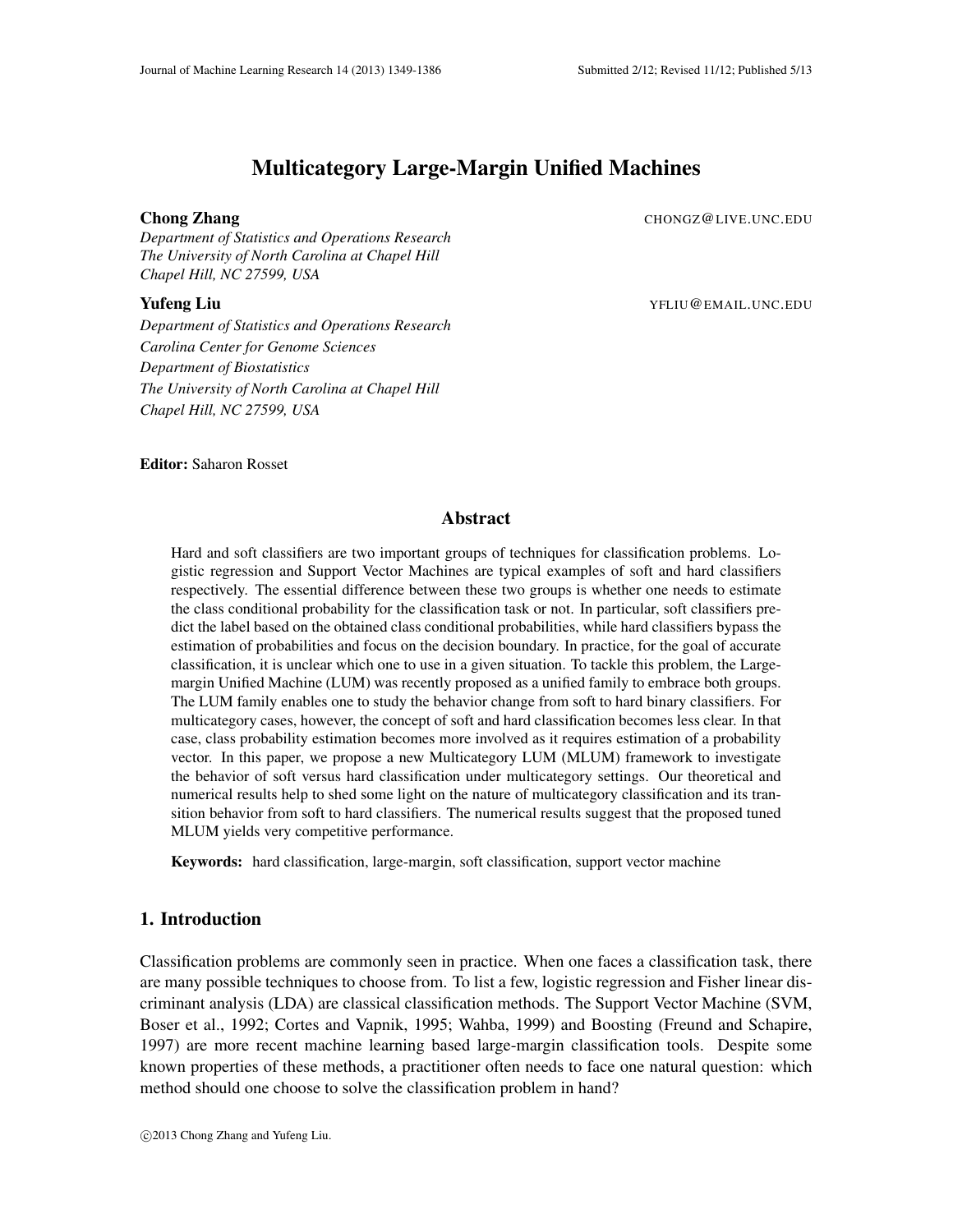#### ZHANG AND LIU

Wahba (2002) discussed the concept of soft versus hard classification. Soft classifiers estimate the class conditional probabilities and make the decision rule based on the obtained probabilities. Typical examples include logistic regression and LDA. Hard classifiers, on the other hand, focus on estimating the decision boundary without probability estimation. One typical example of hard classifiers is the SVM, which is a well known hard classifier without strong distributional assumptions. Another example of hard classifiers is ψ−learning (Shen et al., 2003). When class probability estimation is necessary, one can perform multiple weighted learning for probability estimation of hard classifiers (Wang et al., 2008). For a given problem, the choice between hard and soft classifiers can be difficult. Recently, Liu et al. (2011) proposed a family of large-margin classifiers, namely, the Large-margin Unified Machine (LUM). The LUM family is a rich group of classifiers in the sense that it connects hard and soft classifiers in one spectrum. It provides a natural platform for comparisons between soft and hard classifiers. More importantly, it enables us to observe the performance transition from soft to hard classification.

The existing development on the LUM is limited to the binary case. For multicategory problems, further development is necessary. In particular, probability estimation becomes more challenging as one needs to estimate a probability vector. Furthermore, multicategory consistency is much more involved, especially for hard classifiers. For instance, there are a lot of developments on multicategory SVMs in the literature (Vapnik, 1998; Weston and Watkins, 1999; Crammer et al., 2001; Lee et al., 2004; Wang and Shen, 2007; Liu and Yuan, 2011). Most of them are not consistent when there is no dominating class, that is, the maximum class probability is less than 0.5 (Tewari and Bartlett, 2007; Liu, 2007). Recently, Liu and Yuan (2011) proposed a group of consistent multicategory piecewise linear hinge loss functions, namely a family of reinforced hinge loss functions, which covers the loss by Lee et al. (2004) as a special case. For probability estimation, there are several existing multicategory soft classifiers, such as Adaboost in Boosting (Freund and Schapire, 1997; Zou et al., 2008; Zhu et al., 2009), logistic regression (Lin et al., 2000), proximal SVMs (Tang and Zhang, 2006), and multicategory composite least squares classifiers (Park et al., 2010).

We propose a new group of Multicategory Large-margin Unified Machines (MLUMs) in this paper. Similar to the binary case, the MLUM is a broad family that embraces many of the aforementioned classifiers as special cases. It helps to shed some light on the choice between multicategory soft and hard classifiers, and provide some insights on the behavior change from soft to hard classification methods. Our theoretical studies show that the MLUM is always Fisher consistent, and is able to provide class conditional probability estimation. Moreover, we extend the excess risk concept discussed in Bartlett et al. (2006) to the multicategory case and study its convergence rate. We also propose an efficient tuning procedure for the MLUM family. Our numerical results show that the behaviors of different classifiers vary from setting to setting. In particular, we have the following observations.

- Soft classifiers tend to give more accurate classification results by estimating the conditional class probability when the true probability functions are relatively smooth.
- Hard classifiers bypass the probability estimation and may work better when estimation of the underlying probability functions is challenging, such as the step function.
- When the data are noisy with outliers, soft classifiers tend to be very sensitive and unstable. A MLUM member, in-between hard and soft classifiers, tends to work the best. This was not observed in the binary case (Liu et al., 2011).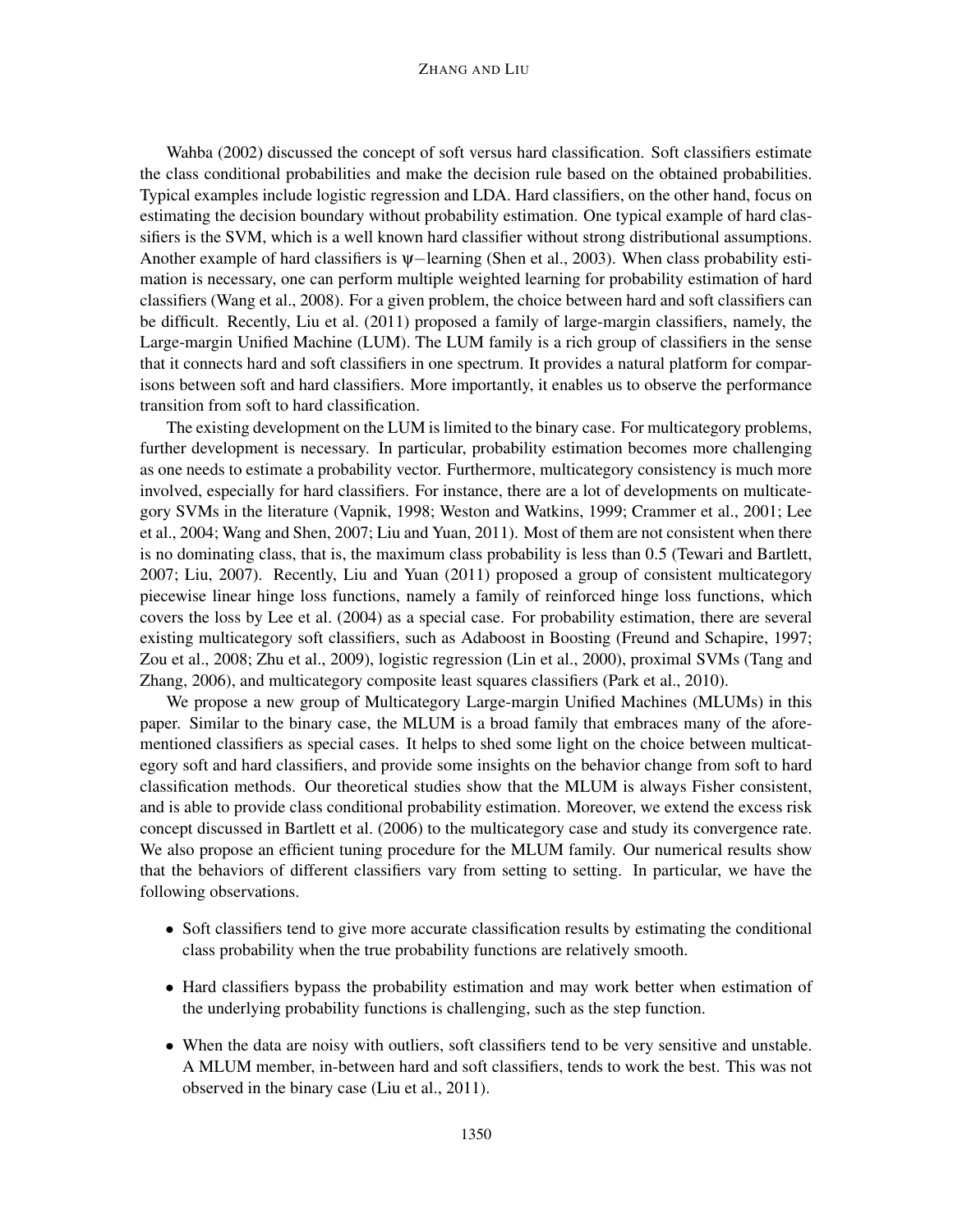Although our observations may not hold for all classification problems, it can help us to understand the classification behaviors better. Furthermore, our numerical results suggest that the performance of the proposed tuned MLUM is very competitive.

The rest of this paper is organized as follows. In Section 2, we give some motivation and introduce the MLUM family. Section 3 explores some statistical properties of the MLUM family. Section 4 addresses the computational aspect of the MLUM. In Section 5, we demonstrate the numerical performance of MLUM via several simulated examples. Section 6 discusses some benchmark examples and one gene expression data set. Some discussion is provided in Section 7. The technical proofs are collected in the appendix.

# 2. Methodology

In this section, we first introduce the background of binary classification, then discuss different ways of generalization to multicategory problems. The notion of soft and hard classification is first reviewed in the binary classification context. Then we propose a MLUM framework which helps us to understand soft versus hard classification in the multicategory setting.

#### 2.1 Background on Binary Classification

With a training data set given, one main goal of classification is to build a classifier for us to predict the class label *y* using the input vector x. Here we assume that the training data are *i*.*i*.*d*. samples from an unknown underlying distribution  $D(x, y)$ . In binary classification with  $y \in \{\pm 1\}$ , we want to estimate a function  $f(\mathbf{x}) : \mathbf{R}^d \to \mathbf{R}$  and use  $sign(f(\mathbf{x}))$  as the classification rule. Because of the sign rule and the class labels  $\{\pm 1\}$ , the quantity  $y f(\mathbf{x})$  indicates whether the classification of a point  $(\mathbf{x}, y)$ , sign(*f*), is correct or not. In particular, we have correct classification if and only if  $y f(\mathbf{x}) > 0$ . This quantity  $y f(\mathbf{x})$  is known as the functional margin in the large-margin classification literature.

Using the functional margin, the theoretical  $0 - 1$  loss can be directly written as  $L(yf(\mathbf{x})) =$  $I(yf(\mathbf{x}) \le 0)$ . Our goal is to find a classification function *f* such that the expected loss of *f*, denoted by

$$
R(f(\cdot)) = E_{\mathbf{X},Y} L(Yf(\mathbf{X})),
$$
\n(1)

is as small as possible. The infimum of  $R(f(\cdot))$ , denoted by  $R^*$ , is called the Bayes error. In practice, given a training sample  $(x_1, y_1), \ldots, (x_n, y_n)$  independently drawn from *D*, we want to find a function  $f$  in a functional space  $H$  that minimizes the empirical loss

$$
\min_{f \in H} \frac{1}{n} \sum_{i=1}^{n} L(y_i f(\mathbf{x}_i)),\tag{2}
$$

which can be considered as an empirical approximation to the expected loss  $(1)$ .

Due to the non-convexity and discontinuity of the 0−1 loss function *L*, the minimization of the empirical loss (2) is typically NP-hard and difficult to implement in practice. Many surrogate loss functions have been proposed to alleviate this problem. Furthermore, regularization is often used as well to avoid overfitting. In particular, one can replace the 0−1 loss *L* with a surrogate loss *V*, and solve the following optimization problem

$$
\min_{f \in H} \frac{1}{n} \sum_{i=1}^{n} V(y_i f(\mathbf{x}_i)) + \lambda J(f),\tag{3}
$$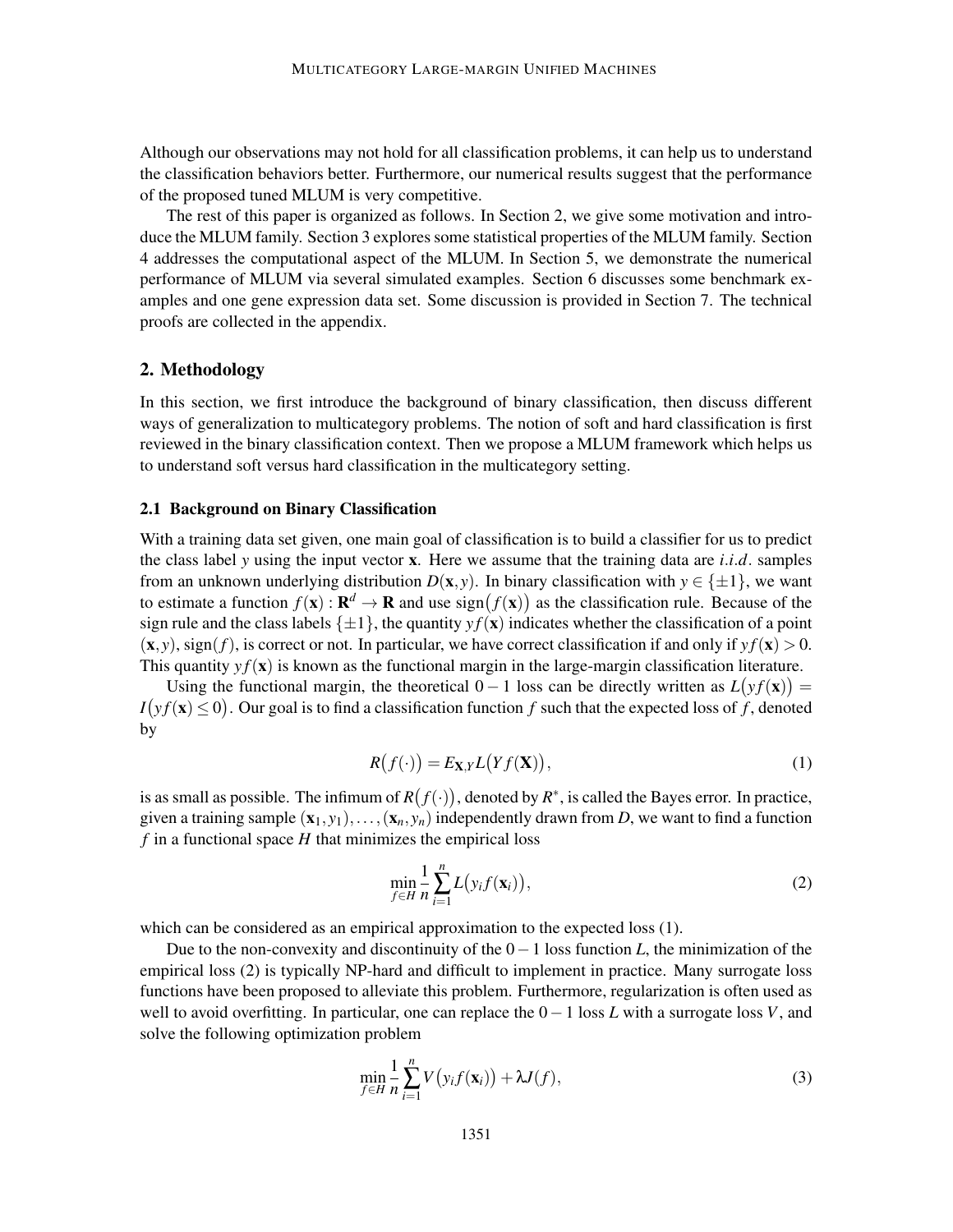#### ZHANG AND LIU

where  $J(f)$  is a regularization function of f that helps to prevent overfitting, and  $\lambda$  is the tuning parameter that balances the loss function term and the regularization term. Different loss functions correspond to different classification methods. To list a few, AdaBoost employs the exponential loss  $V = \exp(-y f)$  (Friedman et al., 2000), SVM (Boser et al., 1992) uses the hinge loss  $V =$ [1 − *yf*]<sub>+</sub>, and logistic regression (Lin et al., 2000; Zhu and Hastie, 2005) uses the deviance loss  $V = \log (1 + \exp(-y f))$ . Different methods can be roughly grouped into two categories, namely, soft and hard classifiers. In practice, it is unclear which one to use for a particular problem. To answer this question, Liu et al. (2011) proposed to use the LUM loss function  $\ell(\cdot)$  for *V* in (3), where

$$
\ell(u) = \begin{cases} 1-u & \text{if } u < \frac{c}{1+c}, \\ \frac{1}{1+c} \left( \frac{a}{(1+c)u-c+a} \right)^a & \text{if } u \ge \frac{c}{1+c}, \end{cases}
$$

with  $c \ge 0$  and  $a > 0$  being parameters of the LUM family. See Figure 1 for the shape of  $\ell(u)$  with a few values of *a* and *c* (Liu et al., 2011). Note that the LUM family includes the SVM hinge loss with  $c \rightarrow \infty$ , and the Distance Weighted Discrimination (DWD, Marron et al., 2007) with  $c = 1$  and  $a = 1$ , as special cases. The parameter *c* is an index of soft versus hard classifiers. In particular,  $c = 0$  corresponds to a typical soft classifier, and  $c \rightarrow \infty$  corresponds to the SVM, a typical hard classifier. Consequently, the LUM connects soft and hard classifiers as a family, and enables one to thoroughly investigate the transition behavior in this spectrum.



Figure 1: Plots of several LUM loss functions. On the left panel, we have  $a = 1$  and  $c = 0, 1, 5, \infty$ , and on the right panel we have  $c = 0$  and  $a = 1, 5, 10, \infty$ .

So far, our focus has been on binary methods. In the next section, we briefly introduce some existing methods for multicategory classification problems.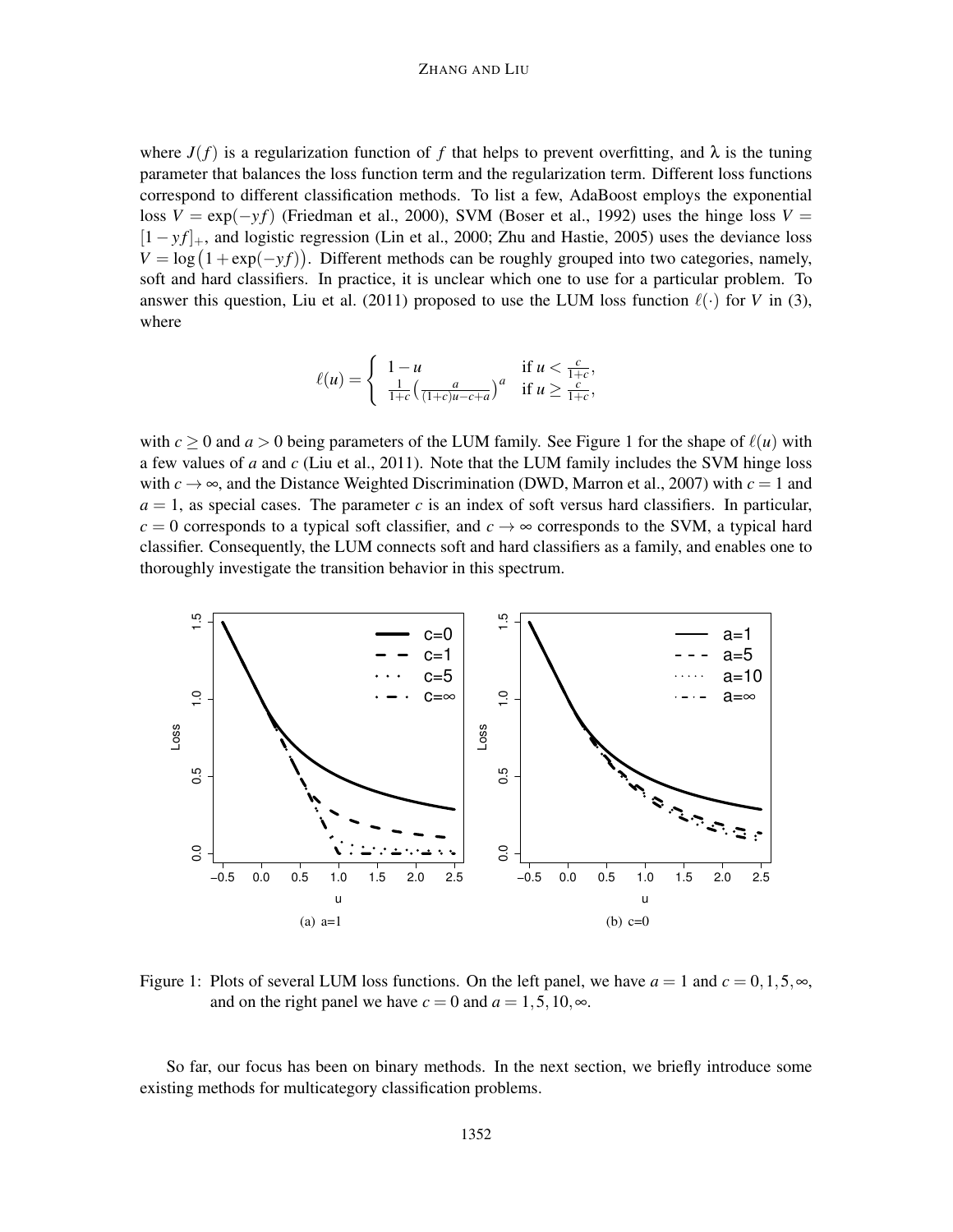### 2.2 Existing Multicategory Classification Methods

To solve a multicategory problem, a natural and direct way is to implement multiple binary classifiers. For example, one can implement the one-versus-one or one-versus-rest methods. Consider a *k*−category classification problem with the label *y* ∈ {1,2,..., *k*}. The one-versus-one approach applies a given binary classifier to a problem of  $j_1$  versus  $j_2$  for all possible  $j_1, j_2 \in \{1, 2, ..., k\}$ . Overall,  $\frac{k(k-1)}{2}$  binary classifiers are performed, followed by a majority vote step. In particular, one counts the number of votes for each class obtained from the binary classifiers and classifies the point into the class with the maximum number of votes. When there is a tie for the maximum votes among the classes, one can combine the binary probability information to assign labels, if the binary classification probability estimation is available (Wu et al., 2004). If a hard classifier is used for the one-versus-one approach, then the label is randomly chosen among the classes with equal maximum votes. This can be suboptimal. Furthermore, when *k* is large, the number of binary classifiers needed can be large as well. In addition, some class sizes can be very small. Another similar technique is the one-versus-rest approach. In particular, it relabels the data in the class *j* as the positive class and the rest as the negative class, for  $j \in \{1, 2, ..., k\}$ , and performs a sequence of *k* binary classification problems. The one-versus-rest approach may have inconsistency for some classifiers such as SVMs (Liu and Yuan, 2011). Hence, it is desirable to have a simultaneous multicategory classifier that considers *k* classes altogether.

The idea of simultaneous multicategory classifiers is as follows. Consider a *k*−category classification problem. Given an input vector x, we would like to predict its corresponding label  $y \in \{1, 2, \ldots, k\}$ . Instead of using a one-dimensional classification function  $f(\mathbf{x})$  as in the binary case, now we employ a *k*−dimensional function vector  $f(x) = (f_1(x),...,f_k(x))$ , and predict the class label *y* of **x** using argmax<sub>*j*=1,...,*k*</sub> *f*<sub>*j*</sub>(**x**). Similar as in (3), we are interested in solving the following optimization problem

$$
\min_{f \in H} \frac{1}{n} \sum_{i=1}^{n} V\left(\mathbf{f}(\mathbf{x}_i), y_i\right) + \lambda J(\mathbf{f}),\tag{4}
$$

with *V* being a loss function for a multicategory problem, and  $J(f)$  being a regularization term defined for the multicategory problems. To reduce the dimension of the problem and to obtain good theoretical properties, a sum-to-zero constraint,  $\sum_{j=1}^{k} f_j(\mathbf{x}) = 0$ , is commonly used. As a result, this formulation is equivalent to the binary problem with  $k = 2$ . With the argmax prediction rule, a sensible loss function *V* should encourage  $f_y$  to be the maximum among  $\{f_j; j = 1, ..., k\}$ .

For soft classification in multiclass problems, Zhu and Hastie (2005) used the generalized logistic loss  $V = -f_y(\mathbf{x}) + \log(e^{f_1(\mathbf{x})} + \cdots + e^{f_k(\mathbf{x})})$ . Tang and Zhang (2006) employed the squared loss  $V = (\mathbf{z} - \mathbf{f})^T (\mathbf{z} - \mathbf{f})$ , where  $\mathbf{z} = -\frac{1}{k-1}$  $\frac{1}{k-1}(1,1,\ldots,1)^{T}+\frac{k}{k-1}$  $\frac{k}{k-1}$ **e**<sub>y</sub>, and **e**<sub>j</sub> is the vector with 1 at the *j th* element and 0 elsewhere. Zhu et al. (2009) extended the Adaboost to a multicategory learning method with the exponential loss  $V = \exp(-\frac{1}{k})$  $\frac{1}{k}z^{T}f$ ). In the literature of hard classifiers, there are several ways to extend the binary hinge loss of the SVM to the simultaneous multicategory case. Here we list several commonly used versions with the sum-to-zero constraint:

Loss 1 (Naive hinge loss)  $[1 - f_y(\mathbf{x})]_+$ ;

Loss 2 (Vapnik, 1998)  $\sum_{j \neq y} [1 - (f_y(\mathbf{x}) - f_j(\mathbf{x}))]_+;$ 

Loss 3 (Crammer et al., 2001; Liu et al., 2005)  $\sum_{j \neq y} [1 - \min_j (f_y(\mathbf{x}) - f_j(\mathbf{x}))]_+$ ;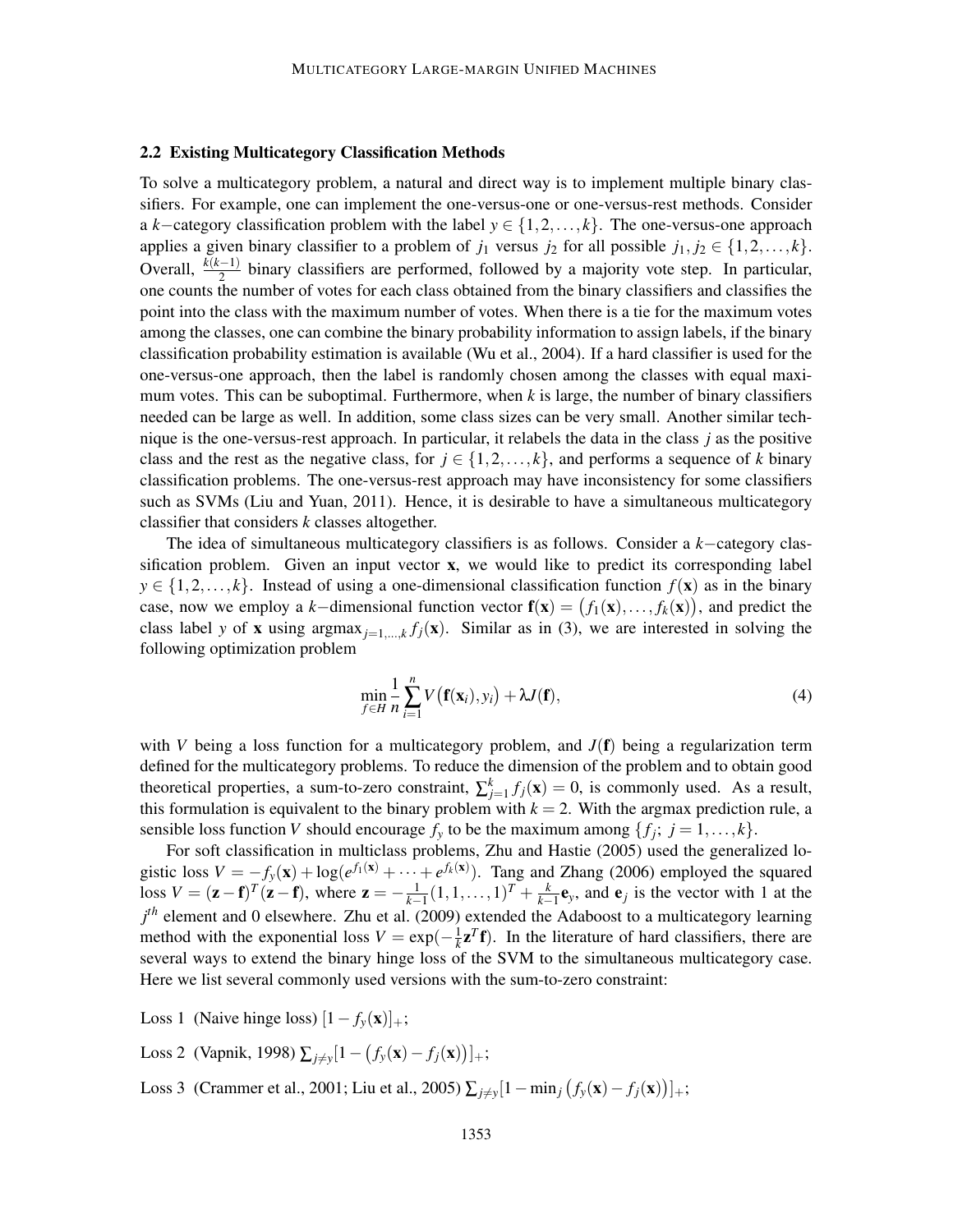Loss 4 (Lee et al., 2004)  $\sum_{j \neq y} [1 + f_j(\mathbf{x})]_+$ .

Losses 1, 2 and 3 are known to be inconsistent (Lee et al., 2004; Liu, 2007; Tewari and Bartlett, 2007). In contrast, Loss 4 is Fisher consistent. Recently, Liu and Yuan (2011) proposed the Reinforced Multicategory Support Vector Machine (RMSVM), which employs a convex combination of the naive hinge loss and Loss 4 by Lee et al. (2004) as follows,

$$
V(\mathbf{f}(\mathbf{x}), y) = \gamma[(k-1) - f_y(\mathbf{x})]_+ + (1-\gamma) \sum_{j \neq y} [1 + f_j(\mathbf{x})]_+, \tag{5}
$$

subject to  $\sum_{j=1}^{k} f_j(\mathbf{x}) = 0$ . Interestingly, the reinforced hinge loss function is Fisher consistent when  $0 \le \gamma \le 1/2$ , and includes Loss 4 in Lee et al. (2004) as a special case with  $\gamma = 0$ . Liu and Yuan (2011) showed that the loss function (4) with  $\gamma = 1/2$  yields the best overall classification performance, among  $\gamma \in [0, 0.5]$ . Inspired by the RMSVM loss formulation, we propose to extend the LUM family to the MLUM in an analogous way, as discussed in the next section.

Next we examine the sum-to-zero constraint  $\sum_{j=1}^{k} f_j(\mathbf{x}) = 0$  for different multicategory losses. In linear learning, we assume that  $f_j(\mathbf{x}) = \mathbf{x}^T \beta_j + b_j$ ;  $j = 1, ..., k$ , and the  $L_2$  penalty is  $J(\mathbf{f}) =$  $\frac{1}{2}\sum_{j=1}^{k}||\beta_j||^2$ . In kernel learning, we have  $f_j = g_{j,\mathcal{H}} + b_j$  and  $g_{j,\mathcal{H}}$ ;  $j = 1,...,k$  belong to some Reproducing Kernel Hilbert Space (RKHS)  $\mathcal{H}$ , while  $b_j$ 's are constants. The  $L_2$  penalty for kernel learning is  $J(\mathbf{f}) = \frac{1}{2} \sum_{j=1}^{k} ||g_{j,\mathcal{H}}||_{\mathcal{H}}^2$ , where  $|| \cdot ||_{\mathcal{H}}$  is the norm in  $\mathcal{H}$  introduced by its corresponding kernel. See, for example, Aronszajn (1950) and Wahba (1999) for more details about RKHS. Notice that in both cases, the intercepts  $b_j$ ;  $j = 1, ..., k$  are not penalized. Thus, if we add a constant to all  $b_j$ ;  $f = 1, \ldots, k$ , the prediction on any new instance does not change. Hence, the sum-to-zero constraint helps to obtain unique solutions. The next proposition shows that, if the loss function depends on **f** only through its element-wise differences  $f_i - f_j$ ;  $i \neq j$  as in Losses 2 and 3, then without the sum-to-zero constraint, the solutions  $\{\hat{\beta}_j\}$  in linear learning or  $\{\hat{g}_{j,\mathcal{H}}\}$  in kernel learning automatically sum to zero, under the *L*<sup>2</sup> penalty. Note that this phenomenon for the SVM was previously noted by Wu and Liu (2007).

**Proposition 1:** Suppose the loss function  $V(f, y)$  depends on **f** only through  $f_i - f_j$ ;  $i \neq j$ , then the solution to (4), using the  $L_2$  penalty without the sum-to-zero constraint, satisfies that  $\sum_{j=1}^{k} \hat{\beta}_j = 0$ for linear learning, and  $\sum_{j=1}^{k} \hat{g}_{j,\mathcal{H}} = 0$  for RKHS learning.

Notice that the condition in Proposition 1 is satisfied by MSVM Losses 2 and 3 mentioned above. For other loss functions such as Losses 1 and 4, the result does not hold. However, for those loss functions, the sum-to-zero constraint is more essential for theoretical properties such as Fisher consistency. This constraint was also used in many other simultaneous multicategory classification papers, for example, Tang and Zhang (2006), Wang and Shen (2007), and Zhu et al. (2009).

#### 2.3 MLUM Family

Soft and hard classifiers have been both studied in the literature of simultaneous multicategory classification. Which one to use in practice remains to be a challenging question. The LUM family is a broad family which embraces both soft and hard classifiers in binary cases, yet no such a convenient platform is available in the multicategory framework. In this paper, we propose a new family of MLUMs to study multicategory problems. In particular, we make use of the idea of reinforced multicategory hinge loss by Liu and Yuan (2011), and propose the following MLUM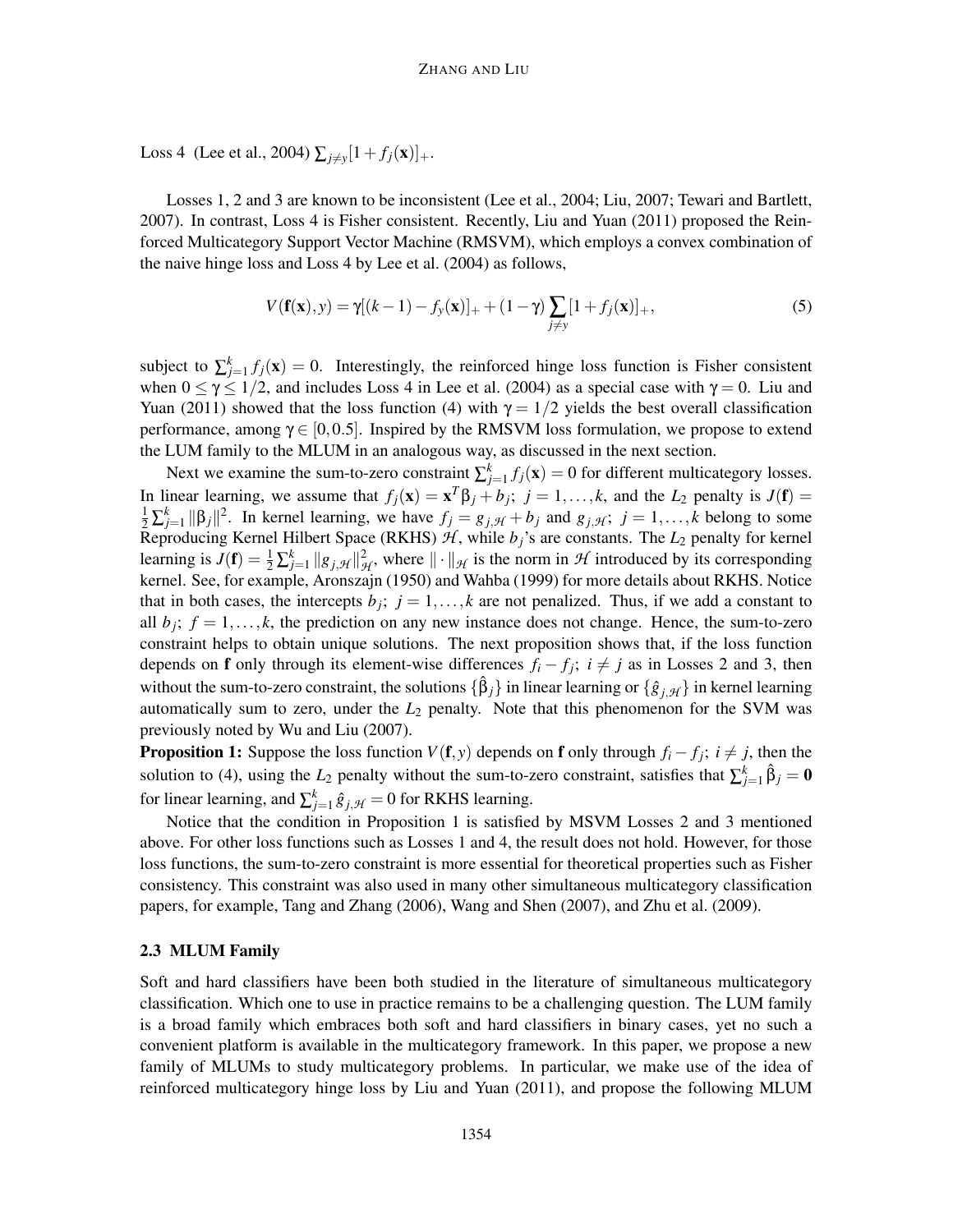loss family,

$$
V(\mathbf{f}, \mathbf{y}) = \gamma \ell \big( f_{\mathbf{y}}(\mathbf{x}) \big) + (1 - \gamma) \sum_{j \neq \mathbf{y}} \ell \big( -f_j(\mathbf{x}) \big),\tag{6}
$$

under the constraint  $\sum_{j=1}^{k} f_j(\mathbf{x}) = 0$ , where  $\ell(u) : \mathbf{R} \to \mathbf{R}$  is the LUM loss function, and  $\gamma \in [0,1]$ . When  $k = 2$ , the MLUM reduces to the binary LUM loss.

The main motivation to use the MLUM loss function (6) is based on the argmax rule for multicategory classification. For a given data point  $(x, y)$ , in order to obtain a correct classification decision rule, we need to have the corresponding  $f_y(\mathbf{x})$  to be the maximum among  $\mathbf{f}(\mathbf{x})$ . To that end, the first term in (6) encourages  $f_y(\mathbf{x})$  to be large, and the second term encourages  $f_j(\mathbf{x}), j \neq y$ , to be small. Consequently, both terms in  $(6)$  try to make  $f<sub>y</sub>$  big.

To further comprehend the MLUM family, we rewrite (6) using the multiple comparison vector representation proposed by Liu and Shen (2006). In particular, we define the comparison vector  $g(f(x), y) = (f_y(x) - f_1(x), \ldots, f_y(x) - f_{y-1}(x), f_y(x) - f_{y+1}(x), \ldots, f_y(x) - f_k(x)).$  Then by the argmax classification rule, a data point  $(x, y)$  is misclassified if and only if  $\min g(f(x), y) \le 0$ . Let  $u = g(\mathbf{f}(\mathbf{x}), y)$ , then the 0 − 1 loss can be written as  $I{\{\min_j u_j \le 0\}}$ , and the MLUM loss can be expressed as

$$
V(\mathbf{f}, y) = \gamma \ell (\sum_{j=1}^{k-1} u_j / k) + (1 - \gamma) \sum_{j=1}^{k-1} \ell (- \sum_{i=1}^{k-1} u_i / k + u_j).
$$
 (7)

Figure 2 shows the plot of (7) with  $\gamma = 0, 0.5, 1$  and  $c = 0, a = 1$  (soft classifier), and the  $0 - 1$  loss with  $k = 3$ , for comparison. We can see that as  $\gamma$  changes, the shape of the MLUM loss functions varies a lot, although they are all convex upper envelopes of the  $0-1$  loss. Moreover, as  $\gamma$  increases, the value of the loss function increases when  $u_1$  and  $u_2$  are both negative, and decreases when just one of them is negative.

In the next section, we explore some statistical properties of the MLUM family, which can help us understand the MLUM better with respect to the parameters involved in (6).

## 3. Statistical Properties

In this section, we study statistical properties of the MLUM family. We first study its consistency in Section 3.1, and then derive the formula for class probability estimation in Section 3.2. In Section 3.3, we extend the notion of the excess *V*-risk, as defined in Bartlett et al. (2006) and Zhang (2004a), from the binary case to the multicategory one. We show that the convergence rate of the excess *V*-risk depends on the size of the functional space, as well as the convergence rate of the estimated classification function to its theoretical minimizer within the functional space.

#### 3.1 Fisher Consistency

As different loss functions yield different methods, it is essential to study the properties of these loss functions. One important concept is the Fisher consistency (Zhang, 2004b; Bartlett et al., 2006), defined as follows. For a binary classification problem with the corresponding classification function *f*, a loss function  $V(\cdot)$  is Fisher consistent if and only if  $sign(f^*(\mathbf{x})) = sign(p(\mathbf{x}) - \frac{1}{2})$  $(\frac{1}{2})$ , where  $f^*(\mathbf{x}) = \text{arginf}_f E[V(Yf(\mathbf{X})) | \mathbf{X} = \mathbf{x}]$  and  $p(\mathbf{x}) = p(Y = 1 | \mathbf{X} = \mathbf{x})$ . Based on the definition, Fisher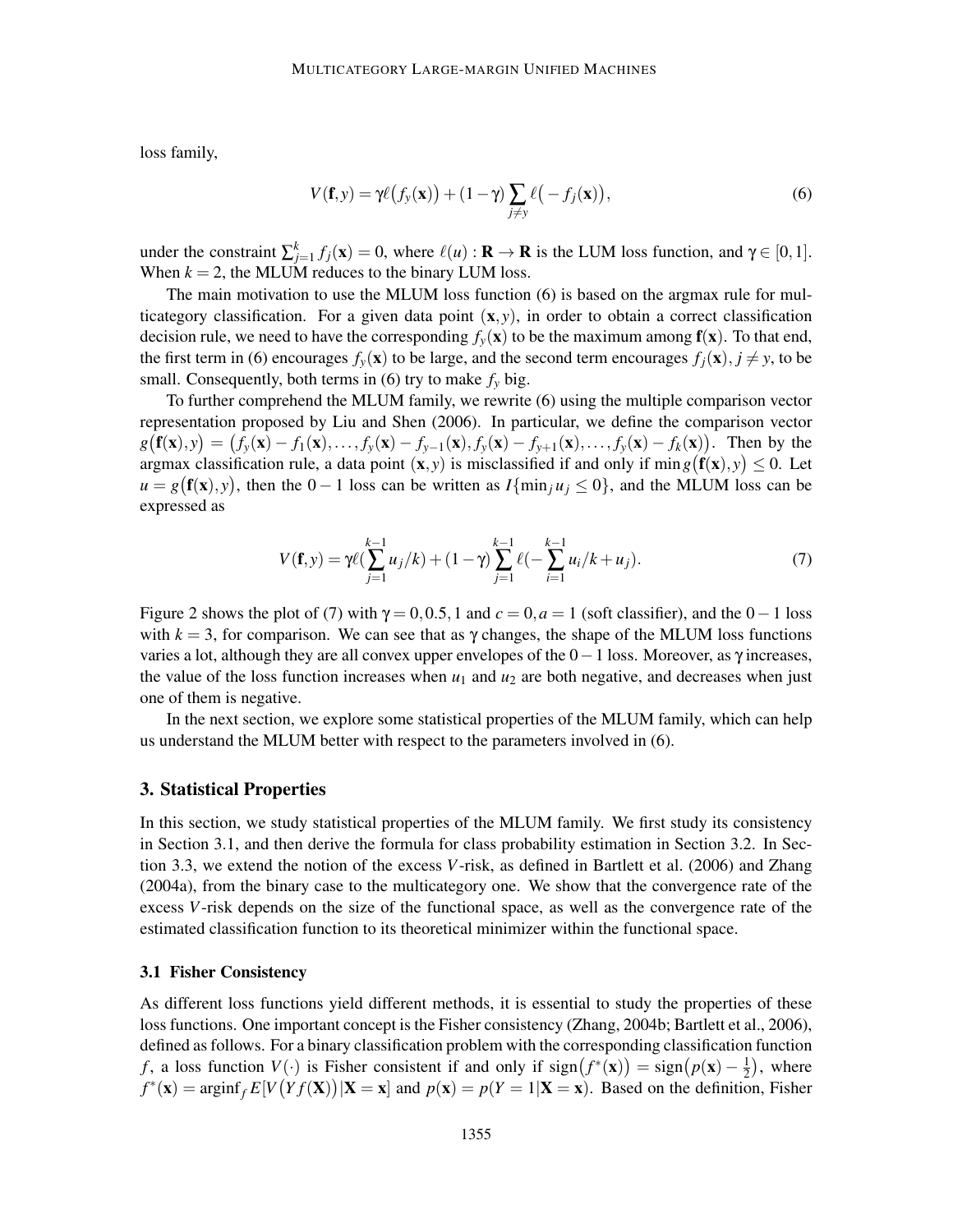

$$
\gamma\!\!=\!\!0.5
$$

 $γ=1$ 



Figure 2: Plots of the  $0-1$  loss function (top left panel) and MLUM loss functions with  $\gamma = 0$  (top right),  $\gamma = 0.5$  (bottom left),  $\gamma = 1$  (bottom right), for  $c = 0$ ,  $a = 1$  and  $k = 3$ .

consistency essentially ensures the corresponding decision boundary induced by *f* ∗ is identical to the Bayes boundary  $\{x : p(x) = 1/2\}$ .

In the multicategory classification literature, to tackle the Fisher consistency problem, we need the following definitions.

Definition 1 (Expected *V*−loss): Define the expected *V*−loss as

$$
E_{\mathbf{X},Y}V(\mathbf{f},y) = E_{\mathbf{X}}\left[\sum_{j=1}^k V(\mathbf{f}(\mathbf{X}),j)P_j(\mathbf{X})|\mathbf{X}=\mathbf{x}\right],
$$

where  $P(x) = (P_1(x), \ldots, P_k(x))$  is the class conditional probability.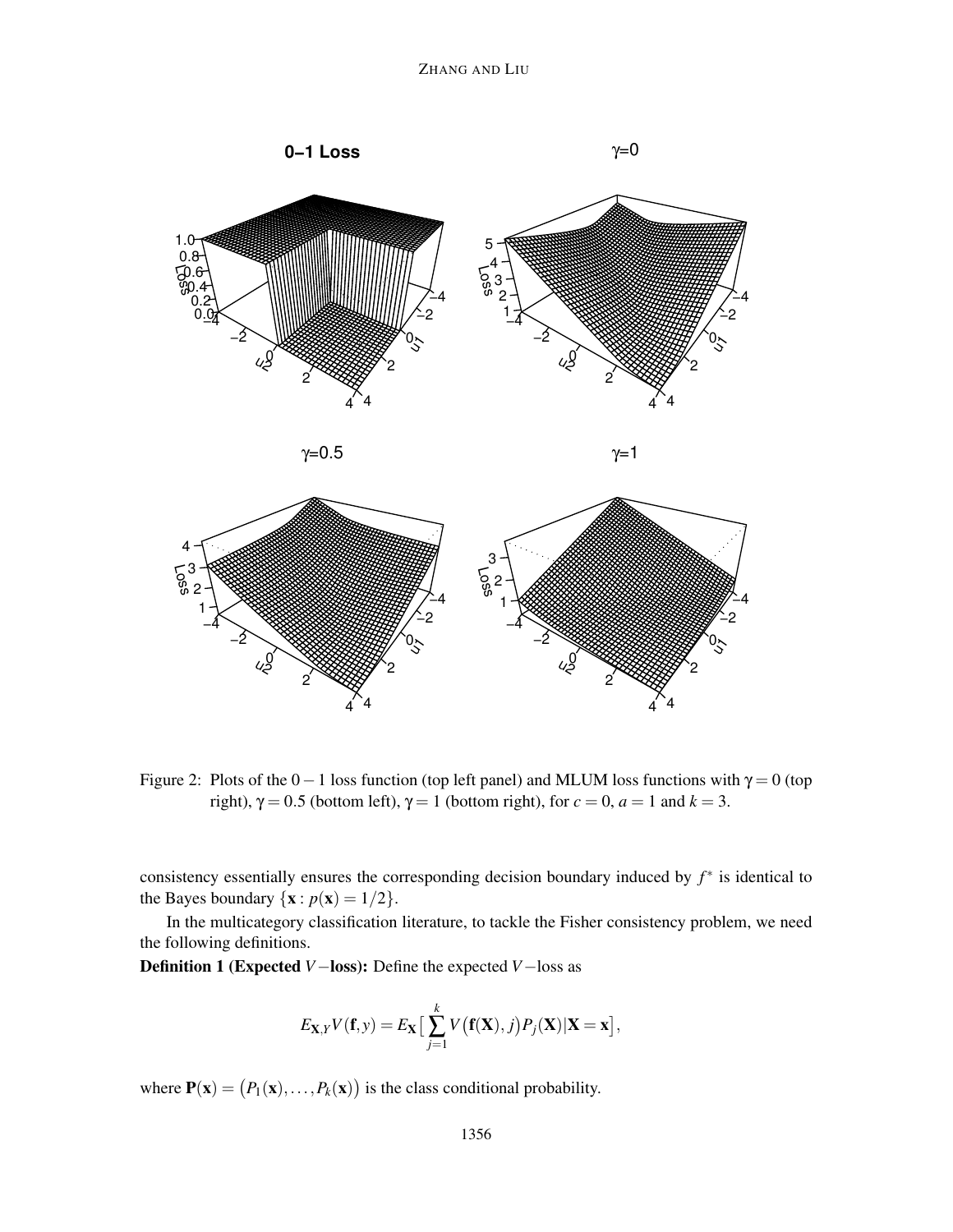Definition 2 (Conditional *V*−loss): For any x, define the conditional *V*−loss as

$$
S(\mathbf{f}, \mathbf{x}) = \sum_{j=1}^{k} V(\mathbf{f}(\mathbf{x}), j) P_j(\mathbf{x}).
$$
\n(8)

Because of the argmax rule, Fisher consistency means that for any given  $P(x)$ , the minimizer  $f^*(\mathbf{x}) = (f_1^*(\mathbf{x}), \dots, f_k^*(\mathbf{x}))$  of  $S(f, \mathbf{x})$  is such that  $\argmax_j P_j(\mathbf{x}) = \argmax_j f_j^*(\mathbf{x})$ . Furthermore, if argmax<sub>*j*</sub> $P_j(x)$  is unique, then so is argmax<sub>*j*</sub> $f_j^*(x)$ . Next we show that the MLUM loss function is always Fisher consistent with a finite *c* and for any  $\gamma \in [0,1]$ ,  $a > 0$ . To that end, we need to show that, if  $P_1$  is the unique maximum among  $\{P_1, \ldots, P_k\}$ , then  $f_1^* > \max\{f_2^*, \ldots, f_k^*\}$ . The next lemma assures that in the MLUM family,  $f_1^*$  is the maximum among  $\{f_1^*, \ldots, f_k^*\}$  (not necessarily unique), even with  $c = \infty$ .

**Lemma 1** *In the MLUM family with*  $c \in [0, \infty]$ *, a* > 0 *and*  $\gamma \in [0, 1]$ *, suppose for i*, *j*  $\in \{1, ..., k\}$ *, we have*  $P_i > P_j$ *, then*  $f_i^* \geq f_j^*$ *.* 

Clearly the above lemma is not sufficient for Fisher consistency, because the uniqueness of  $f_1^*$  is not guaranteed. Liu and Yuan (2011) showed that if we replace  $\ell(\cdot)$  in (6) with the hinge loss with some minor modifications as in (5), the Fisher consistency will fail when  $\gamma > 1/2$ . The deficiency of the hinge loss is due to its non-differentiability at the point 1, which then assures  $f_j^* \leq 1$ ;  $j = 1, ..., k$ . Because the LUM loss  $\ell$  is always differentiable with finite c, Fisher consistency of the MLUM is guaranteed, as in the following theorem.

**Theorem 2** *The MLUM loss function* (6) with any  $a > 0$ ,  $\gamma \in [0,1]$  and  $c \in [0,\infty)$ , is Fisher consis*tent.*

As a remark, we note that the proof of the preceding theorem can shed some light on why the RMSVM is not Fisher consistent when  $\gamma > 1/2$ . Since the hinge loss is not differentiable at 1, the maximal possible value of  $f_j^*$ ;  $j = 1, ..., k$  in the RMSVM is 1. When  $P_1 > P_2 \ge P_3 \cdots \ge P_k$ , we may have  $f_1^* = f_2^* = 1$ . Thus the loss can be inconsistent. See Remark 3 in the appendix for more discussions.

# 3.2 Probability Estimation

Class conditional probability estimation is very important in many applications. It is common to use the relationship between  $f^*$  and the class probability **P** for estimation of the latter using  $\hat{f}^n$ , where  $\hat{f}^n$ is the empirical solution to (4) with *V* being the proposed MLUM loss. In this section we convert the minimizer  $f^*$  into the class conditional probability estimation. When an estimated  $\hat{f}^n$  is obtained, one can use the formula to obtain the estimated probability  $\hat{P}$ . The following theorem gives the probability estimation formula for the MLUM family with any finite *c*.

**Theorem 3** Let  $\hat{E}(j) = [\gamma \ell'(\hat{f}_j) + (1 - \gamma)\ell'(-\hat{f}_j)]$  and  $\hat{F}(j) = (1 - \gamma)\ell'(-\hat{f}_j); j = 1, \ldots, k$ , where  $\hat{f}_j$ is the j<sup>th</sup> element of  $\hat{\mathbf{f}}^n$ . Then the probability estimation of  $\hat{P}_j$  for the MLUM can be expressed as

$$
\hat{P}_j = \frac{1}{\hat{E}(j)} \left\{ \hat{F}(j) + \frac{1}{\sum_{i=1}^k \frac{1}{\hat{E}(i)}} \left( 1 - \sum_{i=1}^k \frac{\hat{F}(i)}{\hat{E}(i)} \right) \right\}; \ j = 1, \dots, k. \tag{9}
$$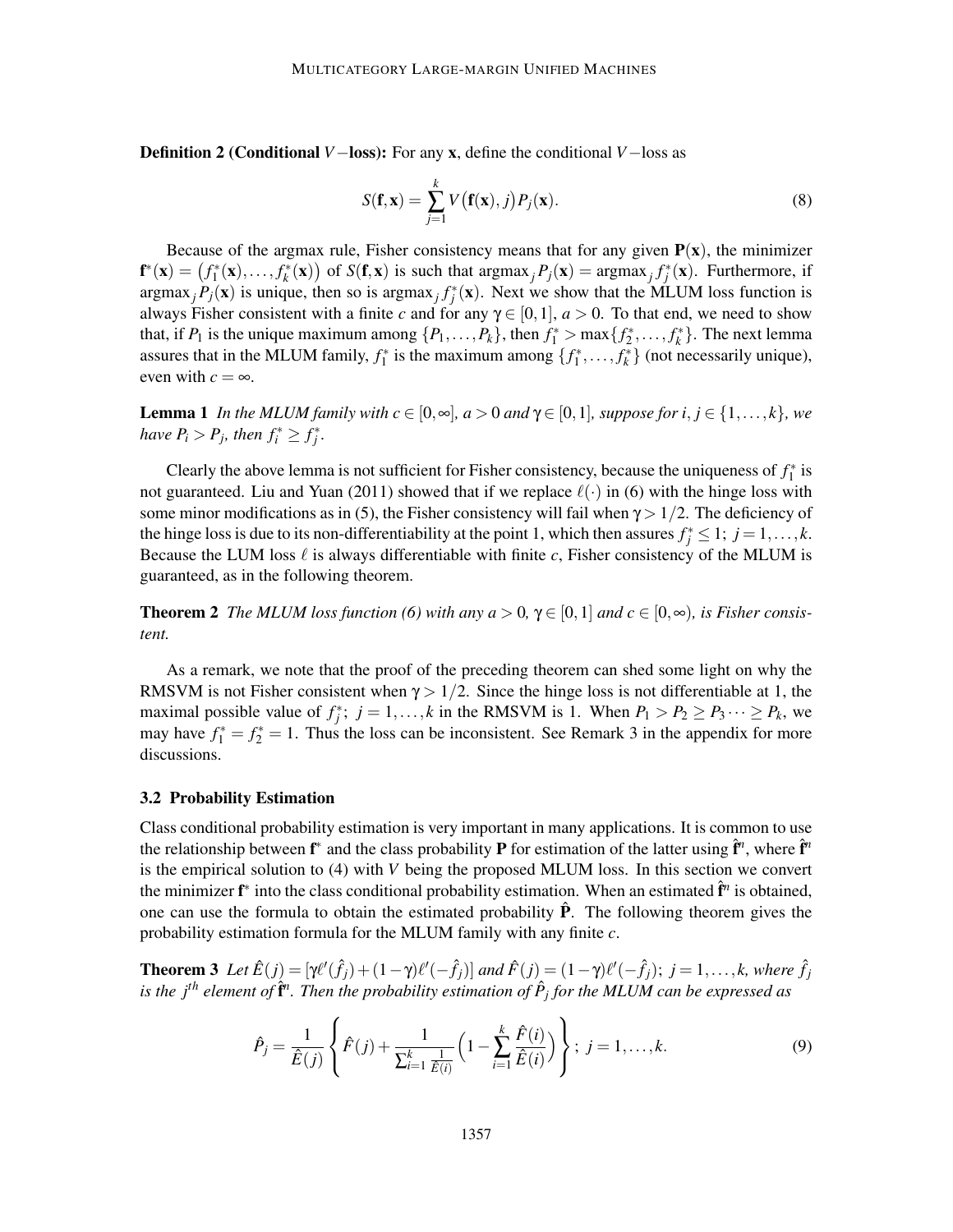#### ZHANG AND LIU

Note that the class probability estimation requires that  $\hat{P}_j \in [0,1]$  for  $j = 1,\ldots,k$  and  $\sum_{j=1}^k \hat{P}_j = 1$ . One can check that the requirement of the estimated probabilities summing to one is satisfied in (9). For  $\gamma = 1$ ,  $F(j) = 0$ , and one can directly verify the estimated  $\hat{P}_i$  using (9) is proper. However, with  $\gamma \neq 1$ ,  $\hat{P}_j$  in (9) may be outside of [0,1]. To ensure a proper estimation in the sense of each  $0 \leq \hat{P}_j \leq 1$  and  $\sum_{j=1}^k \hat{P}_j = 1$ , we apply a scaled probability estimates using the following formula

$$
\hat{P}_{j}^{scaled} = \frac{\hat{P}_{j} - \min_{i=1,...,k} \hat{P}_{i}}{\sum_{m=1}^{k} (\hat{P}_{m} - \min_{i=1,...,k} \hat{P}_{i})}.
$$

A similar strategy was previously used in Park et al. (2010). Note that besides this one, other scaling strategies can be used as well.

In the binary case, the LUM provides class conditional probability estimation with any finite *c*. In particular, with the classification function  $f$ ,  $p(x)$  does not have a one-to-one relationship with  $f^*(\mathbf{x})$  when  $p(\mathbf{x}) = 1/2$  and  $c > 0$ . In that case, all values of  $f^*(\mathbf{x}) \in \left[-\frac{c}{1+\epsilon}\right]$  $\frac{c}{1+c}$ ,  $\frac{c}{1+c}$  $\frac{c}{1+c}$  correspond to  $p(\mathbf{x}) = 1/2$ . Figure 3 displays the relationship between  $p(\mathbf{x})$  and  $f^*(\mathbf{x})$  with  $a = 1$  and  $c \in$ {0,1,∞}. As shown in Figure 3, when *c* > 0, the flat region of *p*(x) makes the estimation of class conditional probability more difficult (Liu et al., 2011). However, the LUM is still able to provide probability estimation for any finite *c*, although as *c* increases, the probability information becomes less complete. When  $c \to \infty$ , the LUM reduces to the standard SVM, which cannot provide any detailed information about probability, due to its minimizer  $f^*(\mathbf{x}) = \text{sign}(p(\mathbf{x}) - 1/2)$ .



Figure 3: Plot of the correspondence between  $f^*(\mathbf{x})$  and  $p(\mathbf{x})$  with  $a = 1, c \in \{0, 1, \infty\}$ .

A similar pattern exists in the MLUM case. In multicategory problems, the conditional probability becomes a vector, and this makes the transition behavior of probability estimation from soft to hard classification more complex. In particular, we need to generalize the flat region in Figure 3

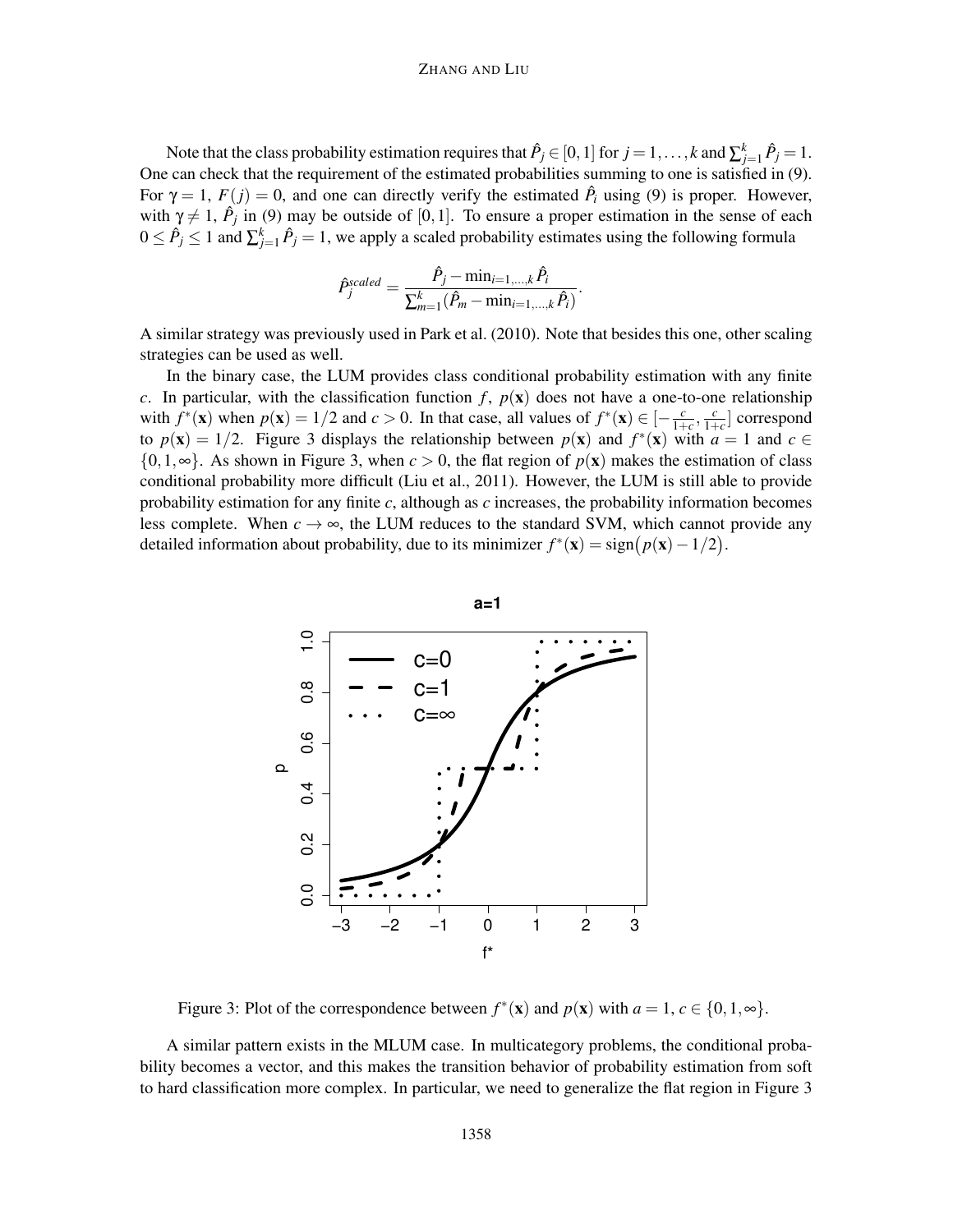to the multicategory setting. From (9), we can see that for any given  $\hat{\mathbf{r}}^n = (\hat{f}_1, \dots, \hat{f}_k)$ , the estimated probability depends entirely on  $\hat{E}(j)$  and  $\hat{F}(j)$ ;  $j = 1, \ldots, k$ . Note that the LUM loss has the derivative

$$
\ell'(u) = \begin{cases}\n-1 & \text{if } u < \frac{c}{1+c}, \\
-(\frac{a}{(1+c)u-c+a})^{(a+1)} & \text{if } u \ge \frac{c}{1+c}.\n\end{cases}
$$

When  $\hat{f}_i \in \left[-\frac{c}{1+\alpha}\right]$  $\frac{c}{1+c}$ ,  $\frac{c}{1+c}$  $\left[\frac{c}{1+c}\right], \hat{f}_j \in \left[-\frac{c}{1+c}\right]$  $\frac{c}{1+c}$ ,  $\frac{c}{1+c}$  $\frac{c}{1+c}$ , one can see that  $\hat{E}(i) = \hat{E}(j), \hat{F}(i) = \hat{F}(j)$ , and consequently we have  $\hat{P}_i = \hat{P}_j$ . This implies that for any obtained  $\hat{\mathbf{f}}^n$ , if the classification signal is weak such that both  $\hat{f}_i$  and  $\hat{f}_j$  fall into  $\left[-\frac{c}{1+\alpha}\right]$  $\frac{c}{1+c}$ ,  $\frac{c}{1+c}$  $\frac{c}{1+c}$ , then we are not able to tell the difference between the two classes in terms of conditional probabilities. Moreover, if  $\hat{f}_j \in \left[-\frac{c}{1+\epsilon}\right]$  $\frac{c}{1+c}$ ,  $\frac{c}{1+c}$  $\frac{c}{1+c}$  for all  $j \in \{1,\ldots,k\},\$ then  $\hat{P}_j = 1/k$  for all *j* using (9). In that case, the estimated probability cannot help us to identify the max probability class.

To further illustrate the relationship between  $\hat{\mathbf{f}}^n$  and  $\hat{\mathbf{P}}$ , we use Figure 4 to display the relationship between  $(\hat{f}_1, \hat{f}_2)$  and  $\hat{P}_1$  for  $k = 3$ ,  $\gamma = 1$ ,  $a = 1$  and  $c = 0, 2, 5$  and  $\infty$ . When  $c > 0$ , the flat region of  $\hat{P}$  makes the estimation of the conditional probability more difficult. As *c* increases,  $\left[-\frac{c}{1+\epsilon}\right]$  $\frac{c}{1+c}$ ,  $\frac{c}{1+c}$  $\frac{c}{1+c}$ becomes wider, and the function becomes closer to a step function. Eventually, when  $c \rightarrow \infty$ , the method reduces to the RMSVM whose classification function f can only produce classification boundary without containing any further probability information. Therefore, similar to the binary case, the MLUM can provide class probability estimation for any finite *c*, although the estimation deteriorates as *c* increases.

#### 3.3 Asymptotic Properties

For binary problems, Zhang (2004a) and Bartlett et al. (2006) investigated the effect of employing the surrogate loss in place of the 0−1 loss, in terms of classification performance. They considered the excess risk and the excess *V*−risk, defined as follows. The excess risk is the difference between the expected  $0-1$  loss for *f* and its theoretical infimum. It can be written as  $R(f(\cdot)) - R^*$ , where  $R(f(\cdot))$  and  $R^*$  are defined in Section 2.1. Similarly, the excess *V*−risk can be written as  $Q(f(\cdot))$  –  $Q^*$ , where  $Q(f(\cdot)) = E_{\mathbf{X},Y}V(f(\mathbf{X}), Y)$  is the expected loss using *V* as the loss function, and  $Q^* =$  $\min Q(f(\cdot)).$ 

Typically we are interested in the convergence of the excess risk. Steinwart and Scovel (2007) studied the convergence rate of the Gaussian kernel binary SVM problem. For problems with general loss functions in the binary case, Zhang (2004a) and Bartlett et al. (2006) showed that if the excess *V*-risk converges to 0, so does the excess risk, under some mild assumptions. Zhang (2004b) further studied the relationship between the two excess risks in multicategory problems. In particular, the convergence rates of the two excess risks are well studied in Wang and Shen (2007), in the setting of *L*<sup>1</sup> penalized multicategory SVM with linear learning. In this section, we employ the generalization of the excess *V*-risk from binary to multicategory cases as in Zhang (2004b), and explore the explicit form for MLUM. Moreover, we study the relationship between the convergence rate of the classification function  $\hat{\mathbf{f}}^n$  and that of the excess *V*-risk, as well as the size of the functional space.

Recall that we can rewrite  $Q(\mathbf{f}(\cdot))$  as  $E_\mathbf{X}S(\mathbf{f},\mathbf{x})$ . Consider the MLUM case with  $S(\mathbf{f},\mathbf{x}) =$  $\sum_{j=1}^k \left[ \gamma \ell(f_j(\mathbf{x})) + (1-\gamma) \sum_{i \neq j} \ell(-f_i(\mathbf{x})) \right] P_j(\mathbf{x})$ . It can be verified that  $S(\mathbf{f}, \mathbf{x}) = \sum_{j=1}^k P_j(\mathbf{x}) \left[ \gamma \ell(f_j(\mathbf{x})) - \gamma(f_j(\mathbf{x})) \right]$  $(1 - \gamma)\ell(-f_j(\mathbf{x})) + (1 - \gamma)\sum_{j=1}^k \ell(-f_j(\mathbf{x}))$ . For brevity, let  $Q(\mathbf{P}, \mathbf{f}) = \sum_{j=1}^k P_j [\gamma \ell(f_j) - (1 - \gamma)\ell(-f_j(\mathbf{x}))]$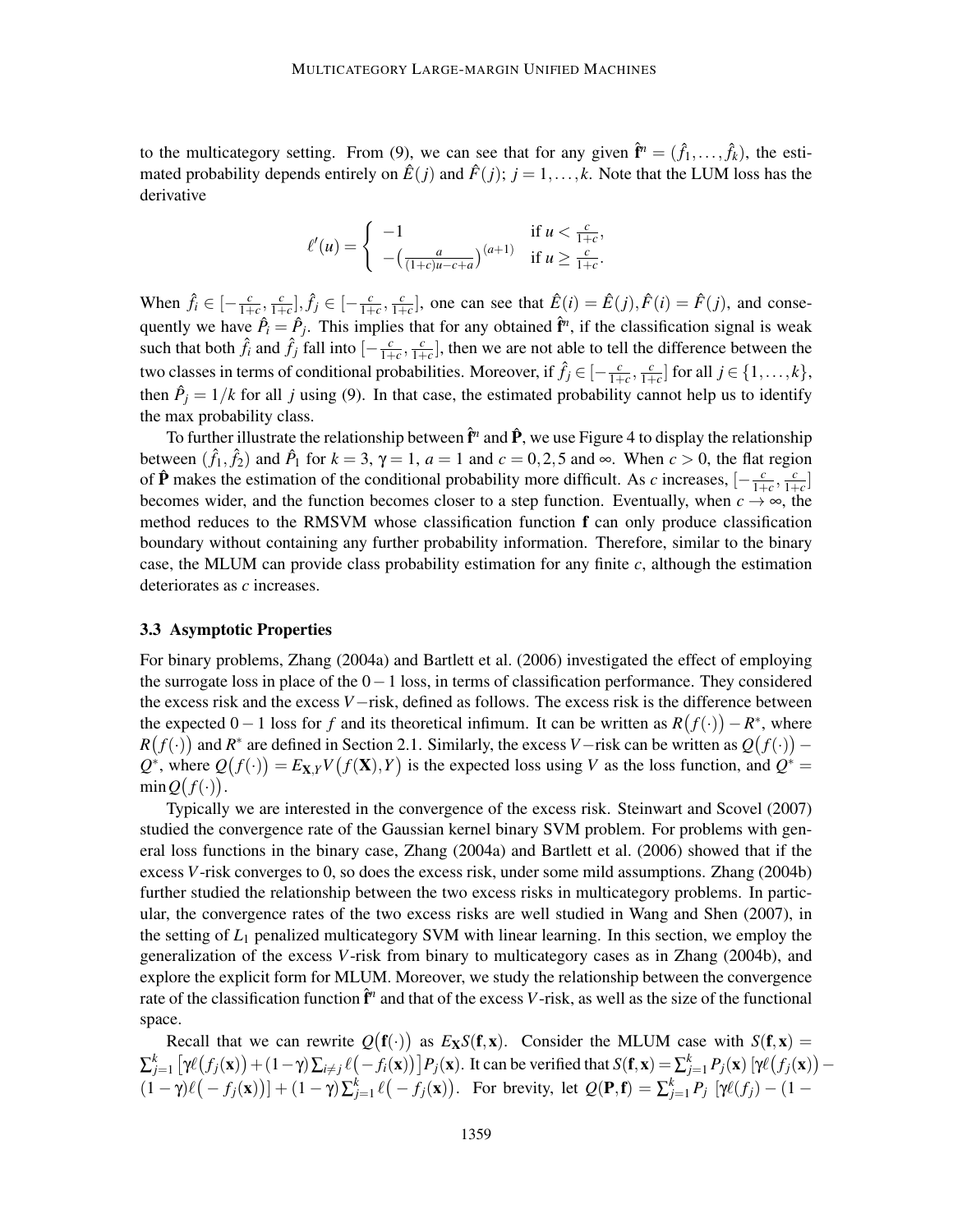

Figure 4: Visualization of the relationship between  $f_1^*$ ,  $f_2^*$  and  $P_1$ , with  $\gamma = 1$ ,  $a = 1$ , and  $c \in$  ${0,2,5,\infty}$ . The plots show the transition of the MLUM from soft classification (top left panel) to hard classification (bottom right panel).

 $\gamma$ ) $\ell(-f_j)$  +  $(1-\gamma)\sum_{j=1}^k \ell(-f_j)$ . Note that  $Q(\mathbf{P}, \mathbf{f})$  does not involve x. For any given **P**, let  $\mathbf{f}_{\ell}^*(\mathbf{P})$  =  $\arg\inf_{\mathbf{f}\in\mathbf{R}^k} Q(\mathbf{P}, \mathbf{f})$ , where  $\mathbf{R}^k$  is the *k*−dimensional real space. Define  $Q^*(\mathbf{P}) = Q(\mathbf{P}, \mathbf{f}_\ell^*(\mathbf{P}))$  to be the optimum value for any given P, and ∆*Q*(P,f) = *Q*(P,f)−*Q* ∗ (P). The excess *V*−risk is equivalent to  $\Delta Q(\mathbf{f}(\cdot)) = E_{\mathbf{X}} \Delta Q(\mathbf{P}(\mathbf{X}), \mathbf{f}(\mathbf{X}))$ . Zhang (2004a) and Bartlett et al. (2006) showed that in binary problems, one can bound the excess risk by some transformation of  $\Delta Q(\mathbf{f}(\cdot))$ . A similar result for multicategory problems is obtained in Zhang (2004b). To study the functional form of  $\Delta Q(\mathbf{f}(\cdot))$ in binary problems, Zhang (2004a) proposed to use the Bregman divergence. Here we extend the results in Zhang (2004a) to the multicategory version.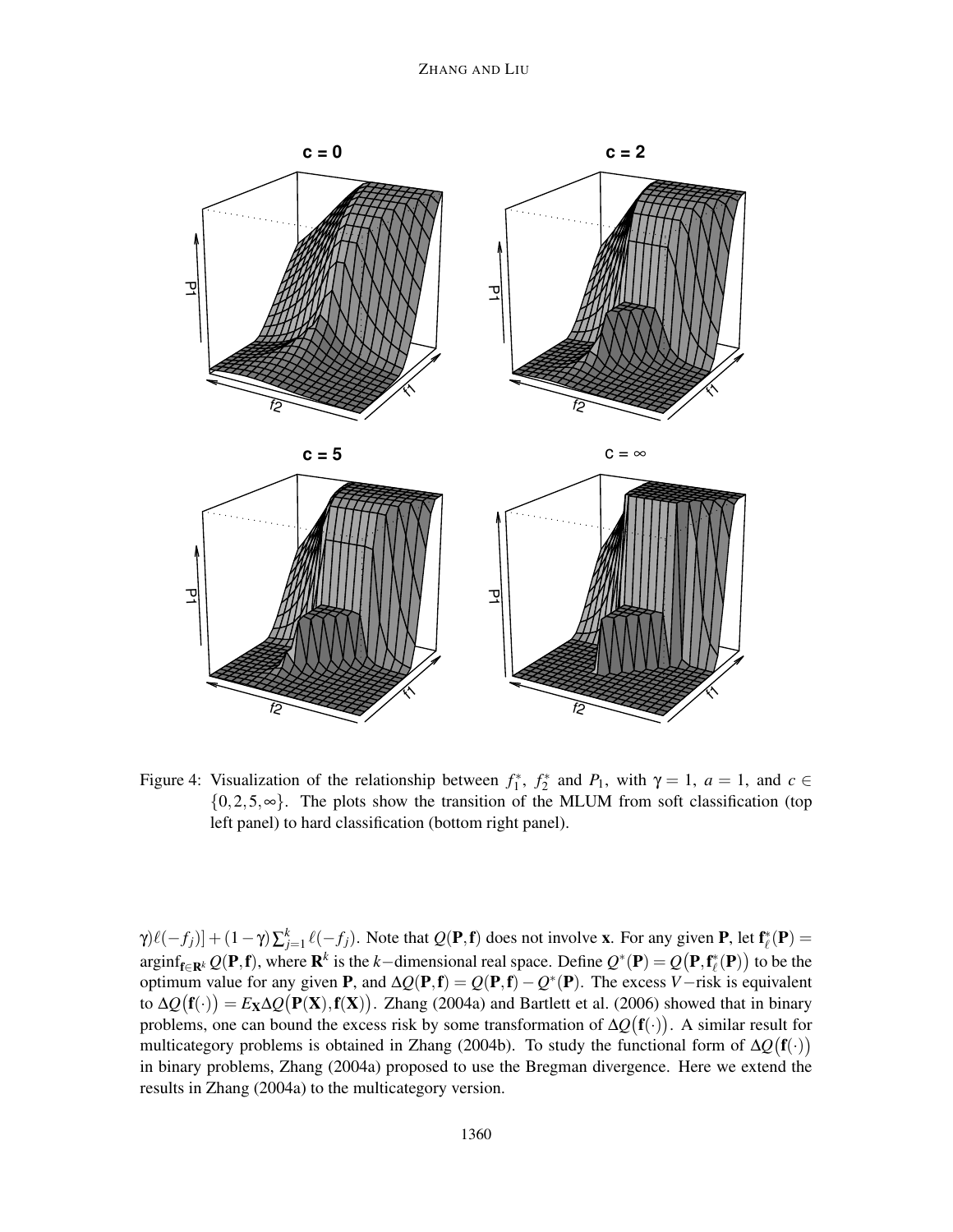The Bregman divergence of a convex function  $g(\cdot)$  is defined as

$$
d_g(f_1, f_2) = g(f_2) - g(f_1) - g'(f_1)(f_2 - f_1).
$$

Here  $g'(\cdot)$  is a subgradient of the convex function  $g(\cdot)$ . In Theorem 2.2 of Zhang (2004a), it was shown that in the binary case, if *g* is differentiable,  $\Delta Q(P, f) = P d_g (f_g^*(P), f) + (1 - P) d_g (-f_g^*(P), f)$  $f_g^*(P)$ , -*f*). For the MLUM family, we have the following result, which is a generalization of the binary formula.

# **Theorem 4** ΔQ(**P**,**f**) =  $\sum_{j=1}^{k} [P_j \gamma d_\ell(f_j^*, f_j) + (1 - P_j)(1 - \gamma) d_\ell(-f_j^*, -f_j)].$

Theorem 4 can be used to establish the connection of the convergence rate of the classification function and that of the excess *V*−risk. Suppose the classification function f varies in a certain space *H*. We can decompose the excess *V*−risk as  $\Delta Q(\hat{\mathbf{f}}^n) = [\Delta Q(\hat{\mathbf{f}}^n) - \Delta Q(\mathbf{f}^H)] + [\Delta Q(\mathbf{f}^H)]$ , where  $\mathbf{f}^H$  is the function that achieves the minimal of ∆*Q*(f): f ∈ *H* pointwisely. We may refer to the first term in the previous display as the *V*−estimation error and the second term as the *V*−approximation error. When *H* is rich enough, so that

$$
\underset{\mathbf{f}\in H}{\text{arginf}} E_{\mathbf{X},Y}\Big(V\big(\mathbf{f}(\mathbf{X}),Y\big)\Big) = \underset{\mathbf{f}\in\mathbf{R}^k}{\text{arginf}} E_{\mathbf{X},Y}\Big(V\big(\mathbf{f}(\mathbf{X}),Y\big)\Big) = \mathbf{f}^*,\tag{10}
$$

the estimator  $\hat{\mathbf{r}}^n$  will converge to  $\mathbf{f}^*$  as the sample size *n* grows, under some mild conditions. In this case the *V*−approximation error is zero. We can explore how the convergence rate of  $\hat{\mathbf{f}}^n$  affects the convergence rate of the excess *V*−risk, which is essentially the *V*−estimation error. First we introduce some definitions and assumptions. Recall that  $a$ ,  $c$  and  $\gamma$  are parameters in the MLUM loss function  $(6)$ .

Let  $\mu(\cdot)$  be the regular Lebesgue measure. For any fixed *a*, *c* and  $\gamma$ , the distribution  $D(\mathbf{X}, Y)$ naturally defines *k* probability measures on the real line:  $\tau_j(B) = P(f_j^* \in B)$ ;  $j = 1, ..., k$ , where *B* is any Borel measurable set.

Assumption A: For any  $c \ge 0$ ,  $a > 0$  and  $\gamma \in [0,1]$ ,  $\tau_j \ll \mu$ ;  $j = 1,...,k$ . Namely, every measure  $\tau_j$ is absolutely continuous with respect to the Lebesgue measure *µ*.

Assumption B: For any  $c \ge 0$ ,  $a > 0$  and  $\gamma \in [0,1]$ ,  $n^q(\hat{\mathbf{f}}^n(\mathbf{x},y) - \mathbf{f}^*(\mathbf{x},y)) \to \mathbf{T}(c,a,\gamma,\mathbf{x},y)$  in distribution, where  $\mathbf{T}(c, a, \gamma, \mathbf{x}, y) = (T_1, \dots, T_k)^T$  is a multivariate random variable, whose distribution depends on *c*, *a*,  $\gamma$ , and varies among different  $(\mathbf{x}, y)$ ;  $q > 0$  is a constant. Furthermore, suppose that for fixed *c*, *a*, and  $\gamma$ ,  $\int_{X,Y} |\sup_{1 \le j \le k} T_j|^2 dD(X,Y) < \infty$ .

Now we are in the position to introduce the following theorem.

Theorem 5 *In the MLUM family with the underlying distribution D, suppose Assumptions A and B are satisfied, and (10) holds. Then for any fixed c, a, and* γ*,*

$$
\Delta Q(\hat{\mathbf{f}}^n) = O(n^{-2q}).
$$

Note that Assumption A can be verified if there is no probability mass point in the distribution *D*. Under Assumption A, the expected loss  $Q(f(\cdot))$  has bounded second order derivative for a fixed *c* almost surely. Hence under some conditions,  $q = 1/2$  for regular finite dimensional problems,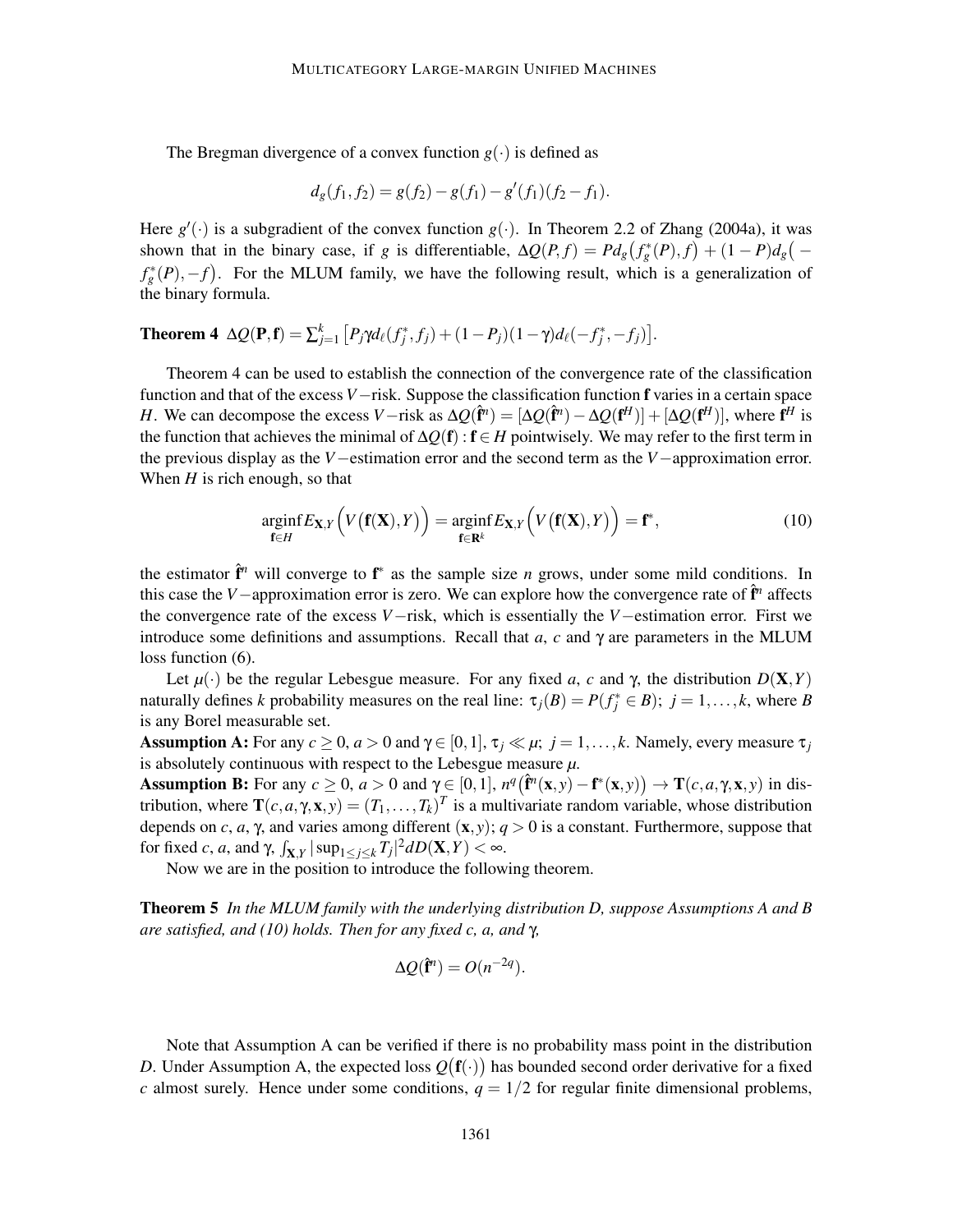and  $\hat{\mathbf{f}}^n$  is root *n*−consistent. For example, in the literature of sieve estimation with linear learning, a finite dimensional problem enjoys the root *n*−consistency of  $\hat{\beta}$  (Shen and Wong, 1994), with a proper choice of the regularization term. In this case, the integrability in Assumption B can be satisfied if X is bounded. From Theorem 5, we can conclude that the excess *V*−risk is *n*−consistent for any *a*, *c* and γ, when the function space is large enough.

Remark 1. Assumption A ensures that there is no probability mass point where the LUM loss function  $\ell(\cdot)$  is not twice differentiable. Without Assumption A we are not even guaranteed to have convergence for any suitable transformation of  $\hat{\mathbf{f}}^n - \mathbf{f}^*$ . The square integrable requirement of Assumption B is essential in the sense that it prevents the distribution of  $T$  from diverging with large probability when (X,*Y*) varies.

Remark 2. The potential problem of non-unique  $f^*$  does not affect the result of Theorem 5. Because *S* in (8) is convex, any partial derivative of *S* with respect to *f<sup>j</sup>* is non-decreasing. Suppose there is a flat region  $[h_1, h_2]$  of value 0 in the derivative function. Then  $f_j^*$  must be within  $[h_1, h_2]$  and the second order partial derivative with respect to  $f_j$  is 0 in  $(h_1, h_2)$ . Because the MLUM loss function is continuously differentiable, either the first order derivative is not differentiable on the boundary of  $(h_1, h_2)$ , which we assume probability 0, or it is differentiable with derivative 0. Note that if the first order derivative of a convex function  $\psi(\cdot)$  is 0 within  $(h_1, h_2)$ , then for any  $t_1, t_2 \in (h_1, h_2)$ , and any other  $t_3$ ,  $d_\psi(t_1, t_3) = d_\psi(t_2, t_3)$ . This means that the choice of  $f_j^*$  is not essential, as long as the empirical minimizer  $\hat{f}_i$  approaches  $[h_1, h_2]$ .

The situation when the *V*−approximation error vanishes is rare. When the *V*−approximation error is nonzero, in other words,

$$
\inf_{\mathbf{f}\in H} E_{\mathbf{X},Y}\Big(V\big(\mathbf{f}(\mathbf{X}),Y\big)\Big) > \inf_{\mathbf{f}\in\mathbf{R}^k} E_{\mathbf{X},Y}\Big(V\big(\mathbf{f}(\mathbf{X}),Y\big)\Big),\tag{11}
$$

Theorem 5 is not applicable, because the excess *V*−risk does not converge to 0 anymore. Then we are interested in the convergence rate of the *V*—estimation error,  $\Delta Q(\hat{f}^n) - \Delta Q(f^H)$ . First, we need to modify Assumption B as follows.

Assumption B': For any  $c \ge 0$ ,  $a > 0$  and  $\gamma \in [0, 1]$ ,  $n^q (\hat{\mathbf{f}}^n(\mathbf{x}, y) - \mathbf{f}^*(\mathbf{x}, y)) \to \mathbf{T}(c, a, \gamma, \mathbf{x}, y)$  in distribution, where  $\mathbf{T}(c, a, \gamma, \mathbf{x}, y) = (T_1, \dots, T_k)^T$  is a multivariate random variable, whose distribution depends on *c*, *a*, γ, and varies among different  $(x, y)$ ;  $q > 0$  is a constant. Furthermore, suppose that for fixed *c*, *a*, and  $\gamma$ ,  $\int_{\mathbf{X},Y} |\sup_{1 \le i \le k} T_i| dD(\mathbf{X}, Y) < \infty$ , and  $\int_{\mathbf{X},Y} |\sup_{1 \le i \le k} f_i^*| + |\sup_{1 \le i \le k} f_i^H| dD(\mathbf{X}, Y) <$ ∞.

Theorem 6 *In the MLUM family with the underlying distribution D, suppose Assumptions A and B' are satisfied, and (11) holds. Then for any fixed c, a, and* γ*,*

$$
\Delta Q(\hat{\mathbf{f}}^n) - \Delta Q(\mathbf{f}^H) = O(n^{-q}).
$$

From Theorem 6, we can see that when the theoretical minimizer does not belong to the function class *H*, the convergence rate of the excess *V*-risk is the same as  $\hat{\mathbf{f}}^n$ . When  $q = 1/2$  under some mild conditions, the excess *V*-risk is also root *n*-consistent.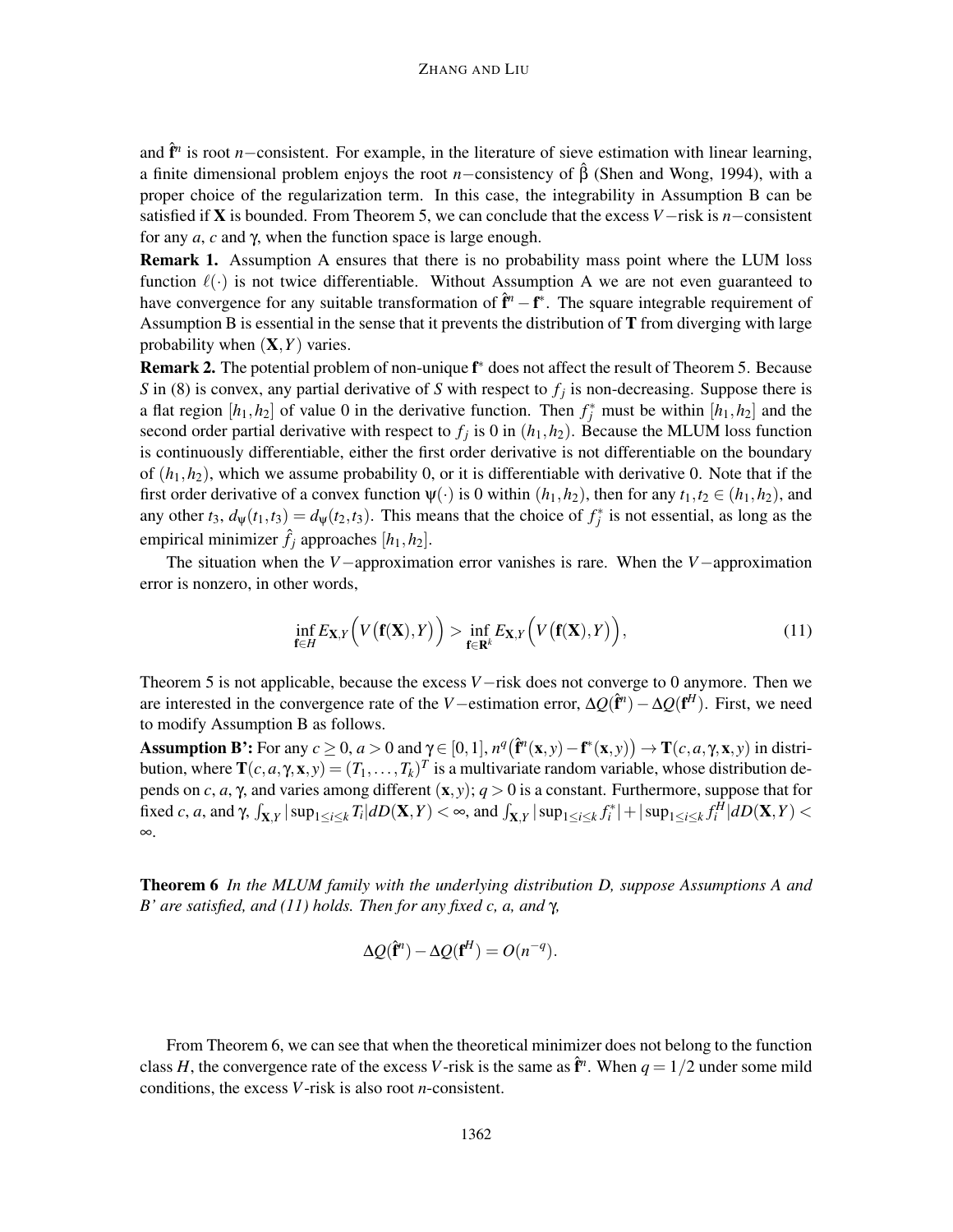# 4. Computational Algorithm

In this section, we discuss how to implement (4) with the MLUM family. The MLUM loss (6) is convex and first-order differentiable, and one can apply standard tools to solve the optimization problem, for example, the OPTIM function in R. Here we propose to use the well-known cyclic coordinate descent algorithm (Tseng, 2001; Friedman et al., 2010).

Next we present the coordinate descent algorithm to solve the following MLUM optimization problem

$$
\min_{\mathbf{f}} \frac{1}{n} \sum_{i=1}^{n} \left[ \gamma \ell \big( f_{\mathbf{y}}(\mathbf{x}_i) \big) + (1 - \gamma) \sum_{j \neq \mathbf{y}} \ell \big( - f_j(\mathbf{x}_i) \big) \right] + \lambda J(\mathbf{f})
$$
\n
$$
\text{subject to } \sum_{j=1}^{k} f_j(\mathbf{x}) = 0.
$$

We choose the first  $(k-1)$ <sup>th</sup> elements of **f** as free parameters, and let  $\sum_{j=1}^{k} f_j(\mathbf{x}) = 0$  for all **x**. For simplicity we focus on the linear learning with  $f_j(\mathbf{x}) = \mathbf{x}^T \beta_j + b_j$ ,  $j = 1, ..., k$ , and the  $L_2$  penalty with  $J(f) = \frac{1}{2} \sum_{j=1}^{k} ||\beta_j||^2$ . Extensions to kernel learning and other convex and separable types of regularization term are relatively straightforward and are not included here.

We now describe the coordinate descent algorithm in detail. Denote the solution at the *m th* step by  $\Xi^{(m)} = (\beta_1^{(m)})$  $\mathfrak{f}_{1}^{(m)},\ldots,\mathfrak{B}_{k}^{(m)}$  $(k \choose k)$ <sup>T</sup> and **b** =  $(b_1^{(m)})$  $\binom{(m)}{1},\ldots,b_k^{(m)}$  $\sum_{k}^{(m)}$ )<sup>T</sup>. At the  $(m+1)$ <sup>th</sup> step, define  $\tilde{\mathbf{f}}_{i,j,-p}$  =  $(\mathbf{x}_i^T \boldsymbol{\beta}_1^{(m+1)} + b_1^{(m+1)}$  $\mathbf{x}_i^{(m+1)}, \ldots, \mathbf{x}_i^{T} \beta_{j-1}^{(m+1)} + b_{j-1}^{(m+1)}$  $y_{j-1}^{(m+1)}, W_{i,1}, \ldots, x_i^T \beta_{k-1}^{(m)} + b_{k-1}^{(m)}$  $(k_{k-1}^{(m)}, W_{i,2})^T$  for  $i = 1, ..., n$ ,  $j = 1, ..., k-1$ 1 and  $p = 1, \ldots, d$ , where *d* is the dimension of the problem. Here  $W_{i,1} = \sum_{q < p} x_{iq} \mathbb{E}_{j,q}^{(m+1)} +$  $\sum_{q>p} x_{iq}\beta^{(m)}_{j,q} + b^{(m)}_j$  $j^{(m)}$ , and  $W_{i,2}$  is determined by other components such that the component sum of  $\tilde{\mathbf{f}}_{i,j,-p}$  is 0. Set

$$
\Xi_{j,p}^{(m+1)} = \underset{z}{\text{argmin}} \frac{\lambda}{2} \Big( z^2 + \left[ \sum_{s=1}^{p-1} \Xi_{j,s}^{(m+1)} + z + \sum_{s=p+1}^d \Xi_{j,s}^{(m)} \right]^2 \Big) + \frac{1}{n} \sum_{i=1}^n V(\tilde{\mathbf{f}}_{i,j,-p} + x_{i,j}z, y_i). \tag{12}
$$

The optimization of (12) involves a one-dimensional update and can be solved efficiently. Once we finish updating the entire  $j<sup>th</sup>$  row of  $\mathbb{E}^{(m+1)}$ , we update the intercept  $b_j$  using a similar idea as (12) without the regularization term. We continue the iteration until convergence.

The above coordinate descent method can be summarized as the following pseudo-code.

- Step 1 Start with  $\beta_j = (0, \ldots, 0)^T$  and  $b_j = 0$ , for all  $j = 1, \ldots, k$ . We keep  $\beta_k = -\beta_1 \beta_2 \cdots \beta_{k-1}$  and  $b_k = -b_1 - b_2 - \cdots - b_{k-1}$ .
- Step 2 At the beginning of the  $m^{th}$  loop, suppose we have  $(\beta_1, \ldots, \beta_k)$  and  $(b_1, \ldots, b_k)$  as the intermediate results.
	- 2.1 Update, in orders, the elements of  $\beta_1$ .
	- 2.2 After the entire vector  $\beta_1$  has been updated, update the intercept  $b_1$ .
	- 2.3 Update the vectors  $\beta_2, \ldots, \beta_{k-1}$  and the intercepts  $b_2, \ldots, b_{k-1}$ , in the same manner as above.
- Step 3 Repeat Step 2 until convergence.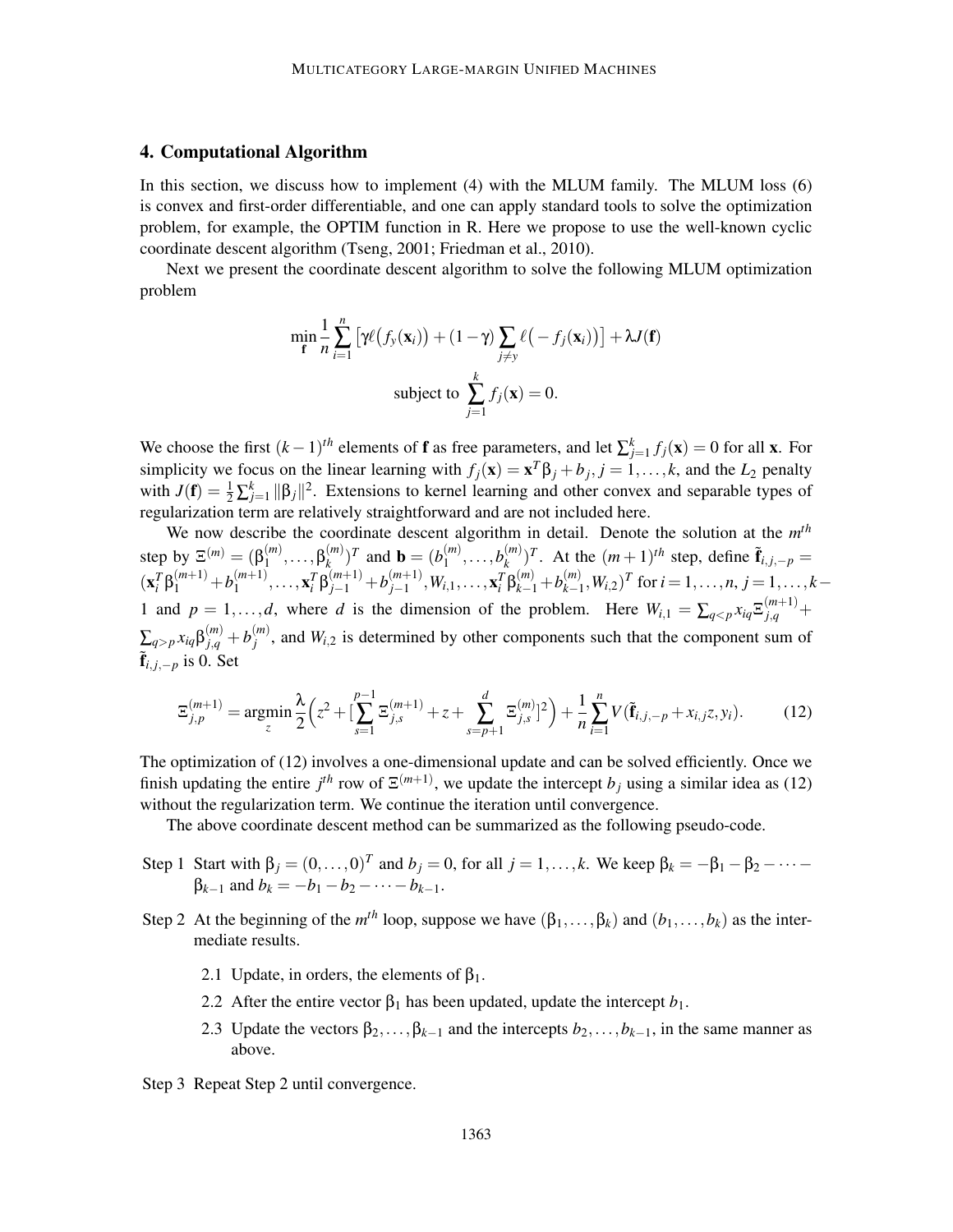# 5. Simulated Examples

In this section, we use six simulated examples to demonstrate the numerical performance of the MLUM family. Our unified algorithm, discussed in Section 4, greatly facilitates a systematic exploration and comparison of different types of classifiers. The MLUM also provides class conditional probability estimation as a by-product. The simulated examples we consider here are different scenarios in which the behavior of different classifiers varies from one to another. Since we know the underlying data generation schemes for simulated examples, the results can shed some light on the behavior of MLUM and offer some insights on the choice of methods in different situations.

We divide this section into four subsections. Section 5.1 contains two examples in which the hard classifier works the best. Section 5.2 consists of two examples that favor the soft classifier. Section 5.3 includes two examples where the MLUM with  $c = 1$ , corresponding to a new multicategory DWD, can outperform both hard and soft classifiers, which was not observed in the binary LUM case in Liu et al. (2011). Note that this multicategory DWD is different from the version proposed in Huang et al. (2013). Section 5.4 provides some summary on the effect of hard versus soft classifiers and gives some insight on the choice of classification methods. For each simulation, we apply the linear learning with the  $L_2$  penalty, and the corresponding tuning parameter  $\lambda$  is selected by minimizing the classification error over a separate tuning set using a grid search.

In practice, a systematic tuning procedure for selection of the optimal  $(a, c, \gamma)$  is needed. The three-dimensional tuning can be very time consuming, and we suggest a fast and effective tuning procedure for the MLUM family. Similar to the binary case, the choice of *a* in the MLUM loss has little impact on the performance of the classifiers, so we fix *a* at 1. Interestingly, we find that the behavior of MLUM with  $c = 1$  can outperform the hard  $(c \rightarrow \infty)$  and soft  $(c = 0)$  classifiers in certain cases. Based on our numerical experience, we suggest to choose  $\gamma$  from  $\{0, 0.25, 0.5, 0.75, 1\}$ . In particular, we propose to tune the MLUM with  $c \in \{0, 1, 1000\}$  and  $\gamma \in \{0, 0.25, 0.5, 0.75, 1\}$ , holding *a* fixed at 1. We call this procedure the "tuned MLUM".

For each example, we evaluate both classification performance and probability estimation. We use the test error to measure classification accuracy, on a test set with size  $10<sup>6</sup>$ . To explore the effect of different *c* independently, we let *c* vary in  $\{0, 1, 10, 100, 1000\}$ , and let the tuning procedure automatically choose the best γ from  $\{0, 0.25, 0.5, 0.75, 1\}$ . We call this procedure "tuned γ, fixed *c*". Similarly, with  $\gamma$  varying in  $\{0,0.1,0.2,\ldots,0.9,1\}$ , we select the best *c* from  $\{0,1,1000\}$ , and call the resulting classifier "tuned c, fixed  $\gamma$ ", to observe the effect of  $\gamma$ . For comparison, we also include the results of Losses 1-4 mentioned in Section 2.2, RMSVM, Multicategory Penalized Logistic Regression (MPLR), along with the tuned MLUM, in Table 7. Here for the MPLR, we replace the loss function  $\ell$  by the logistic loss  $V(f, y) = \log(1 + e^{-y f})$ , while keeping the convex combination so that the classifier is tuned with different γ values. We would like to point out that this MPLR is new and we refer it as the "tuned MPLR", analogous to the tuned MLUM. Note that in most examples, the tuned MLUM performs better than the other methods, and is recommended.

We conduct 1000 replications for each simulation, and report the average test errors. For probability estimation, we use the criterion of the mean absolute error (MAE),  $E_X|p(X) - \hat{p}(X)$ . The MLUMs with  $c \in \{0, 1, 1000\}$  and  $\gamma \in \{0, 0.25, 0.5, 0.75, 1\}$  are fit to explore the pattern of probability estimation accuracy. Through 1000 replicates, MAEs with their standard errors are reported. As the number of covariates for Examples 1, 2, 4 and 5 is 2, we plot the corresponding marginal distributions of x for typical training samples in Figure 5.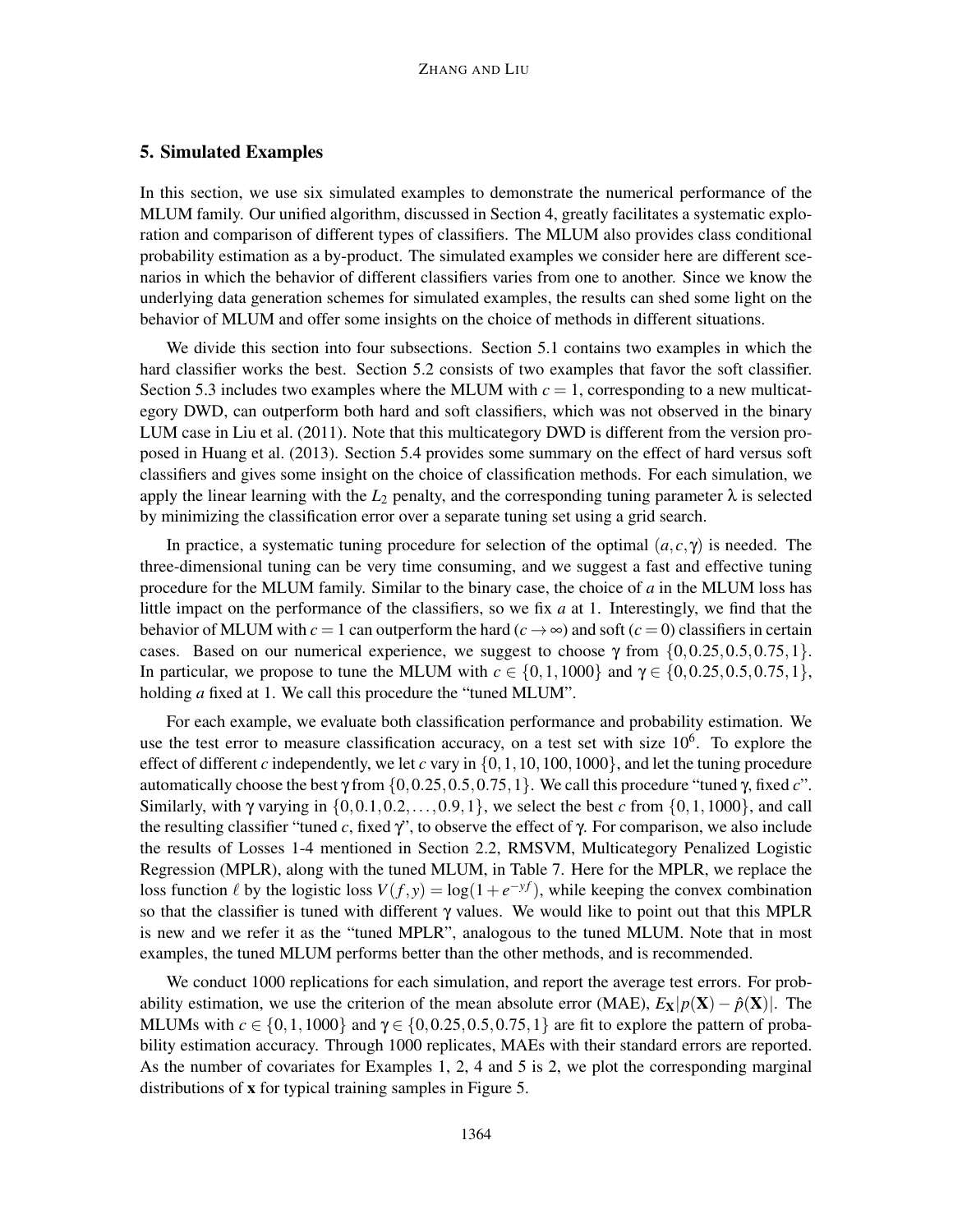

Figure 5: Plots of typical samples for Examples 1(a), 2(b), 4(c) and 5(d) respectively.

# 5.1 Hard Classification Better

In this section, we generate the data such that the underlying probability functions are step functions. In this case, estimation of the conditional probability function is challenging, and we expect hard classifiers to perform better than the soft ones, because the former bypasses probability estimation. **Example 1:** We generate two dimensional data uniformly on  $[-1,1]^2$ , with four classes. Conditional on  $X_1$  and  $X_2$ , the class output is generated as follows. Let  $Y = 1$  if  $X_1 > 0.2$  and  $X_2 > 0.2$ ,  $Y = 2$  if *X*<sub>1</sub> < −0.2 and *X*<sub>2</sub> > 0.2, *Y* = 3 if *X*<sub>1</sub> < −0.2 and *X*<sub>2</sub> < −0.2 and *Y* = 4 if *X*<sub>1</sub> > 0.2 and *X*<sub>2</sub> < −0.2. When  $X_1 > 0.2$  and  $X_2 \in [-0.2, 0.2]$ ,  $P(Y = 1) = P(Y = 4) = 1/2$ . Similarly, when  $X_1 < -0.2$  and *X*<sub>2</sub> ∈ [−0.2, 0.2],  $P(Y = 2) = P(Y = 3) = 1/2$ , and when  $X_2 > 0.2$  and  $X_1 \in [-0.2, 0.2]$ ,  $P(Y = 1) =$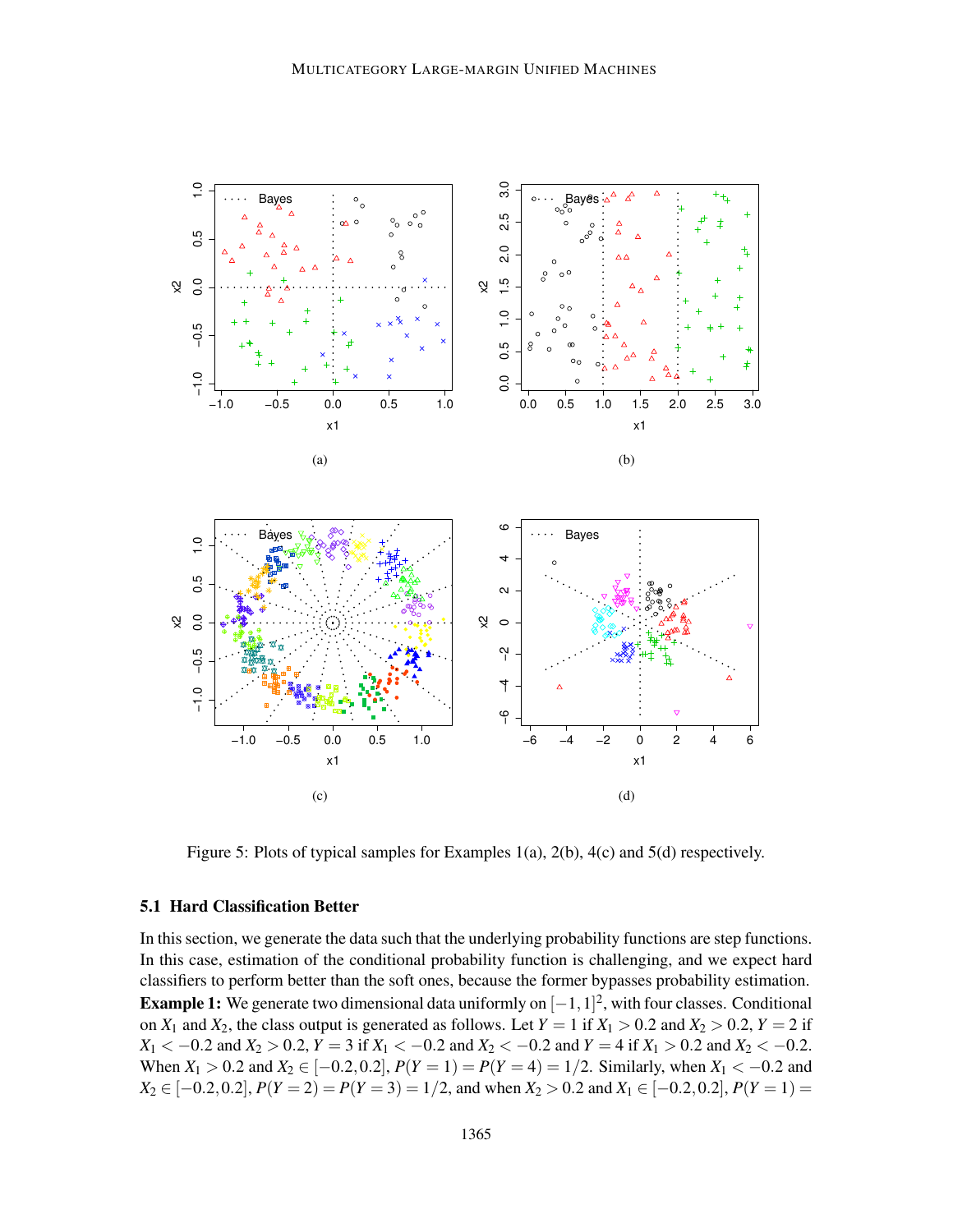*P*(*Y* = 2) = 1/2, and when *X*<sub>2</sub> < −0.2 and *X*<sub>1</sub> ∈ [−0.2, 0.2], *P*(*Y* = 2) = *P*(*Y* = 4) = 1/2. When the data points fall in  $[-0.2, 0.2]^2$ , the probabilities of being in four classes are equal. In this example we use 80 data points for training and another 80 for tuning.

This is a multicategory generalization of Example 2 in Liu et al. (2011). The underlying conditional class probability function of this example is a step function. Thus class probabilities are difficult to estimate in this case, and the classification accuracy of soft classifiers may be sacrificed by probability estimation.

The test errors of this example are reported in Figure 6. As we expect, hard classifiers outperform soft ones. With tuned *C*, MLUM with  $\gamma > 0.5$  works better than those with  $\gamma < 0.5$ . We would like to point out that, with finite *c*, the classification performance of MLUM differs from RMSVM, because the MLUM with finite *c* is always Fisher consistent, while the RMSVM does not guarantee consistency for  $\gamma > 0.5$ . Also, the tuned MLUM is more flexible and achieves the best classification accuracy. The MAEs are reported in Table 1, and the soft classifier gives the best probability estimation.



(a) The test error of Example 1 with  $c$  in (b) The test error of Example 1 with  $\gamma$  in {0, 1, 10, 100, 1000} and  $\gamma$  tuned. {0,0.1,...,0.9,1} and *c* tuned.

Figure 6: Classification error rates in Example 1. The left panel shows that the hard classifier performs better than the other ones in this example. The right panel shows that the test error is minimized with  $\gamma$  around 0.7.

Example 2: We generate a three-class problem in this example, and X is two dimensional. The first class is uniformly distributed in the square  $x_1 \in [0,1], x_2 \in [0,3]$ , the second class is uniform from  $x_1 \in [1,2], x_2 \in [0,3]$ , and the third class is uniform from  $x_1 \in [2,3], x_2 \in [0,3]$ . There are 60 training data points and 60 tuning ones, respectively.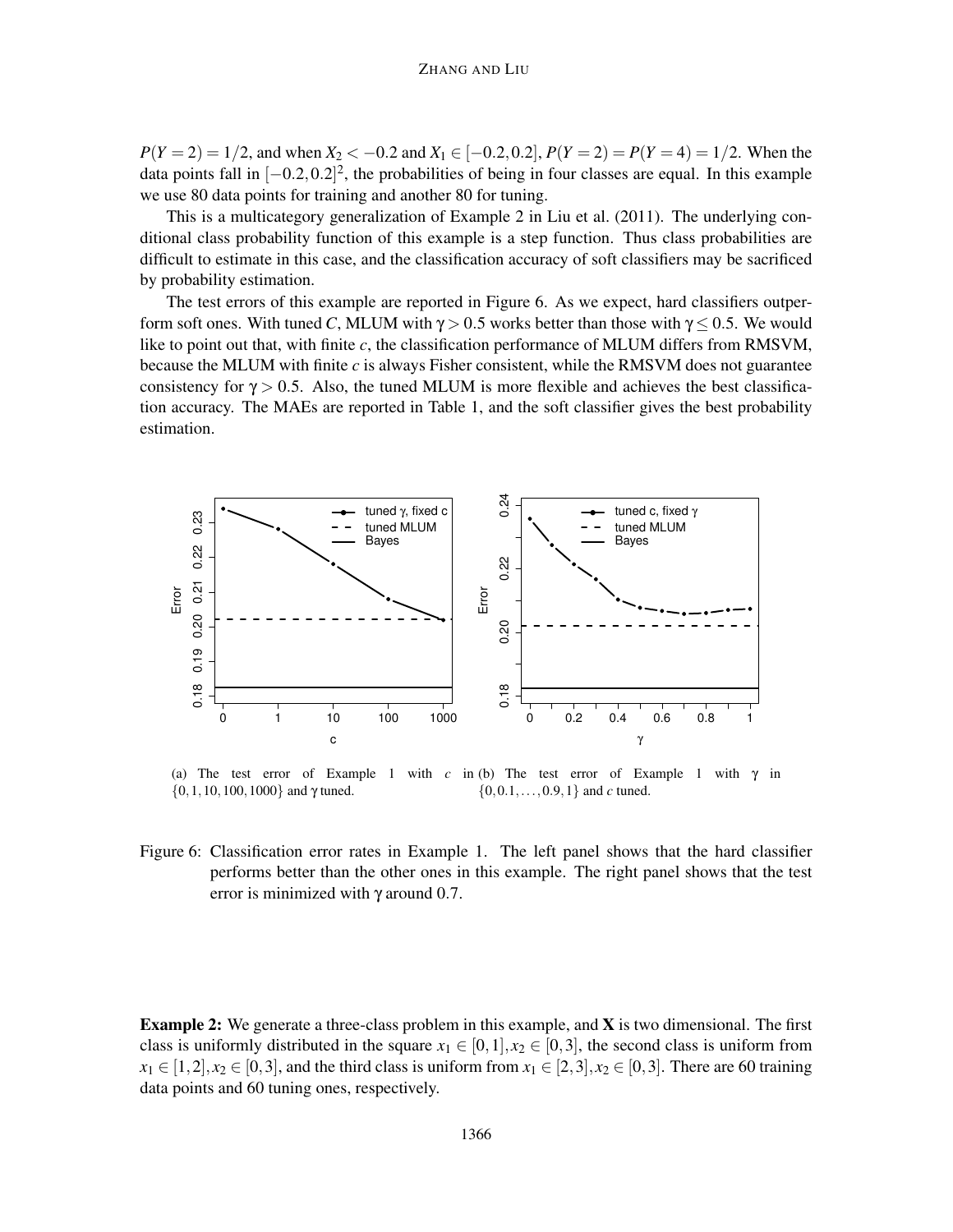| <b>MAE</b> | $v = 0$    | $\gamma = 0.25$ | $\gamma = 0.5$ | $\gamma = 0.75$ | $\gamma = 1$ |
|------------|------------|-----------------|----------------|-----------------|--------------|
| $c=0$      | 0.1226     | 0.1208          | 0.1165         | 0.1050          | 0.0491       |
|            | (0.005844) | (0.001845)      | (0.002189)     | (0.003622)      | (0.009019)   |
| $c=1$      | 0.1422     | 0.1368          | 0.1328         | 0.1215          | 0.0935       |
|            | (0.005240) | (0.003535)      | (0.005132)     | (0.003987)      | (0.004582)   |
| $c = 1000$ | 0.1424     | 0.1387          | 0.1372         | 0.1321          | 0.1267       |
|            | (0.002661) | (0.005278)      | (0.001347)     | (0.004159)      | (0.008138)   |

Table 1: The MAEs for different *c* and γ in Example 1.

We report the classification errors in Figure 7, and the MAEs in Table 2. Based on the results, both test errors and MAEs suggest that the hard classifier performs significantly better than the others. Interestingly, the soft classifier gives worse probability estimation than hard classifiers in this example. Here the parameter  $\gamma = 0.5$  works better than other values, which is consistent with the findings in Liu and Yuan (2011).



(a) The test error of Example 2 with  $c$  in (b) The test error of Example 2 with  $\gamma$  in {0, 1, 10, 100, 1000} and  $\gamma$  tuned. {0,0.1,...,0.9,1} and *c* tuned.

Figure 7: Classification error rates in Example 2. The hard classifier works the best, as is suggested by the left panel. The right panel shows that  $\gamma = 0.5$  is optimal.

#### 5.2 Soft Classification Better

In this section we generate the data so that the conditional probability function is smooth and relatively easy to estimate. In such cases the accurate probability estimation may help the soft classifier to build more accurate classification boundaries.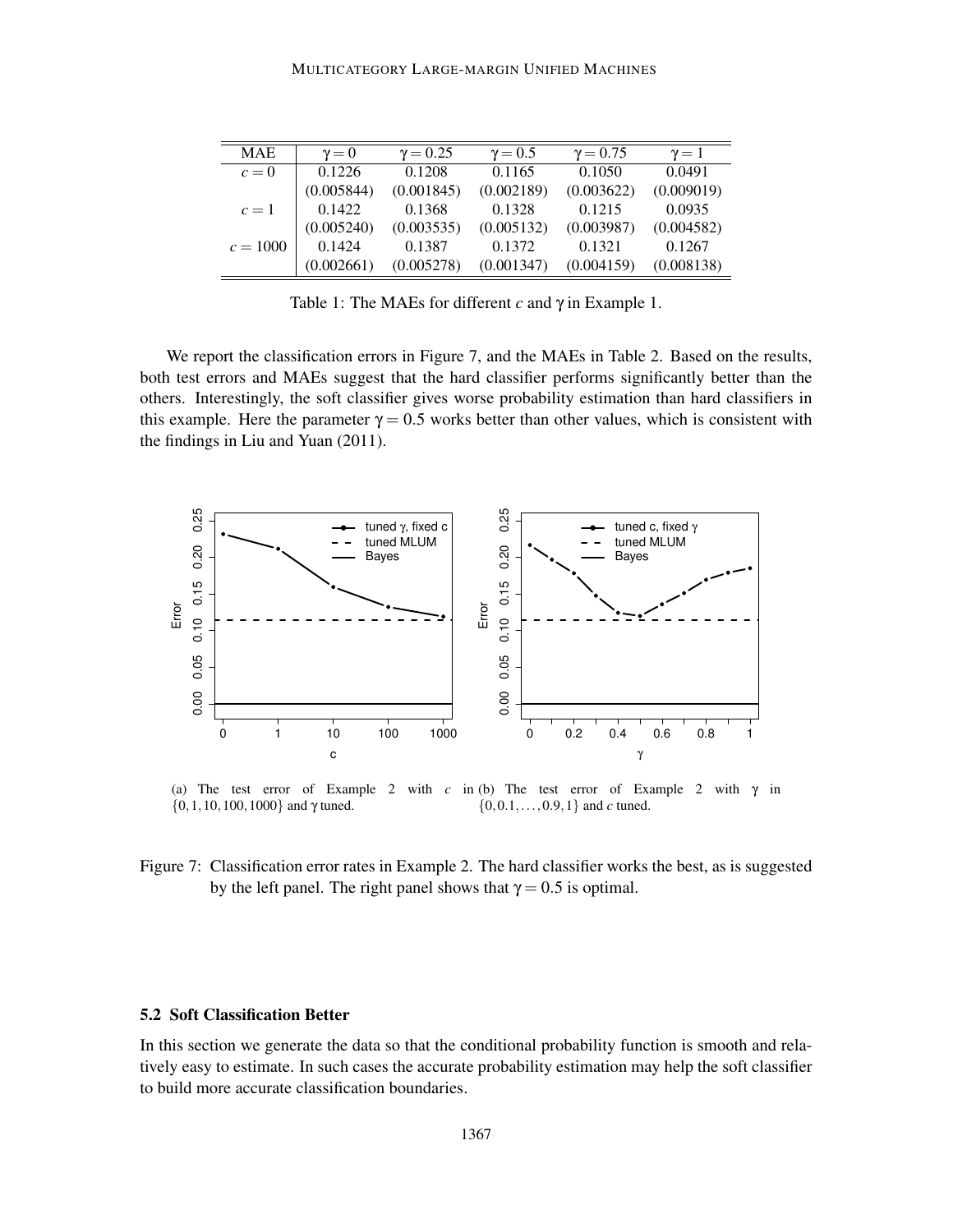| <b>MAE</b> | $\gamma = 0$ | $\gamma = 0.25$ | $\gamma = 0.5$ | $\gamma = 0.75$ | $\gamma=1$ |
|------------|--------------|-----------------|----------------|-----------------|------------|
| $c=0$      | 0.2113       | 0.1969          | 0.1933         | 0.1887          | 0.1892     |
|            | (0.006877)   | (0.006228)      | (0.004803)     | (0.001011)      | (0.009567) |
| $c=1$      | 0.1790       | 0.1734          | 0.1662         | 0.1693          | 0.1674     |
|            | (0.001738)   | (0.005951)      | (0.003742)     | (0.006418)      | (0.003838) |
| $c = 1000$ | 0.1551       | 0.1523          | 0.1469         | 0.1430          | 0.1422     |
|            | (0.002738)   | (0.007453)      | (0.007681)     | (0.001394)      | (0.008392) |

Table 2: The MAEs for different *c* and γ in Example 2.

Example 3: This example involves a three-dimensional feature space with eight classes. In particular,

$$
P(Y = j) = 1/8, P(X|Y = j) \sim N(\mu_j, 0.5^2 I_2); j = 1, ..., 8,
$$

where the means  $\mu_j = (1,1,1)^T$ ,  $(1,1,-1)^T$ ,  $(1,-1,1)^T$ ,  $(1,-1,-1)^T$ ,  $(-1,1,1)^T$ ,  $(-1,1,-1)^T$ ,  $(-1,-1,1)^T$ ,  $(-1,-1,-1)^T$ , for  $j=1,\ldots,8$ , respectively. Because the number of classes is large, we generate 160 observations for training, and another 160 for tuning.

The classification performance is reported in Figure 8, and the MAEs are reported in Table 3. This is a case in which the soft classifier works the best both in terms of classification accuracy as well as probability estimation.



(a) The test error of Example 3 with  $c$  in (b) The test error of Example 3 with  $\gamma$  in {0, 1, 10, 100, 1000} and  $\gamma$  tuned. {0,0.1,...,0.9,1} and *c* tuned.

Figure 8: Classification error rates in Example 3. The left panel shows that this is an example in which soft classifier works the best. The right panel illustrates that the test error is minimized with  $\gamma = 0.9$ .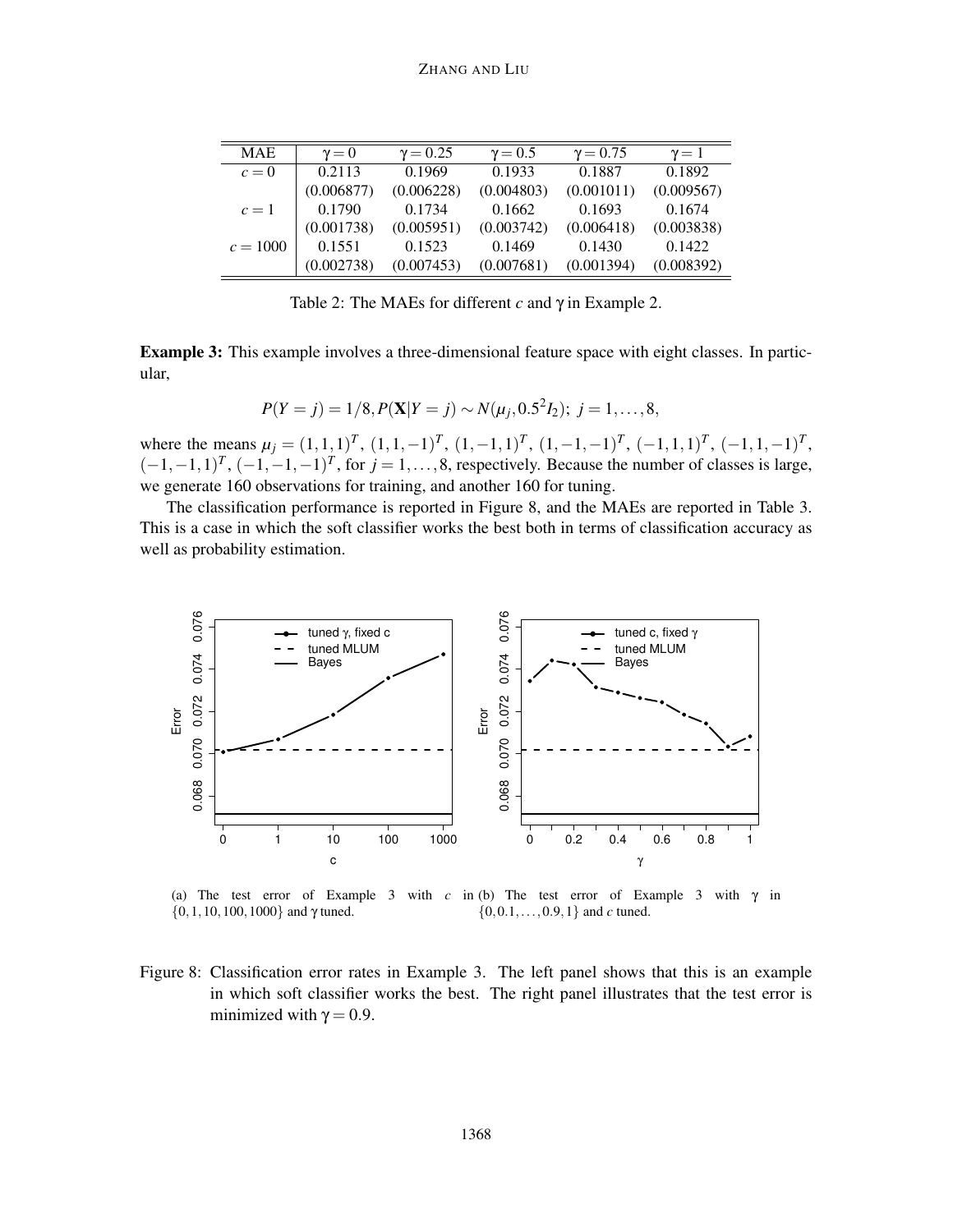| <b>MAE</b> | $\gamma = 0$ | $\gamma = 0.25$ | $\gamma = 0.5$ | $\gamma = 0.75$ | $\gamma=1$ |
|------------|--------------|-----------------|----------------|-----------------|------------|
| $c=0$      | 0.2362       | 0.2183          | 0.1956         | 0.1617          | 0.0887     |
|            | (0.005048)   | (0.008325)      | (0.007328)     | (0.004206)      | (0.000884) |
| $c=1$      | 0.2629       | 0.2438          | 0.2230         | 0.1785          | 0.0867     |
|            | (0.003554)   | (0.003873)      | (0.006405)     | (0.001282)      | (0.000671) |
| $c = 1000$ | 0.2867       | 0.2540          | 0.2432         | 0.1990          | 0.1073     |
|            | (0.003513)   | (0.001959)      | (0.007493)     | (0.002192)      | (0.000560) |

Table 3: The MAEs for different *c* and γ in Example 3.

Example 4: In this example we have 2 covariates, and the number of classes is 20. Each marginal distribution of  $X|Y = j$ ;  $j = 1,...,20$  follows a  $N(\mu_j, \sigma^2 I_2)$  distribution. Here we choose  $\mu_j$  such that  $\mu_j$ ;  $j = 1, \ldots, 20$  are evenly spaced on the unit circle. We choose  $\sigma$  such that the Bayes error is 0.1, and we use 400 training data points and another 400 for tuning.

The test errors are reported in Figure 9, and the MAEs in Table 4. In this example, the soft classifier significantly dominates the others in terms of prediction accuracy. The tuned MLUM method always chooses  $c = 0$  throughout the 1000 simulations. The MLUM family yields the best accuracy with  $\gamma$  approximately 0.7. The MAEs for different *c* and  $\gamma$  do not differ much, possibly due to the large number of classes.



(a) The test error of Example 4 with *c* in (b) The test error of Example 4 with  $\gamma$  in  $\{0, 1, 10, 100, 1000\}$  and  $\gamma$  tuned. {0,0.1,...,0.9,1} and *c* tuned.

Figure 9: Classification error rates in Example 4. The left panel shows the soft classifier works reasonably well in this example. When other choices of *c* fail, tuned MLUM automatically selects  $c = 0$  and thus keeps a good performance. In the right panel, when  $\gamma = 0.7$ , the classifier has a minimum error rate.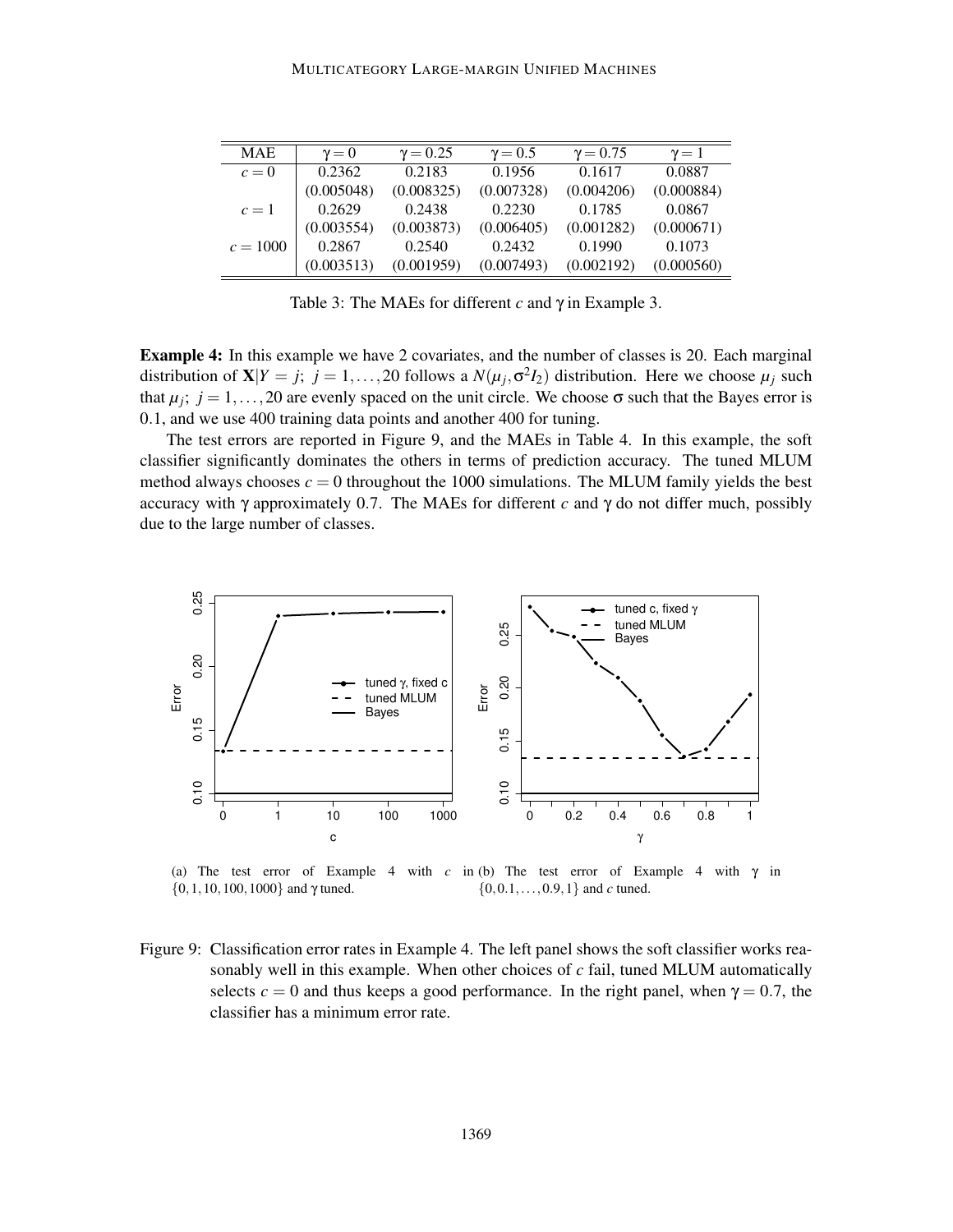| <b>MAE</b> | $\gamma = 0$ | $\gamma = 0.25$ | $\gamma = 0.5$ | $\gamma = 0.75$ | $\gamma=1$ |
|------------|--------------|-----------------|----------------|-----------------|------------|
| $c=0$      | 0.0801       | 0.0799          | 0.0812         | 0.0813          | 0.0806     |
|            | (0.001627)   | (0.009215)      | (0.001278)     | (0.006627)      | (0.007840) |
| $c=1$      | 0.0832       | 0.0836          | 0.0829         | 0.0834          | 0.0822     |
|            | (0.007646)   | (0.006726)      | (0.001157)     | (0.008513)      | (0.006180) |
| $c = 1000$ | 0.0829       | 0.0831          | 0.0821         | 0.0819          | 0.0816     |
|            | (0.008364)   | (0.001699)      | (0.002103)     | (0.003235)      | (0.002697) |

Table 4: The MAEs for different *c* and γ in Example 4.

## 5.3 MLUM with  $c = 1$  Better

Liu et al. (2011) showed that among many examples, the classifier that works the best in the LUM family appears to be either soft or hard classifiers. In the MLUM family, however, we observe that the MLUM with  $c = 1$  (a new multicategory DWD) can sometimes yield the best performance in terms of classification accuracy. In particular, we explore the effect of outliers in Examples 5 and 6. In these two examples, we add a small percentage of noisy data into the originally clean data sets, and observe that soft classifiers can be very sensitive to outliers in terms of classification accuracy, while MLUMs with  $c \geq 1$  appear to be quite robust.

Example 5: In this example, there are 95% data points from a six-class distribution with

$$
P(Y = j) = 1/6, P(\mathbf{X}|Y = j) \sim N(\mu_j, 0.5^2 I_2); j = 1, ..., 6,
$$

where  $\mu_j = (1, \sqrt{3})^T$ ,  $(2, 0)^T$ ,  $(1, -\sqrt{3})^T$ ,  $(-1, -\sqrt{3})^T$ ,  $(-2, 0)^T$ ,  $(-1, \sqrt{3})^T$ , for  $j = 1, ..., 6$ , respectively. The rest 5% instances are outliers, which are uniformly distributed on the circle  $x_1^2 + x_2^2 = 36$  with their labels randomly chosen. We generate independent training and tuning sets, both of size 100.

From the test errors in Figure 10, we see that MLUM with  $c = 0$  is less stable than the other *c* values, and the best classifier is  $c = 1$ . From the MAEs in Table 5, we see that the probability estimation with  $c = 1$  is more accurate than the others.

| <b>MAE</b> | $v = 0$    | $\gamma = 0.25$ | $\gamma = 0.5$ | $\gamma = 0.75$ | $\gamma=1$ |
|------------|------------|-----------------|----------------|-----------------|------------|
| $c=0$      | 0.2328     | 0.2321          | 0.2300         | 0.2292          | 0.2303     |
|            | (0.003625) | (0.006968)      | (0.009631)     | (0.005956)      | (0.014856) |
| $c=1$      | 0.2312     | 0.2307          | 0.2266         | 0.2241          | 0.2257     |
|            | (0.010180) | (0.004729)      | (0.007306)     | (0.004518)      | (0.001417) |
| $c = 1000$ | 0.2432     | 0.2416          | 0.2397         | 0.2397          | 0.2399     |
|            | (0.005403) | (0.004657)      | (0.011136)     | (0.014401)      | (0.006237) |

Table 5: The MAEs for different *c* and γ in Example 5.

Example 6: In this example, we add noisy observations to the data in Example 4. As the classification boundary is very sensitive to the outliers, we only have 1% noisy instances, whose distribution is the same as that of Example 5. Compared to Figure 9, Figure 11 shows that  $c = 0$  is more sensitive to noise than the other *c* values, while  $c = 1$  is the most robust one. Table 6 shows that the probability estimation with  $c = 1$  is the best, as in Example 5.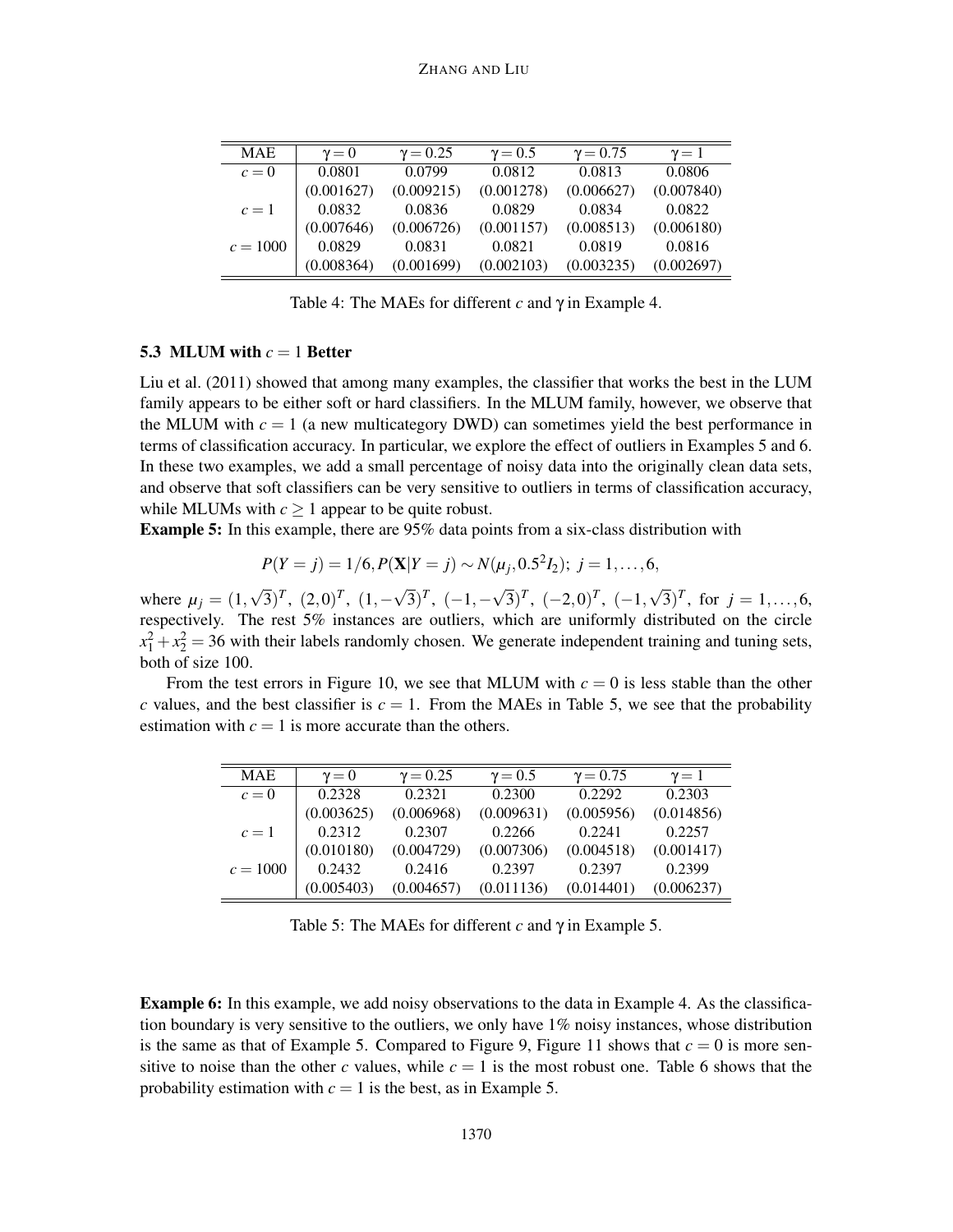

(a) The test error of Example 5 with *c* in (b) The test error of Example 5 with  $\gamma$  in  $\{0, 1, 10, 100, 1000\}$  and  $\gamma$  tuned. {0,0.1,...,0.9,1} and *c* tuned.

Figure 10: Classification error rates in Example 5. As in Example 5, the prediction accuracy with  $c = 1$  is the highest. The MLUM with  $\gamma = 0.8$  works better than the others.

| <b>MAE</b> | $v = 0$    | $\gamma = 0.25$ | $\gamma = 0.5$ | $\gamma = 0.75$ | $\gamma=1$ |
|------------|------------|-----------------|----------------|-----------------|------------|
| $c=0$      | 0.1294     | 0.1267          | 0.1245         | 0.1258          | 0.1267     |
|            | (0.007833) | (0.004012)      | (0.009447)     | (0.005301)      | (0.006370) |
| $c=1$      | 0.1198     | 0.1135          | 0.1131         | 0.1142          | 0.1155     |
|            | (0.004456) | (0.010214)      | (0.010776)     | (0.007559)      | (0.003054) |
| $c = 1000$ | 0.1326     | 0.1299          | 0.1276         | 0.1268          | 0.1270     |
|            | (0.003148) | (0.002562)      | (0.004809)     | (0.004215)      | (0.003149) |

Table 6: The MAEs for different *c* and γ in Example 6.

#### 5.4 Summary of Simulation Results

Our simulated examples provide some insights on hard versus soft classification methods, and suggest that no single classifier works universally the best in all cases. Varying from soft to hard, the patterns of classification performance can differ significantly, for different settings. Our simulation studies showed different cases in which hard ( $c = \infty$ ), soft ( $c = 0$ ) and in-between ( $c = 1$ ) classifiers work the best, respectively.

When the underlying conditional probability function is a step function, probability estimation can be a difficult problem for soft classifiers, and the prediction accuracy may be compromised. In Examples 1 and 2, we see that the hard classification method performs better than the others, because it directly focuses on the boundary estimation while bypassing the probability estimation. This finding is consistent with the binary case in Liu et al. (2011).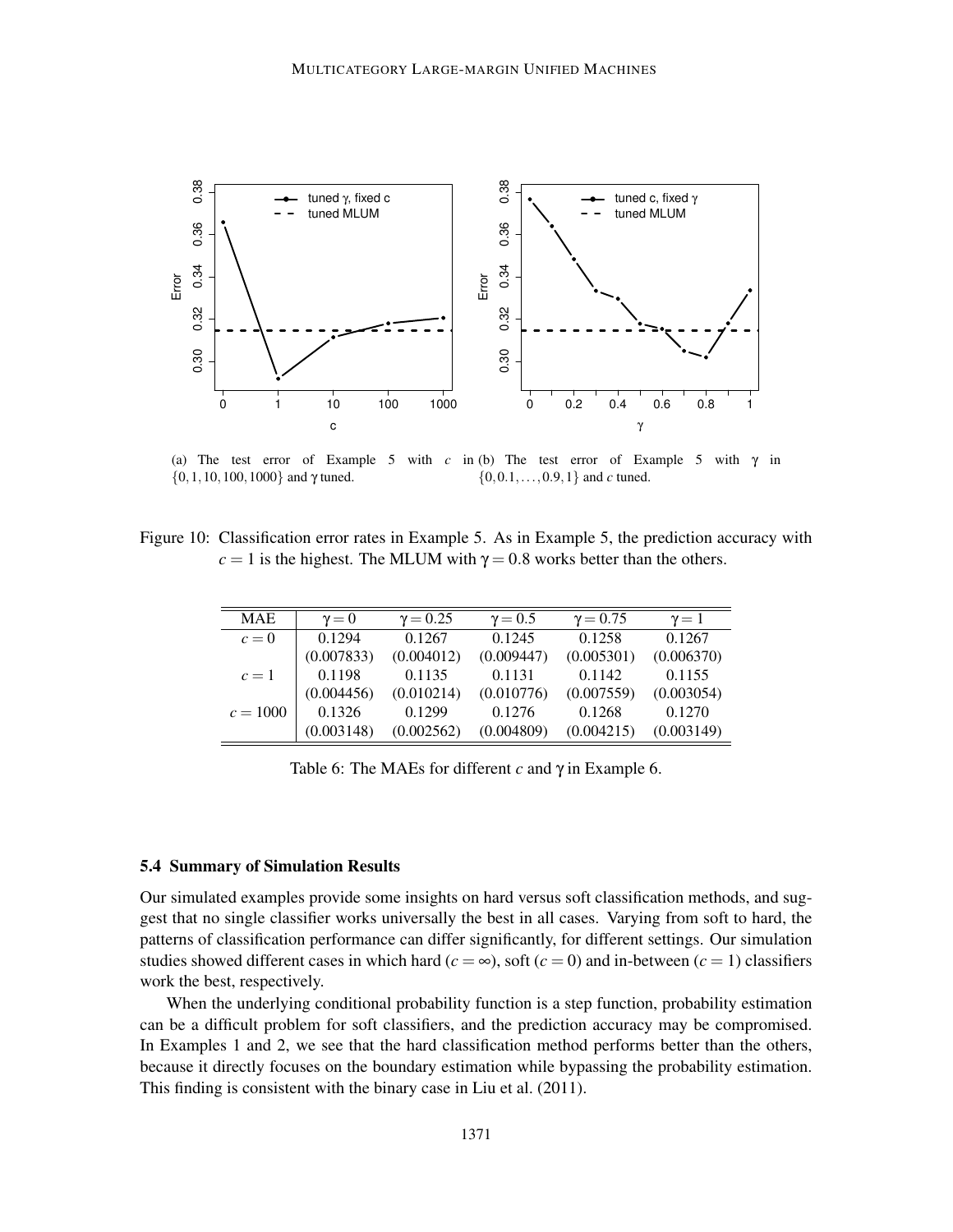

(a) The test error of Example 6 with  $c$  in (b) The test error of Example 6 with  $\gamma$  in  $\{0, 1, 10, 100, 1000\}$  and  $\gamma$  tuned. {0,0.1,...,0.9,1} and *c* tuned.

Figure 11: Classification error rates in Example 6. In contrast to Example 4, with noisy points in the data set,  $c = 0$  performs worse than the other *c* values. The right panel suggests that the MLUM works well with  $\gamma$  around 0.6.

In contrast to Examples 1 and 2, for Examples 3 and 4, the underlying conditional probability functions are relatively smooth. Soft classifiers with  $c = 0$  can build more accurate classification boundaries through estimation of the probability functions. This is also observed in the binary case in Liu et al. (2011).

One new observation is that the MLUM with  $c = 1$  may work the best in some situations. This was not reported in the binary LUM cases (Liu et al., 2011). Interestingly, the soft classifier is quite vulnerable to potential outliers in the data. In Example 5, we add 5% outliers to the clean samples, and the soft classifier performs the worst among the others. In Example 4 we see that soft classifier outperforms the other methods by around 10% in terms of classification accuracy. However in Example 6 when we add only 1% outliers to the data, the classification accuracy of the soft classifier is reduced by over  $40\%$  while those of the others are just around  $15 - 20\%$ . This indicates that trying to estimate class conditional probabilities when data contain outliers may severely reduce the accuracy of the classification boundary estimation.

Another observation is that in the simulated data sets, the optimal  $\gamma$  is always in or close to the recommended set  $\{0, 0.25, 0.5, 0.75, 1\}$ . Therefore the tuned MLUM procedure is sufficient enough to avoid tuning on the entire interval  $\gamma \in [0,1]$ . When it is uncertain about which classifier to use, we propose to apply our tuned MLUM method. As shown in the simulation studies, the tuned MLUM automatically selects the near optimal classifier from a rich family, and has advantages in terms of classification accuracy. Lastly, Table 7 reports comparisons of five MSVM methods, as discussed in Section 2.2, and MPLR, with our proposed tuned MLUM. The results show that the tuned MLUM delivers the most accurate classifier in most cases.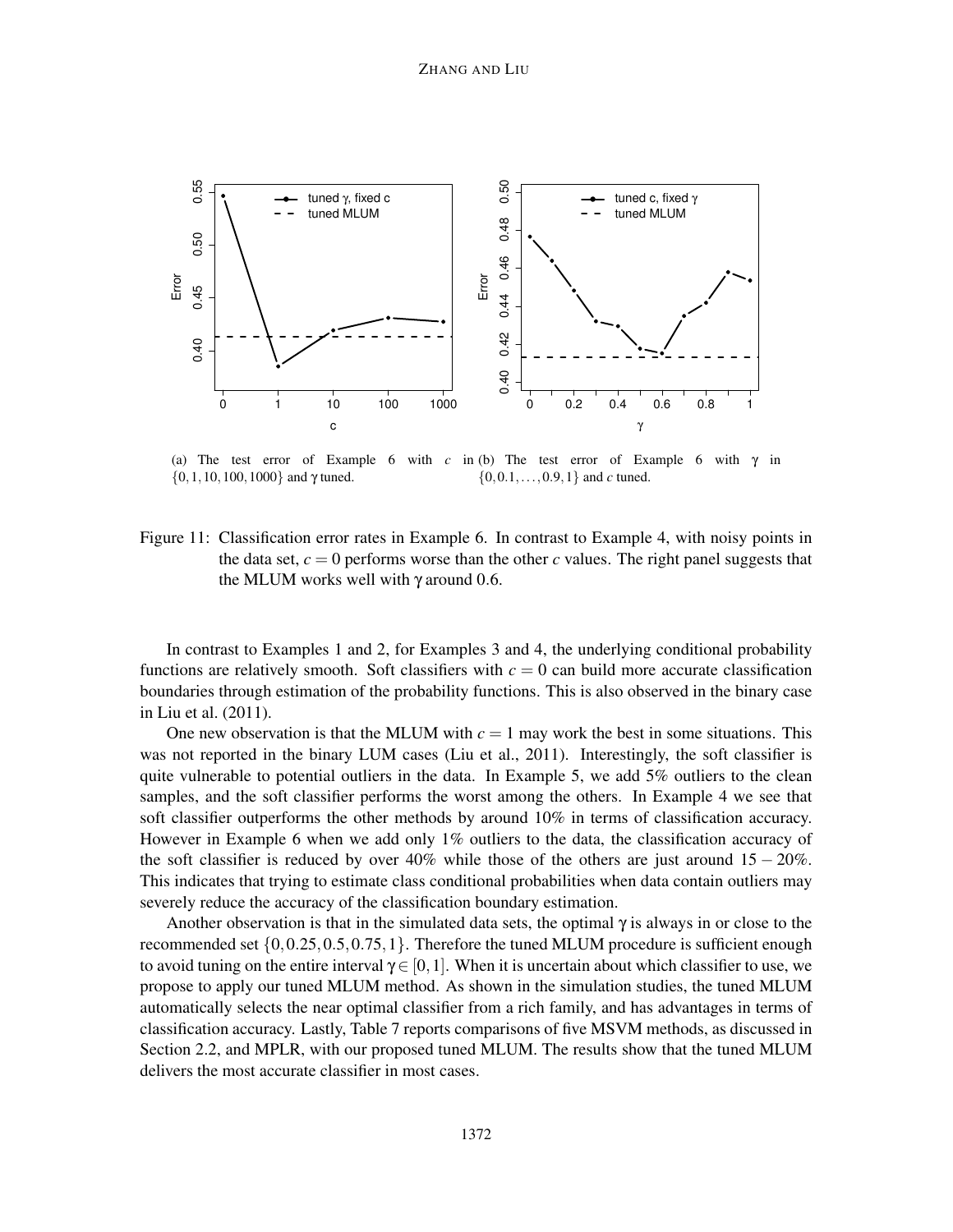|                 | MSVM 1 | MSVM 2 | MSVM 3 | MSVM 4 | <b>RMSVM</b> | MPLR MLUM |        |
|-----------------|--------|--------|--------|--------|--------------|-----------|--------|
| Ex <sub>1</sub> | 0.2062 | 0.2077 | 0.2019 | 0.2123 | 0.2057       | 0.2113    | 0.2021 |
| Ex2             | 0.1223 | 0.1475 | 0.1361 | 0.1246 | 0.1190       | 0.2377    | 0.1147 |
| Ex <sub>3</sub> | 0.0716 | 0.0716 | 0.0719 | 0.0717 | 0.0715       | 0.0706    | 0.0701 |
| Ex <sub>4</sub> | 0.2411 | 0.2439 | 0.2338 | 0.2410 | 0.2411       | 0.1419    | 0.1335 |
| Ex 5            | 0.3519 | 0.3568 | 0.3638 | 0.3697 | 0.3329       | 0.3719    | 0.3145 |
| Ex 6            | 0.4528 | 0.4237 | 0.4497 | 0.4611 | 0.4323       | 0.5321    | 0.4134 |

Table 7: The classification error rates for all simulated examples, for MSVMs with Losses 1-4 defined in Section 2.2, the RMSVM, the tuned MPLR, and the tuned MLUM.

# 6. Real Data Examples

This section empirically tests the performance of the MLUM family, on two types of data sets. The first type of data examples includes several benchmark data sets available on the UCI machine learning website. The second one is a recent microarray gene expression data set in cancer research. For all the real data sets, we apply the MLUM family in the same way as in the simulation part, and we repeat the procedures 1000 times to evaluate the performance.

## 6.1 Benchmark Data

We consider seven benchmark data sets in this section: Breast Tissue (Breast), Dermatology, Image Segmentation (Image), Iris, Vehicle Silhouettes (Vehicle), Vertebral Column (Vertebral) and Wine. In each case, we perform a four-fold cross validation on roughly 4/5 of the data set, and test the performance on the remaining 1/5. For Iris and Image data, we apply linear learning. For the Vehicle data set, we apply the second order polynomial kernel learning. The Gaussian kernel is used for the Breast, Dermatology, Wine and Vertebral data sets, with the  $\sigma$  parameter value being the median of all pairwise distances between one category and the other. For all data sets, we standardize the attributes before further analysis.

For illustration, we summarize the data sets in Table 8. As we observed in the simulation studies that potential outliers may decrease the accuracy of soft classifiers, we perform Principal Component Analysis (PCA) on each data set and examine if there are any obvious potential outliers on the PCA projected plots. From the results of the real examples, we observe that soft classifiers tend to have relatively worse performance on data sets with potential outliers. For demonstration, we report the PCA plots for the Iris and Vehicle data in Figure 12. The Iris data set doesn't appear to have any obvious outliers and the soft classifier works very well there. In the Vehicle data, there appears to have several potential outliers, and the soft classifier turns out to be the worst in terms of classification accuracy.

*Breast:* The data set contains 10 variables and 22, 21, 14, 15, 16 and 18 instances for the following 6 breast diseases respectively: carcinoma, fibro-adenoma, mastopathy, glandular, connective, and adipose. The classification errors in Figure 13 suggest that hard classification works better, and  $\gamma = 1$  would be the best choice when *c* is tuned. The tuned MLUM performs slightly worse than the RMSVM, but the difference is not large.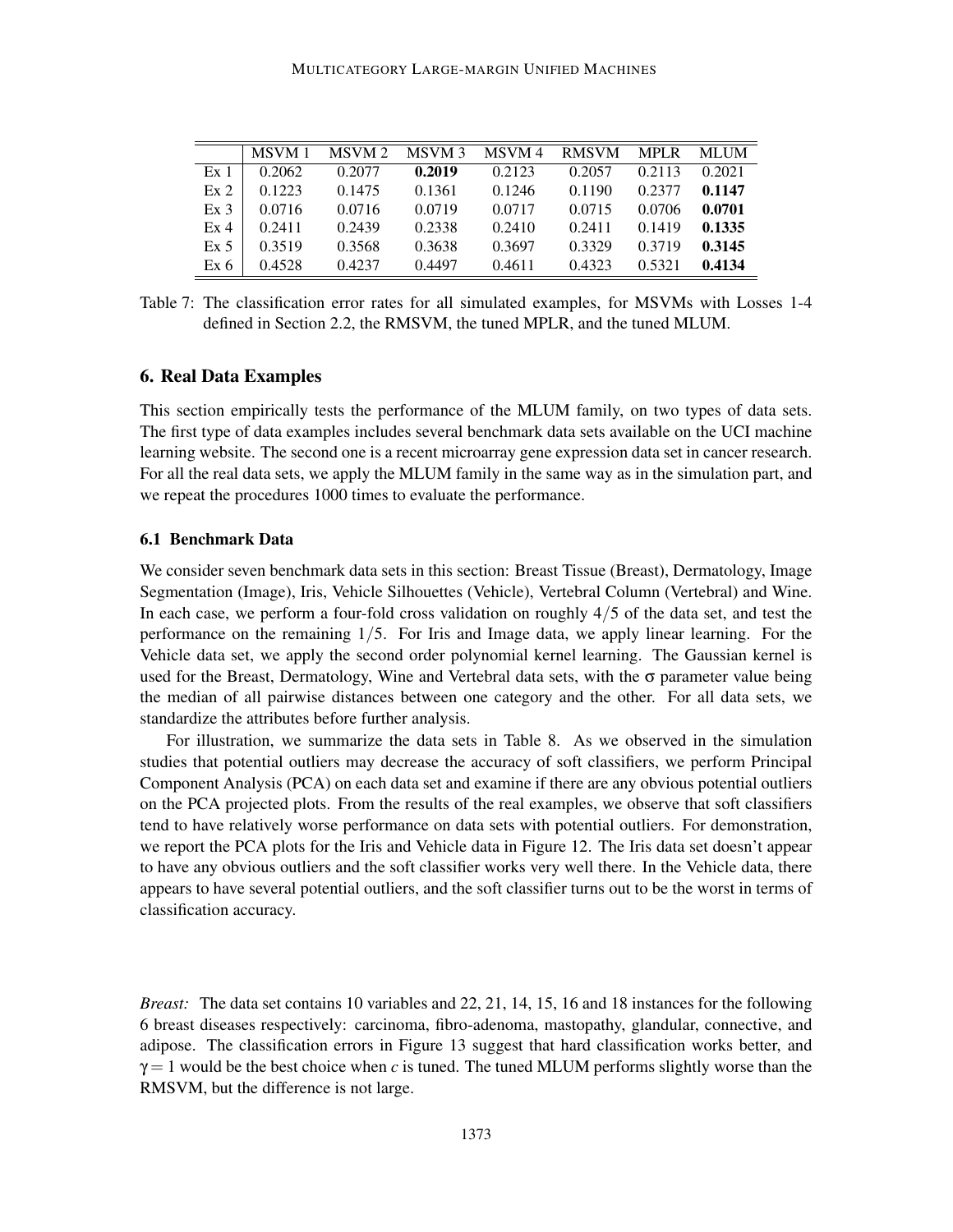| Name          | n   | d. | k              | Kernel         | Outlier        | Best $c$ |
|---------------|-----|----|----------------|----------------|----------------|----------|
| <b>Breast</b> | 106 | 10 | 6              | Gaussian       | Yes            | 1000     |
| Dermatology   | 366 | 34 | 6              | Gaussian       | No             | 1000     |
| Image         | 210 | 19 |                | Linear         | Yes            |          |
| <b>Iris</b>   | 150 | 4  | 3              | Linear         | N <sub>0</sub> | 100      |
| Vehicle       | 946 | 18 | $\overline{4}$ | $2^{nd}$ poly. | Yes            | 1000     |
| Vertebral     | 310 | 6  | 3              | Gaussian       | Yes            |          |
| Wine          | 178 | 13 | 3              | Gaussian       | N <sub>0</sub> | $\Omega$ |

Table 8: Summary of the benchmark data sets in Section 6.1.



(a) PCA plot for the Iris data, PC1 vs PC2.

(b) PCA plot for the Vehicle data, PC1 vs PC3.

Figure 12: PCA projection plots for Iris (left panel) and Vehicle (right panel) data. The plots indicate the Iris data appear to be quite clean, while there may exist some outliers for the Vehicle data.

*Dermatology:* There are 6 classes in the Dermatology data set, namely, psoriasis, seboreic dermatitis, lichen planus, pityriasis rosea, cronic dermatitis and pityriasis rubra pilaris, with 112, 61, 72, 49, 52 and 20 instances respectively. There are 34 covariates measured for each observation. The classification results are reported in Figure 14. With  $c \rightarrow \infty$ , the classification accuracy is the best. In addition,  $\gamma = 0.2$  performs better than other values.

*Image:* In the Image data set, there are 7 classes available with 30 observations in each group. The class names are brickface, cement, foliage, grass, path, sky and window. There are 19 covariates in the data set. We report the test errors in Figure 15. In this case,  $c = 1$  performs the best, and  $\gamma = 0.9$ is the optimal choice when *c* is tuned.

*Iris:* There are three classes in the Iris data set, namely, Iris-setosa, Iris-versicolor and Iris-virginica. Within each class the number of observations is 50. There are four covariates. The test errors are reported in Figure 16. In this example, the DWD  $(c = 1)$  performs the worst among all classifiers,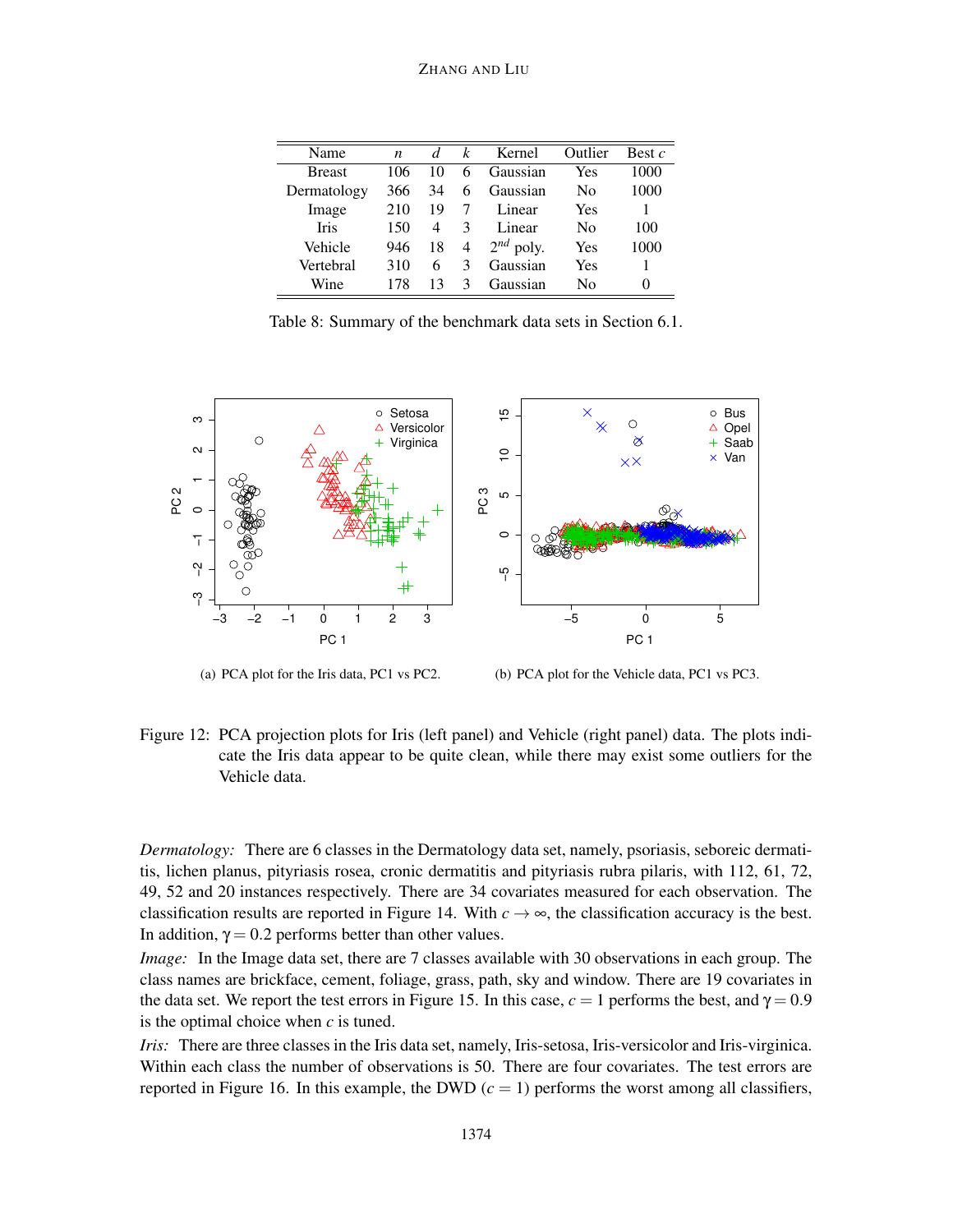

(a) The test error of Breast data with *c* in (b) The test error of Breast data with  $\gamma$  in  $\{0, 1, 10, 100, 1000\}$  and  $\gamma$  tuned. {0,0.1,...,0.9,1} and *c* tuned.

Figure 13: Classification error rates in the Breast data. The hard classification method dominates the others in terms of classification accuracy, as shown in the left panel. The right panel suggests that the classification error is the best when *c* is tuned with  $\gamma = 1$ .

in contrast to the simulated Example 1 where the DWD dominates. Interestingly, hard and soft classifiers perform similarly in terms of classification accuracy. For the effect of γ, the MLUM family with  $\gamma = 1$  appears to work the best.

*Vehicle:* The Vehicle data set contains 4 classes of observations, namely, bus, opel, saab and van. There are 218,212,217,199 instances in the four groups, respectively. There are 18 variables associated with the data. The test errors in Figure 17 show that the hard classifier performs better than the other methods, and when *c* is automatically chosen,  $\gamma = 0.8$  dominates other values.

*Vertebral:* The three classes involved in the Vertebral data set are normal, disk hernia and spondilolysthesis. The numbers of instances are 100, 60 and 150, respectively. Six covariates are present in the data set. Figure 18 illustrates the MLUM performs quite consistently for  $c \geq 1$ , with the best classifier being the MLUM with  $c = 1$ . In terms of the behavior of  $\gamma$ , the optimal choice is  $\gamma = 0.9$ . *Wine:* The wine data set measures 3 classes (59, 71 and 48 each) of wine with 13 attributes. In Figure 19, we see that soft classifier has the most accurate prediction result, and  $\gamma = 0$  is the best choice when *c* is tuned.

### 6.2 Glioblastoma Multiforme Cancer Data

In this section we apply the MLUM family to a cancer data set and explore its performance. The data set was previoulsy used by Verhaak et al. (2010). They investigated Glioblastoma Multiforme (GBM) cancer on the genetic data of patients from The Cancer Genome Atlas Research Network. There are 356 observations in the data set, which consists four classes, namely, Proneural, Neural, Classical and Mesenchymal. The numbers of patients in each class are 97, 56, 92 and 111, respec-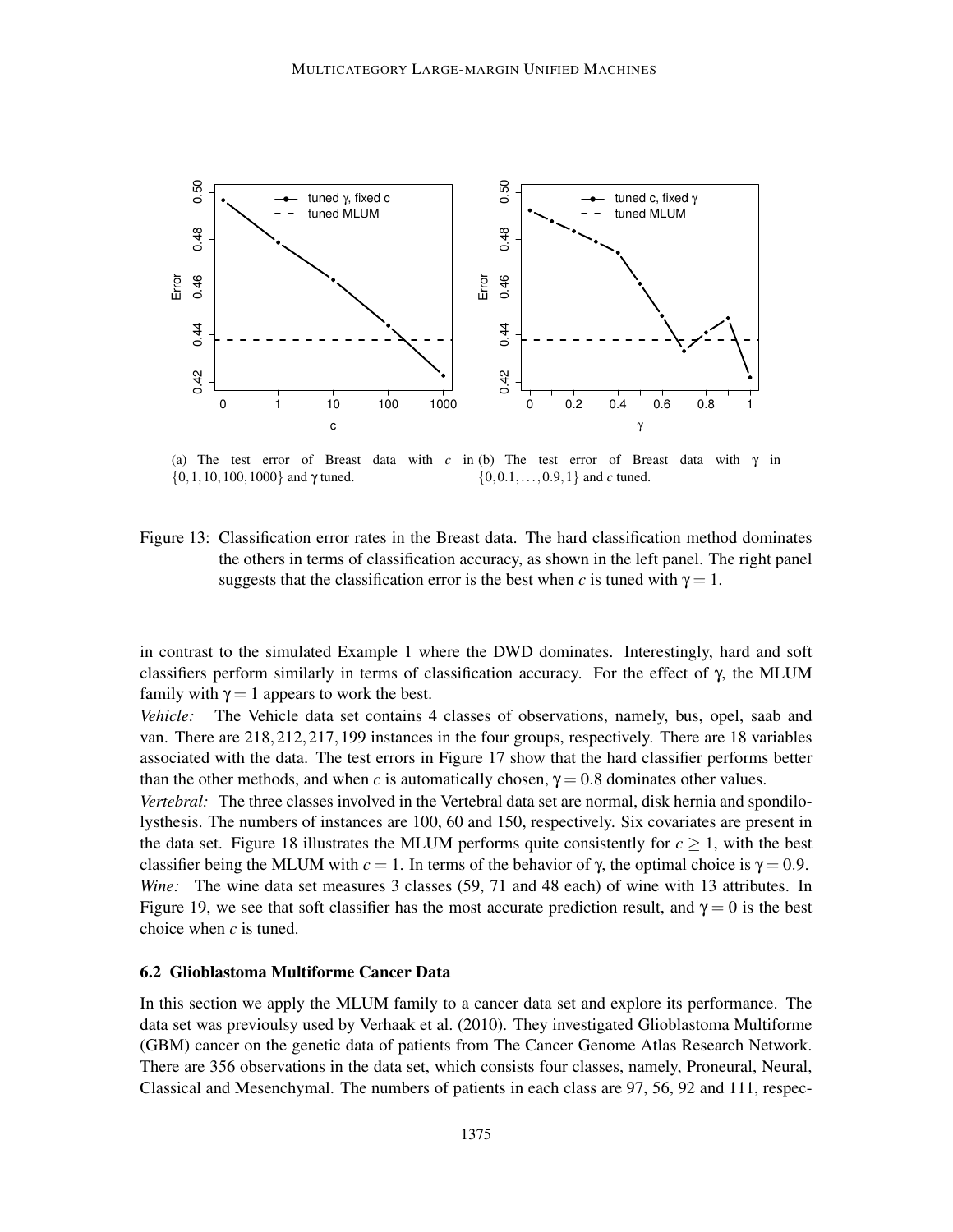

(a) The test error of Dermatology data with  $c$  in (b) The test error of Dermatology data with  $\gamma$  in  $\{0, 1, 10, 100, 1000\}$  and  $\gamma$  tuned. {0,0.1,...,0.9,1} and *c* tuned.

Figure 14: Classification error rates in the Dermatology data. The hard classifier works the best, as shown in the left panel. The right panel shows that when *c* is tuned,  $\gamma = 0.2$  works better than the others.

tively. There are 23285 genes in the data set. In each replication, the numbers of observations in the train, tune and test data are chosen to be roughly the same. To reduce computational cost, for each replication we pick 500 genes which have the largest median absolute deviation values in the training data set.

To visualize the data, we plot the first two projected principal component directions of the data in Figure 20. From Figure 20, we can see the classes Proneural and Mesenchymal are relatively far from each other, and Classical and Neural are in between. Biologically, Neural and Proneural are more similar to each other than the other classes. We report the MLUM results in Figure 21. From the plots, we can see that the MLUM with  $\gamma = 0.75$  performs uniformly the best in terms of classification accuracy, and hard classifiers dominate the rest.

Lastly, we report the comparison of the tuned MLUM versus other methods in Table 9. Overall, the tuned MLUM performs the best, as in the simulated examples.

# 7. Discussion

Multicategory classification is commonly seen in practice. In this paper, we generalize the binary LUM family to the simultaneous multicategory classifiers, namely, the MLUM family. The MLUM is very general and it includes many popular multicategory classification methods as special cases. In particular, the MLUM family includes both soft and hard classifiers, and provides a platform to explore the transition behavior from soft to hard classification problems. In theoretical studies, we show that the MLUM is always Fisher consistent for any finite *c*, and can provide class con-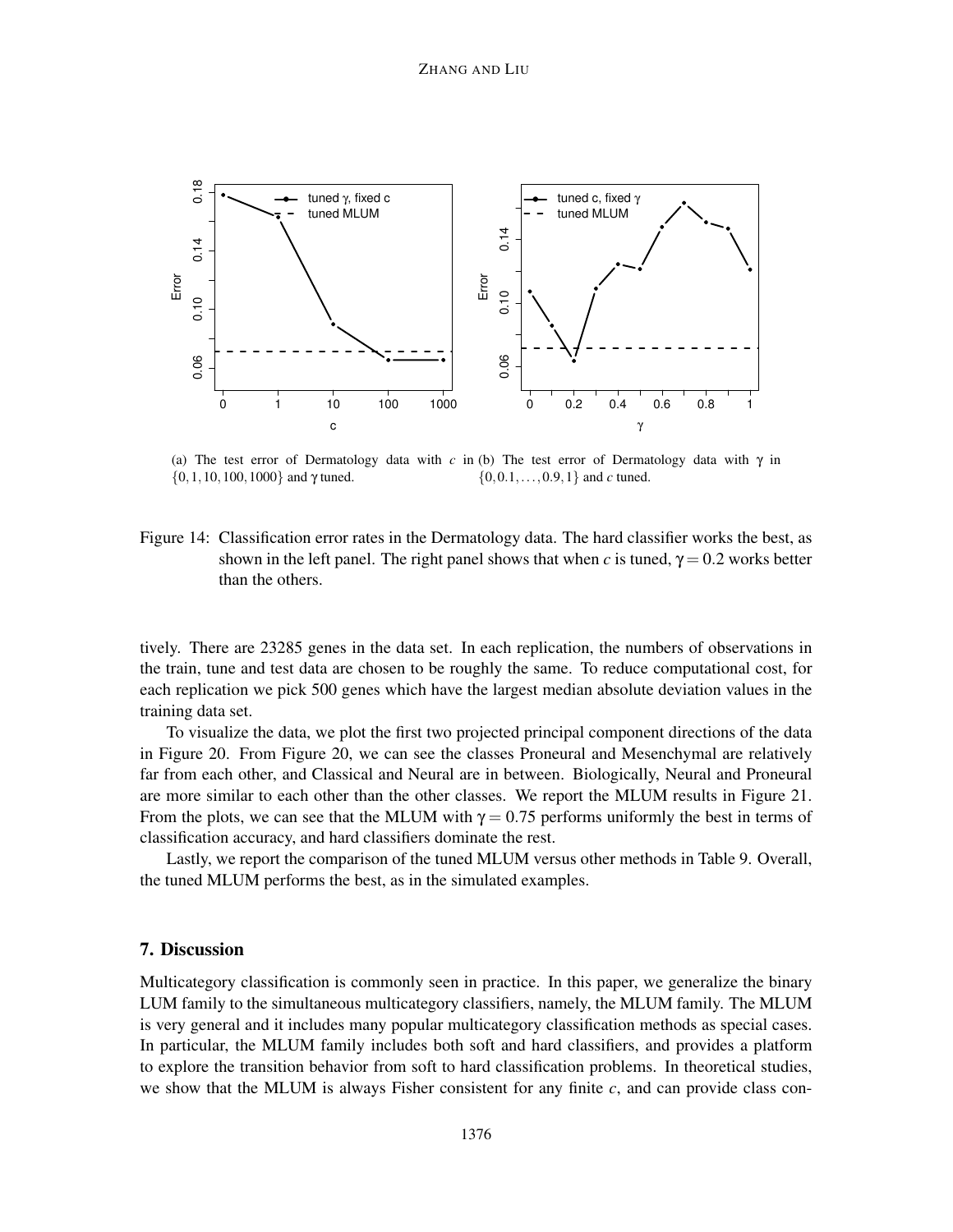

(a) The test error of Image data with  $c$  in (b) The test error of Image data with  $\gamma$  in  $\{0, 1, 10, 100, 1000\}$  and  $\gamma$  tuned. {0,0.1,...,0.9,1} and *c* tuned.

Figure 15: Classification error rates in the Image data. Left panel shows that  $c = 1$  performs the best on the Image data. The right panel shows  $\gamma = 0.9$  dominates other values.

|               | <b>MSVM1</b> | MSVM <sub>2</sub> | MSVM <sub>3</sub> | MSVM 4 | <b>RMSVM</b> | <b>MPLR</b> | <b>MLUM</b> |
|---------------|--------------|-------------------|-------------------|--------|--------------|-------------|-------------|
| <b>Breast</b> | 0.4497       | 0.4531            | 0.4391            | 0.4623 | 0.4331       | 0.4951      | 0.4377      |
| Dermatology   | 0.0907       | 0.1496            | 0.1053            | 0.1398 | 0.1048       | 0.1688      | 0.0713      |
| Image         | 0.1985       | 0.2083            | 0.1999            | 0.2255 | 0.2100       | 0.1978      | 0.1892      |
| <b>Iris</b>   | 0.1557       | 0.1647            | 0.1487            | 0.1480 | 0.1605       | 0.1498      | 0.1443      |
| Vehicle       | 0.2519       | 0.2535            | 0.2489            | 0.2598 | 0.2419       | 0.2680      | 0.2331      |
| Vertebral     | 0.1741       | 0.1931            | 0.1860            | 0.1951 | 0.1856       | 0.3359      | 0.1766      |
| Wine          | 0.0437       | 0.0743            | 0.0507            | 0.0670 | 0.0891       | 0.0348      | 0.0361      |
| <b>GBM</b>    | 0.2291       | 0.2478            | 0.2351            | 0.2478 | 0.2394       | 0.2340      | 0.2287      |

Table 9: The classification error rates for all real data examples, for MSVMs with Losses 1-4 defined in Section 2.2, the RMSVM, the tuned MPLR and the tuned MLUM.

ditional probability estimation. We explore some asymptotic behavior of the MLUM family, and demonstrate that the convergence rate of the excess *V*−risk is closely related to the convergence rate of the classification function  $\hat{f}$ , as well as the size of the function class space. The numerical examples show that hard and soft classifiers behave quite differently in various settings, and they help to shed some light on the choice between the two. In particular, the numerical results suggest that the underlying probability function and potential outliers may have a significant effect on the performance of soft, hard and in-between classifiers. Furthermore, for practical applications, we propose an automatic tuning procedure for the MLUM. We numerically demonstrate that the tuned MLUM outperforms several other multicategory techniques and should be a competitive addition to the existing classification toolbox.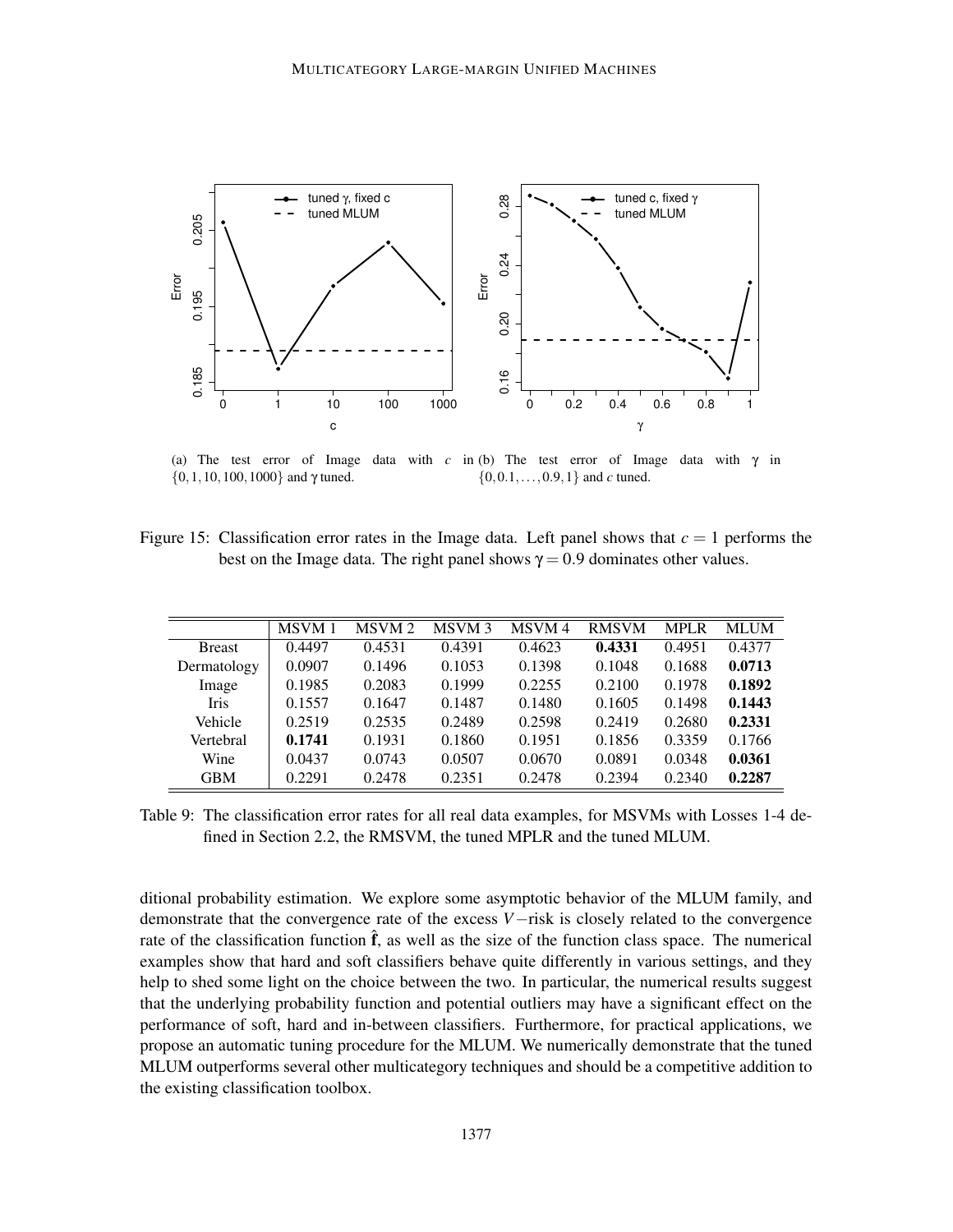

(a) The test error of Iris data with  $c$  $\{0, 1, 10, 100, 1000\}$  and  $\gamma$  tuned. in (b) The test error of Iris data with  $\gamma$  in {0,0.1,...,0.9,1} and *c* tuned.

Figure 16: Classification error rates in the Iris data. The left panel shows the test error of soft and hard classifiers are roughly comparable, while  $c = 1$  (DWD) is the worst. The right panel indicates  $\gamma = 1$  is the optimal choice, if *c* is tuned.

# Acknowledgments

The authors would like to thank the Action Editor Professor Saharon Rosset and three reviewers for their constructive comments and suggestions, and Derek Y. Chiang for helpful discussions. The authors are supported in part by NIH/NCI grant R01 CA-149569.

## Appendix A. Proof of Proposition 1

For brevity we only prove the kernel learning case, and the proof for the linear learning is analogous. By representer theorem, we have that  $g_{j,\mathcal{H}}$  can be written as  $g_{j,\mathcal{H}}(\mathbf{x}) = \sum_{i=1}^{n} \alpha_{i,j} K(\mathbf{x}_i, \mathbf{x})$ , where  $K(\cdot, \cdot)$  is the associated reproducing kernel, and  $\mathbf{x}_i$ ;  $i = 1, \dots, n$  are the training data points. With the kernel learning, the penalty becomes  $\frac{1}{2} \sum_{j=1}^{k} \alpha_j^T K \alpha_j$ , where  $\alpha_j = (\alpha_{1,j}, \dots, \alpha_{n,j})^T$ ;  $j = 1, \dots, k$ , and with a little abuse of notation, *K* is the gram matrix with the  $(i, j)^t h$  element  $K_{i,j} = K(\mathbf{x}_i, \mathbf{x}_j)$ . One can verify that the sum-to-zero constraint here is equivalent to that  $\sum_{j=1}^{k} \alpha_{i,j} = 0$ , for all *i*.

Because the loss *V* depends on **f** only through  $f_i - f_j$ , it suffices to prove that for a given solution  $\hat{\alpha}_j = (\hat{\alpha}_{1,j}, \dots, \hat{\alpha}_{n,j}); j = 1, \dots, k$  such that  $\sum_{j=1}^k \hat{\alpha}_{i,j} = 0$  for all  $i, \sum_{j=1}^k \hat{\alpha}_j^T K \hat{\alpha}_j < \sum_{j=1}^k (\hat{\alpha}_j - \hat{\alpha}_j^T K \hat{\alpha}_j)$  $\mathbf{z}$ )<sup>*T*</sup>*K*( $\hat{\alpha}_j - \mathbf{z}$ ). Here **z** is any fixed vector of length *n* that is not 0. To this end, we see that  $\sum_{j=1}^k \hat{\alpha}_j^T K \hat{\alpha}_j - \sum_{j=1}^k (\hat{\alpha}_j - \mathbf{z})^T K (\hat{\alpha}_j - \mathbf{z})$  can be simplified as  $2(\hat{\alpha}_1^T + \dots + \hat{\alpha}_k^T) K \mathbf{z} - k \mathbf{z}^T K \mathbf{z}$ . Note that  $\hat{\alpha}_1^T + \cdots + \hat{\alpha}_k^T = 0$ , and *K* is positive definite, so that  $2(\hat{\alpha}_1^T + \cdots + \hat{\alpha}_k^T)K\mathbf{z} - k\mathbf{z}^T K\mathbf{z} < 0$ , and this completes the proof.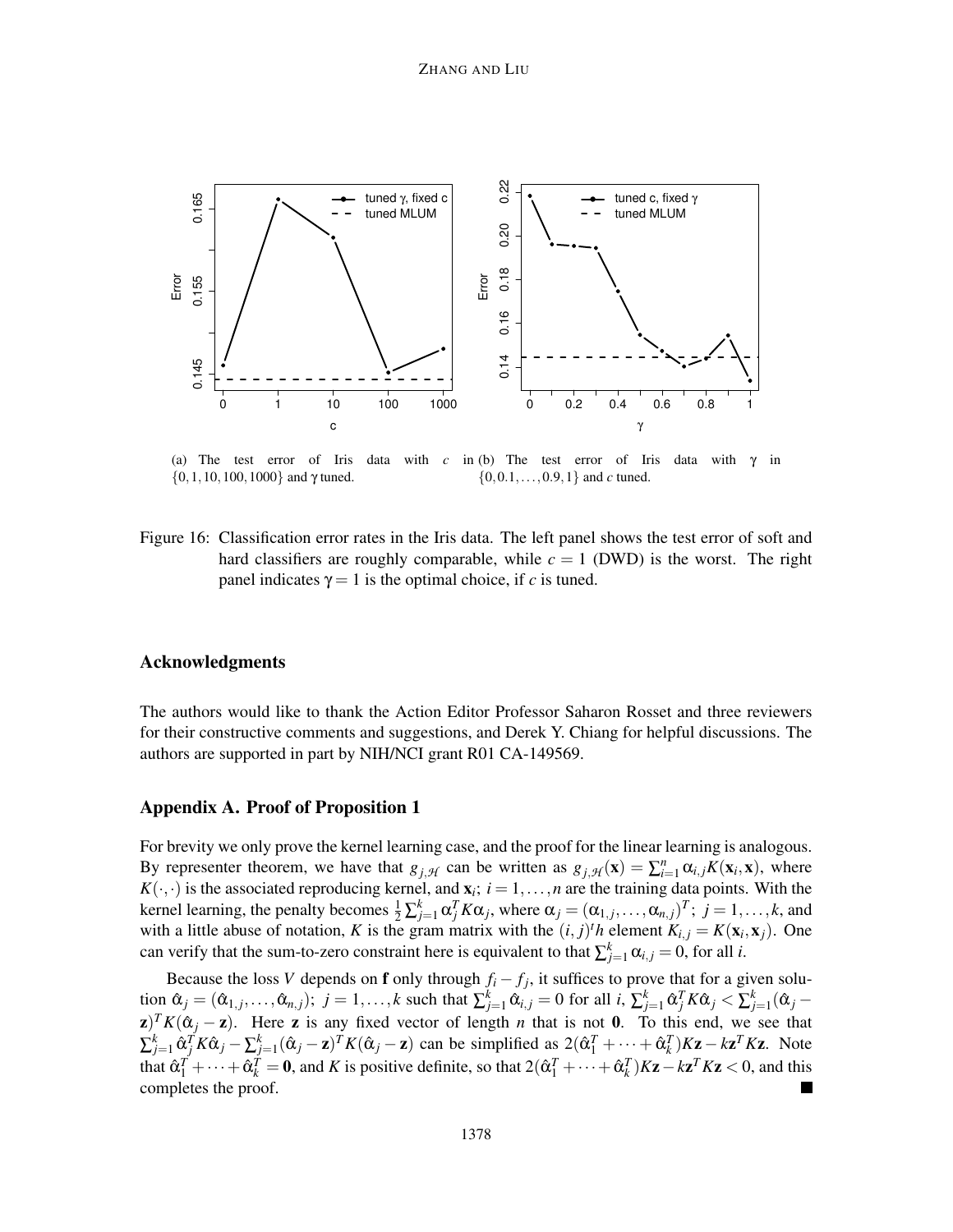

(a) The test error of Vehicle data with  $c$  in (b) The test error of Vehicle data with  $\gamma$  in  $\{0, 1, 10, 100, 1000\}$  and  $\gamma$  tuned. {0,0.1,...,0.9,1} and *c* tuned.

Figure 17: Classification error rates in the Vehicle data. The hard classifier works better than the other ones, as shown in the left panel. The right panel suggests the best  $\gamma$  is 0.8. Note that the test error significantly increases when  $\gamma$  moves from 0.9 to 1.

# Appendix B. Proof of Lemma 1

We prove by contradiction. Without loss of generality, assume that  $P_1 > P_2$ , and  $f_1^* < f_2^*$ . Now let  $f = (f_2^*, f_1^*, f_3^*, \dots, f_k^*)$ , and we want to show that  $S(f, x) < S(f^*, x)$ . One can verify that  $S(f, x)$  –  $S(f^*, \mathbf{x}) = (P_2 - P_1)(\gamma \delta^+ + (1 - \gamma)\delta^-)$ , where  $\delta^+ = \ell(f_1^*) - \ell(f_2^*)$  and  $\delta^- = \ell(-f_2^*) - \ell(-f_1^*)$ . Since the  $\ell$  function is monotonely decreasing, and for  $u < 0$  the monotonicity is strict, both  $\delta^+$  and  $\delta^$ are non-negative, with at least one of them being non-zero. Thus  $S(f, x) < S(f^*, x)$ , and  $f^*$  is not the minimizer of *S*.

#### Appendix C. Proof of Theorem 2

Assume, without loss of generality, that  $P_1 > P_2 > \cdots > P_k$ , and we need to show that  $f_1^* > f_2^* \ge$  $\cdots \ge f_k^*$ . We prove by contradiction. Because of Lemma 1,  $f_1^* \ge f_2^*$ . Suppose  $f_1^* = f_2^*$ , and let  $\mathbf{f} = (f_1^* + \varepsilon, f_2^* - \varepsilon, f_3^*, \dots, f_k^*)$ , where  $\varepsilon > 0$  is sufficiently small. We show that  $S(\mathbf{f}, \mathbf{x}) < S(\mathbf{f}^*, \mathbf{x})$ . For simplicity in notation, let  $f = f_1^* = f_2^*$ . After some calculation we have

$$
S(\mathbf{f}, \mathbf{x}) - S(\mathbf{f}^*, \mathbf{x}) = (1 - \gamma)[\delta_1 - \delta_2] + P_1[\gamma(-\delta_4) + (1 - \gamma)(-\delta_1)]
$$
  
+ 
$$
P_2[\gamma(\delta_3) + (1 - \gamma)(\delta_2)]
$$
 (13)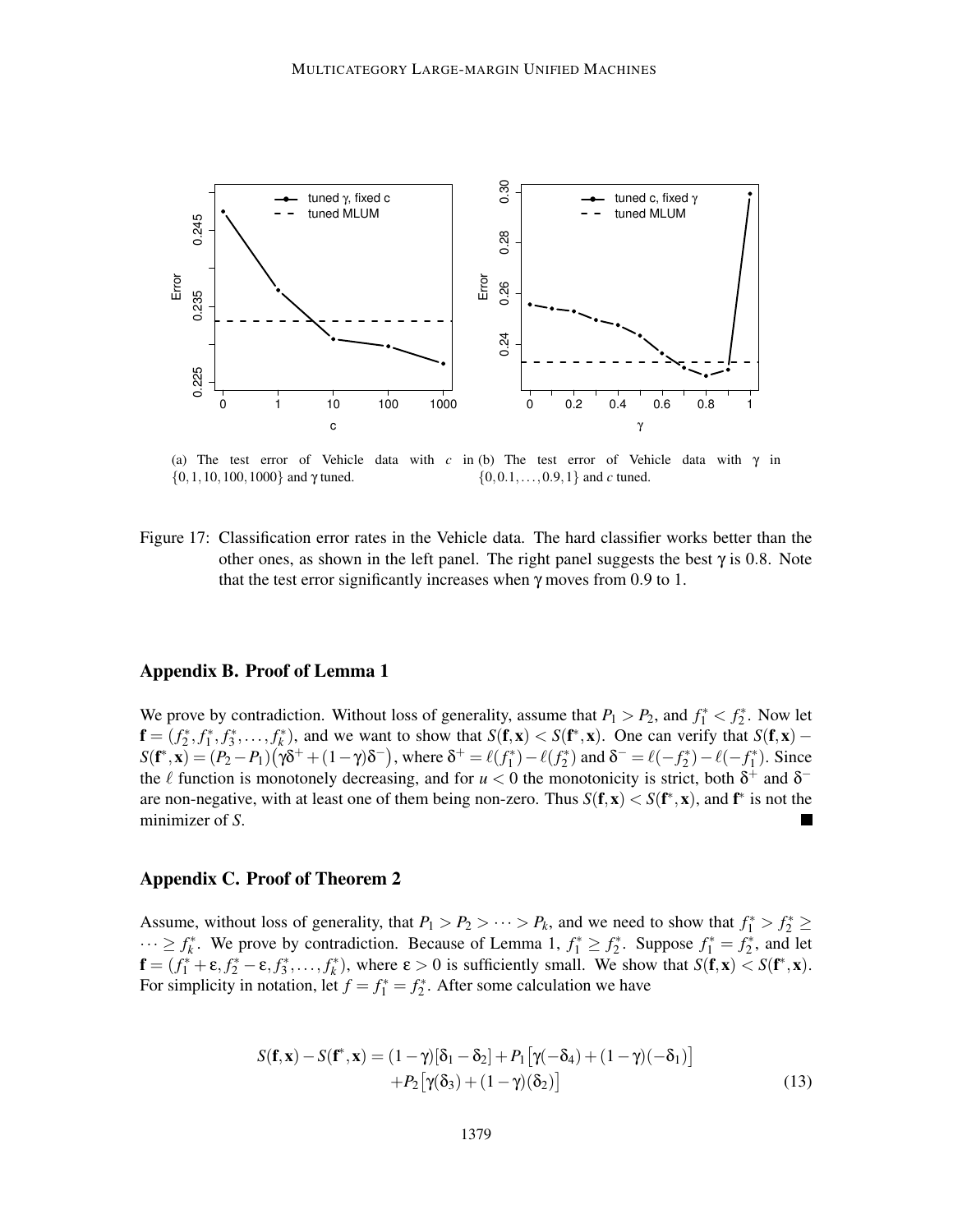

(a) The test error of Vertebral data with *c* in (b) The test error of Vertebral data with  $\gamma$  in  $\{0, 1, 10, 100, 1000\}$  and  $\gamma$  tuned. {0,0.1,...,0.9,1} and *c* tuned.

Figure 18: Classification error rates in the Vertebral data. In the left panel, we can see the MLUM classifiers work roughly the same for  $c \ge 1$ , with  $c = 1$  being the optimal. The best  $\gamma$  is 0.9, as is suggested by the right panel.

where

$$
\begin{cases}\n\delta_1 = \ell(-f - \varepsilon) - \ell(-f), \\
\delta_2 = \ell(-f) - \ell(-f + \varepsilon), \\
\delta_3 = \ell(f - \varepsilon) - \ell(f), \\
\delta_4 = \ell(f) - \ell(f + \varepsilon).\n\end{cases}
$$

Since  $\ell(\cdot)$  is differentiable, we may rewrite the above equations as:

$$
\begin{cases}\n\delta_1 = -\varepsilon \ell'(-f) + o(\varepsilon), \\
\delta_2 = -\varepsilon \ell'(-f) + o(\varepsilon), \\
\delta_3 = -\varepsilon \ell'(f) + o(\varepsilon), \\
\delta_4 = -\varepsilon \ell'(f) + o(\varepsilon).\n\end{cases}
$$

and so (13) becomes  $\epsilon(P_1 - P_2)[\gamma \ell'(f) + (1 - \gamma)\ell'(-f)] + o(\epsilon)$ . Because  $\ell(\cdot)$  is convex and strictly monotonely decreasing,  $\ell'(\cdot) < 0$ , thus  $S(\mathbf{f}, \mathbf{x}) - S(\mathbf{f}^*, \mathbf{x}) < 0$ .

**Remark 3.** The reason why the hinge loss is not Fisher consistent when  $\gamma > 1/2$  becomes more clear from the proof of Theorem 2. For the hinge loss, we should replace the derivatives with the corresponding left/right derivatives in the previous argument. When  $f = 1$ ,  $\delta_4 = 0$ ,  $|P_1(1 - \gamma)\delta_1|$ does not necessarily dominate  $P_2[\gamma(\delta_3) + (1-\gamma)(\delta_2)]$  with  $\gamma > 1/2$ . By allowing differentiability in the loss function, we overcome the disadvantage of non-Fisher consistency.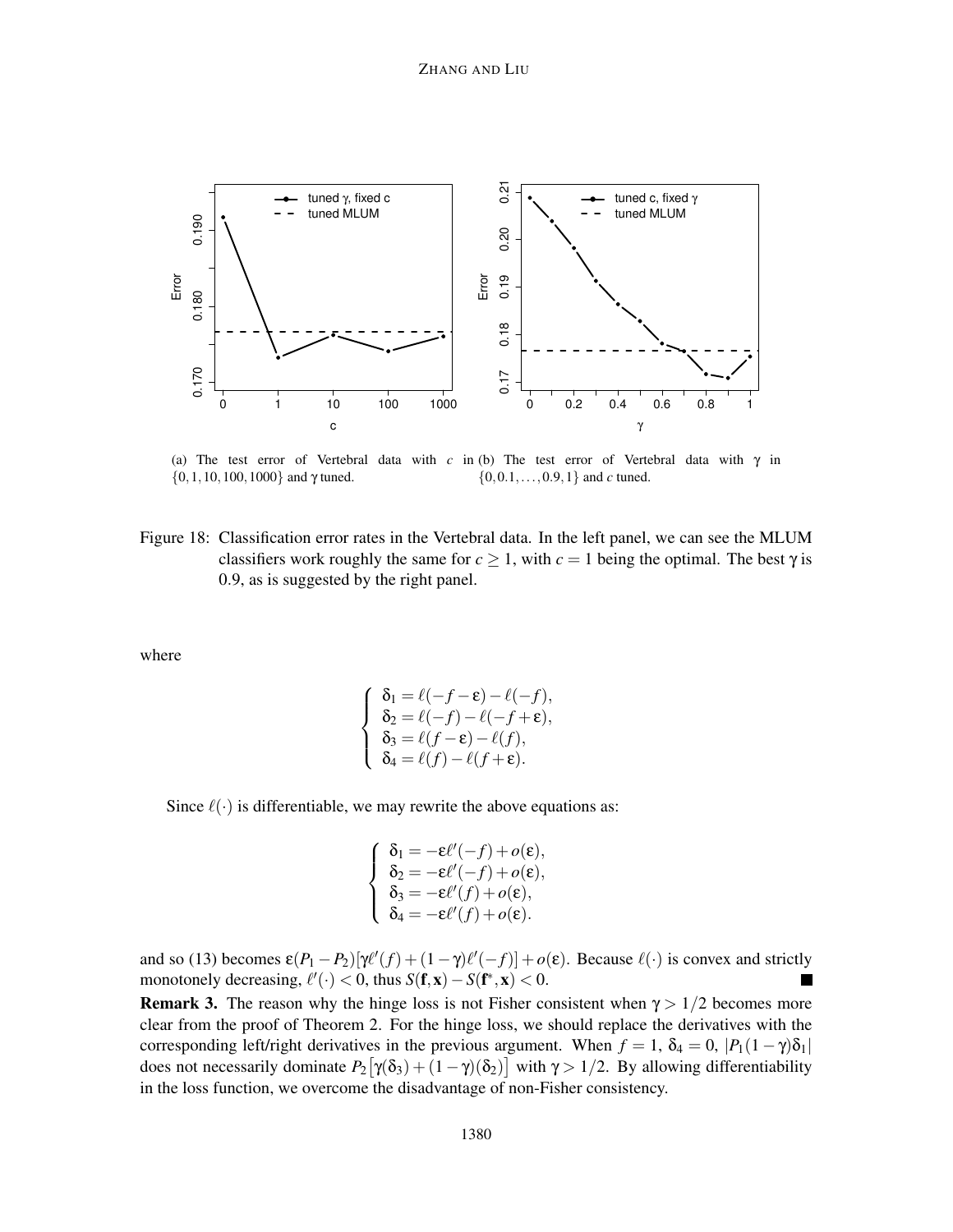

(a) The test error of Wine  $\{0, 1, 10, 100, 1000\}$  and  $\gamma$  tuned. data with c in (b) The test error of Wine data with  $\gamma$  in {0,0.1,...,0.9,1} and *c* tuned.

Figure 19: Classification error rates in the Wine data. The left panel suggests that soft classification method performs better in terms of classification accuracy than the others. With  $\gamma = 0$ , the MLUM method works the best than the other  $\gamma$  values, which is shown in the right panel.

#### Appendix D. Proof of Theorem 3

Due to the constraint  $\sum_{j=1}^{k} f_j = 0$ , the degree of freedom for *S* in (8) is only *k* − 1. Rewrite *S* as

$$
S = (1 - \gamma) \sum_{j=1}^{k} \ell(-f_j) + \sum_{j=1}^{k} P_j [\gamma \ell(f_j) - (1 - \gamma)\ell(-f_j)].
$$

Let the first *k* −1 components of f be the free parameters. Take partial derivative of *S* with respect to  $f_1, \ldots, f_{k-1}$ , and we have

$$
0 = \frac{\partial S}{\partial f_j}|_{\mathbf{f} = \mathbf{f}^*} = -F^*(j) + F^*(k) + P_j E^*(j) - P_k E^*(k); \ j = 1, \dots, k-1,
$$

where  $E^*$  and  $F^*$  are defined in an obvious manner. Let  $P_{k-1} = (P_1, \ldots, P_{k-1})^T$ , we can rewrite the above equations as  $M\mathbf{P}_{k-1} - \mathbf{b} = 0_{k-1}$ , or  $M\mathbf{P}_{k-1} = \mathbf{b}$  where  $\mathbf{b} = ([(1 - \gamma)\ell'(-f_1^*) + \gamma\ell'(f_k^*)], \dots, [(1 - \gamma)\ell'(-f_k^*)]$  $\gamma$ ) $\ell'(-f_{k-1}^*) + \gamma \ell'(f_k^*)$ ])<sup>T</sup> and  $M = \text{diag}(E^*(1),...,E^*(k-1)) + E^*(k)J_{k-1}$ . Here  $J_{k-1}$  is the  $k-1$ by *k* − 1 matrix with every element being 1. Since  $E(\cdot) < 0$ ,  $1 + E^*(k) \sum_{j=1}^{k-1} E^*(j) > 0$ , and we apply the Sherman-Morrison formula (which guarantees the invertibility of  $\dot{M}$ ), to obtain  $P_{k-1} = M^{-1}b$ . Let  $P_k = 1 - \sum_{j=1}^{k-1} P_j$ . The equations (9) follow after some simplification and substituting  $\hat{\mathbf{f}}$  for  $\mathbf{f}^*$ . Note that from the form of (9), we conclude the choice of the free parameters in **f** is not essential.  $\blacksquare$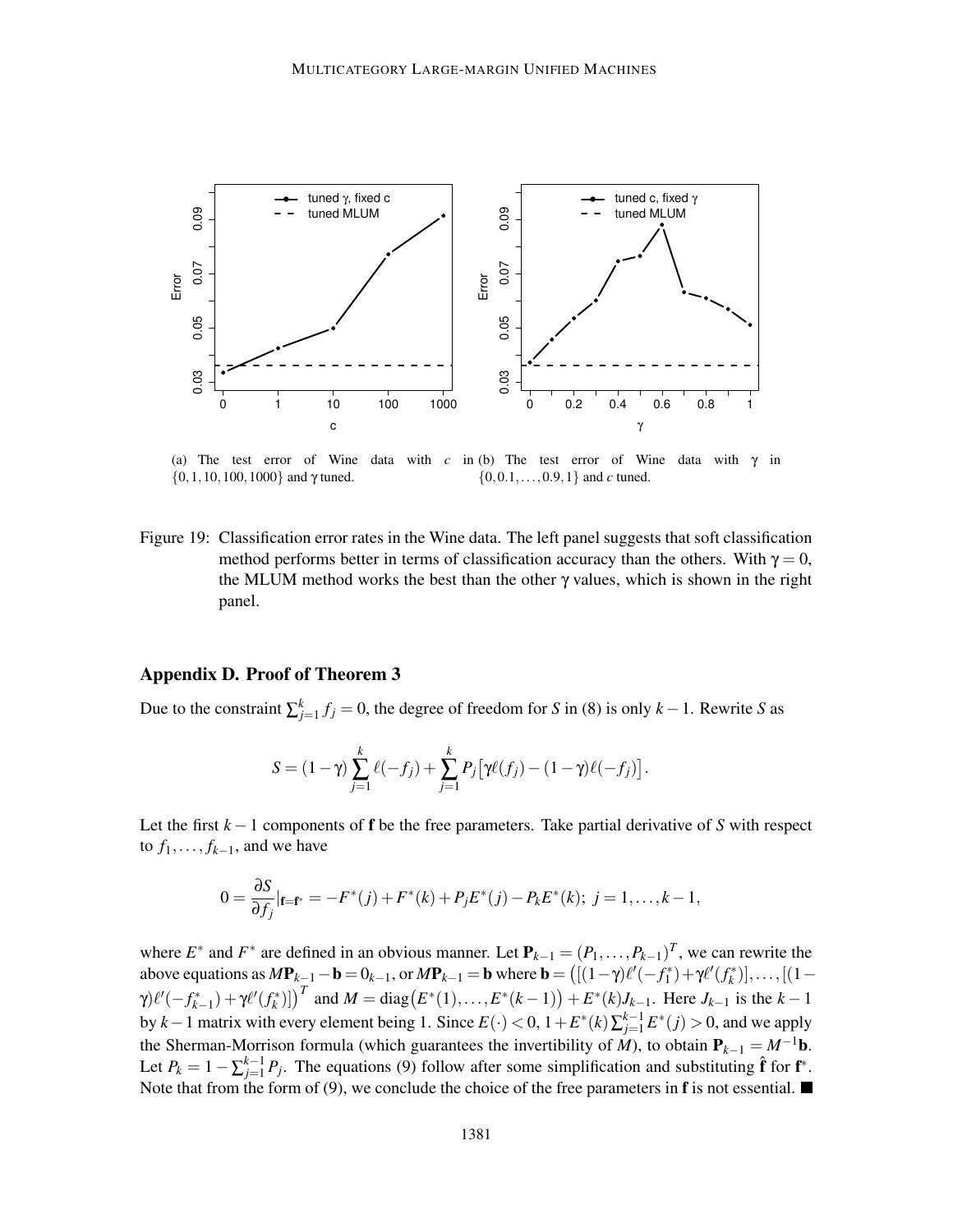

Figure 20: PCA plot of the GBM data, PC 1 vs PC 2.

# Appendix E. Proof of Theorem 4

By definition,

$$
\Delta Q(\mathbf{P}, \mathbf{f}) = Q(\mathbf{P}, \mathbf{f}) - Q^*(\mathbf{P}).
$$

We can rewrite the RHS of the display as

$$
(1 - \gamma) \sum_{j=1}^{k} \ell(-f_j) + \sum_{j=1}^{k} P_j[\gamma \ell(f_j) - (1 - \gamma)\ell(-f_j)]
$$

$$
-(1 - \gamma) \sum_{j=1}^{k} \ell(-f_j^*) - \sum_{j=1}^{k} P_j[\gamma \ell(f_j^*) - (1 - \gamma)\ell(-f_j^*)].
$$

With adding and subtracting, rearrange to obtain that the above display is equivalent to

$$
(1-\gamma)\sum_{j=1}^{k} [\ell(-f_j) - \ell(-f_j^*) - \ell'(-f_j^*)(-f_j + f_j^*)] + (1-\gamma)\sum_{j=1}^{k} \ell'(-f_j^*)(-f_j + f_j^*)
$$
  
+ 
$$
\sum_{j=1}^{k} P_j[\gamma\{\ell(f_j) - \ell(f_j^*) - \ell'(f_j^*)(f_j - f_j^*)\} - (1-\gamma)\{\ell(-f_j) - \ell(-f_j^*) - \ell'(-f_j^*)(-f_j + f_j^*)\}]
$$
  
+ 
$$
\sum_{j=1}^{k} P_j[\gamma\ell'(f_j^*)(f_j - f_j^*) - (1-\gamma)\ell(-f_j^*)(-f_j + f_j^*)].
$$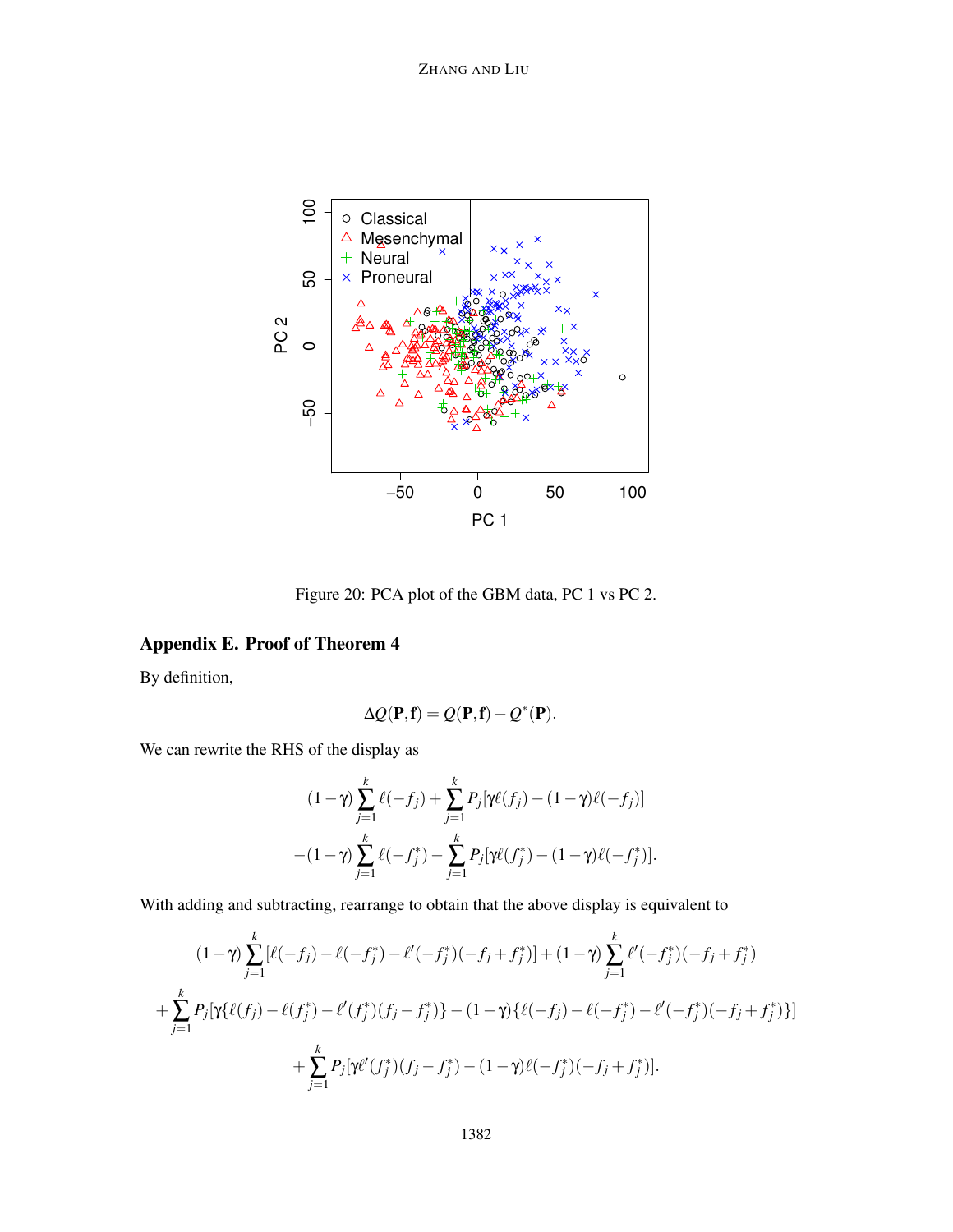

(a) The test error of GBM data with  $c$  in (b) The test error of GBM data with  $\gamma$  in  $\{0, 1, 10, 100, 1000\}$  and  $\gamma$  tuned. {0,0.1,...,0.9,1} and *c* tuned.

Figure 21: For the GBM data, hard classifier works the best, as shown in the left panel. The right panel illustrates that the optimal choice of  $γ$  is 0.8.

In combination with the Bregman divergence, observe that the above is essentially RHS of Theorem 4 plus  $(1 - \gamma) \sum_{j=1}^{k} \ell'(-f_j^*)(-f_j + f_j^*) + \sum_{j=1}^{k} P_j[\gamma \ell'(f_j^*)(f_j - f_j^*) - (1 - \gamma)\ell(-f_j^*)(-f_j + f_j^*)],$ so it suffices to show the latter, denoted by *W*, equals 0.

Using the same notation as in Theorem3, we have

$$
W = \sum_{j=1}^{k} [P_j \gamma \ell'(f_j^*)(f_j - f_j^*) + (1 - P_j)(1 - \gamma)\ell'(-f_j^*)(-f_j + f_j^*)]
$$
  
= 
$$
\sum_{j=1}^{k} [-F^*(j) + P_j E^*(j)](f_j - f_j^*).
$$

Because of the sum-to-zero constraint, the above display is equivalent to

$$
W = \sum_{j=1}^{k-1} [-F^*(j) + F^*(k) + P_j E^*(j) - P_k E^*(k)] (f_j - f_j^*).
$$

Note that  $-F^*(j) + F^*(k) + P_j E^*(j) - P_k E^*(k)$  is just the *j*<sup>th</sup> element of  $\bigtriangledown Q^*(P)|_{f=f^*}$ , choosing the first  $k - 1$  elements in **f** as free parameters and taking partial derivatives. Thus  $W = 0$ , and the desired result follows.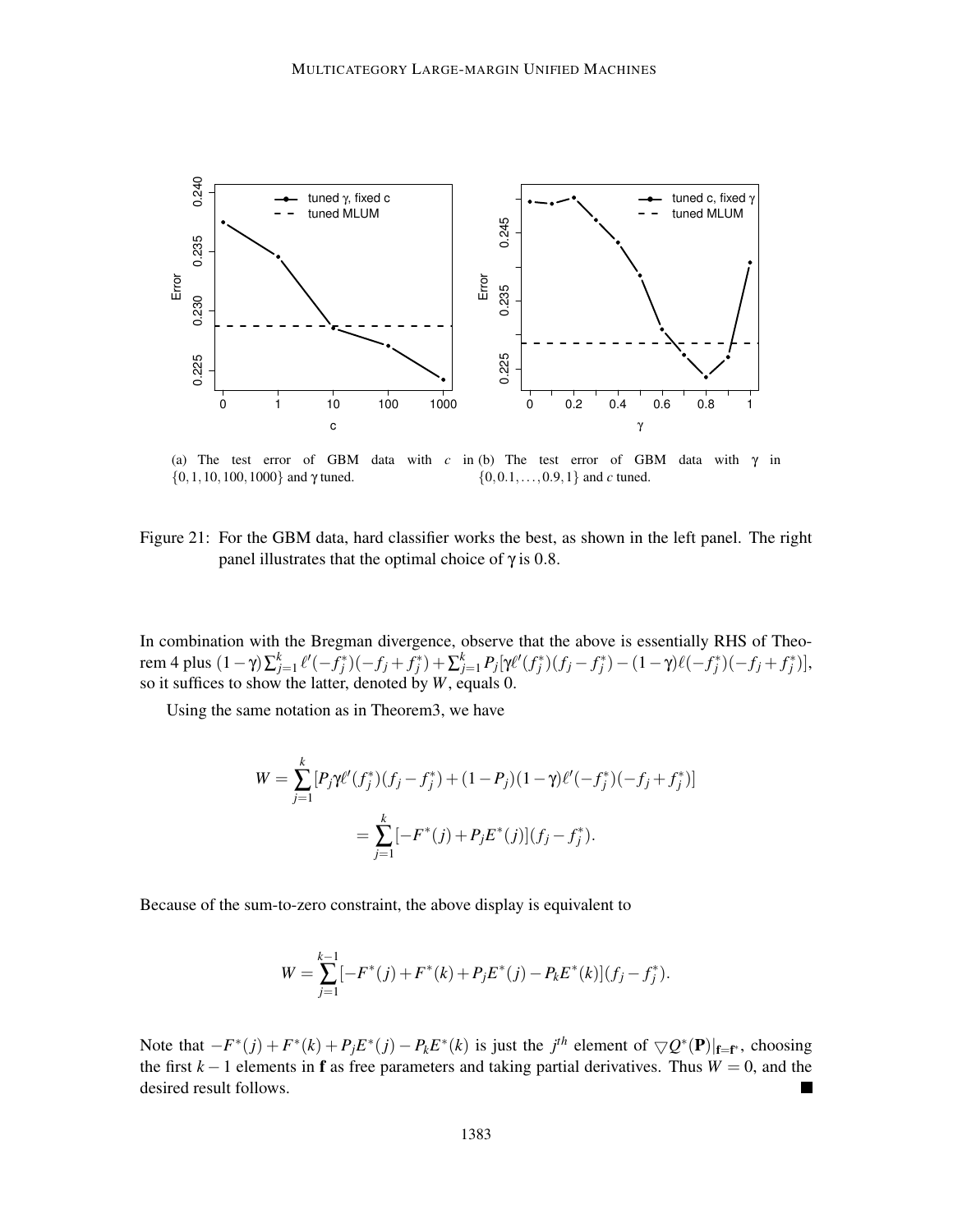# Appendix F. Proof of Theorem 5

Expand the Bregman divergence in Theorem 4 into the Taylor series form:

$$
\Delta Q(\mathbf{P}, \mathbf{f}) = \sum_{i=1}^{k} \left[ P_i \gamma \left( \frac{\ell^{(2)}(f_i^*)}{2} (\hat{f}_i - f_i^*)^2 + o((\hat{f}_i - f_i^*)^2) \right) \right] + (1 - P_i)(1 - \gamma) \left[ \frac{\ell^{(2)}(-f_i^*)}{2} (\hat{f}_i - f_i^*)^2 + o((\hat{f}_i - f_i^*)^2) \right] \right].
$$

Note that the second order derivative of  $\ell$  is bounded for every *a* and finite *c*. Because  $\tau_i \ll \mu$ , *i* = 1,..., *k*, we can multiply both sides by  $n^{2q}$ , and take expectation to obtain

$$
n^{2q}\Delta Q(\hat{\mathbf{f}}^n) = O\big(\int_{\mathbf{X},Y} |\sup_{1 \le j \le k} T_j|^2 dD(\mathbf{X},Y)\big).
$$

Because of Assumption B, the RHS is bounded, and the desired result follows.

# Appendix G. Proof of Theorem 6

Note that  $(\hat{f}_i - f_i^*)^2 - (f_i^H - f_i^*)^2 = (\hat{f}_i - f_i^H)(\hat{f}_i + f_i^H - 2f_i^*)$ .  $(\hat{f}_i - f_i^H)$  is  $n^q$  consistent, and  $|\hat{f}_i + f_i^H - f_i^H|$  $|f_i^H - 2f_i^*| \le |\hat{f}_i - f_i^H| + 2(|f_i^H| + |f_i^*|) \to 2(|f_i^H| + |f_i^*|)$ . The rest of the proof is analogous to that of Theorem 5.

# References

- N. Aronszajn. Theory of reproducing kernels. *Transactions of the American Mathematical Society*, 68(3):337–404, 1950.
- P. L. Bartlett, M. I. Jordan, and J. D. McAuliffe. Convexity, classification, and risk bounds. *Journal of the American Statistical Association*, 101(473):138–156, 2006.
- B. E. Boser, I. M. Guyon, and V. N. Vapnik. A training algorithm for optimal margin classifiers. In *Proceedings of the Fifth Annual Workshop on Computational Learning Theory*, COLT '92, pages 144–152, 1992. ISBN 0-89791-497-X.
- C. Cortes and V. Vapnik. Support vector networks. *Machine Learning*, 20:273–297, 1995.
- K. Crammer, Y. Singer, N. Cristianini, J. Shawe-taylor, and B. Williamson. On the algorithmic implementation of multiclass kernel-based vector machines. *Journal of Machine Learning Research*, 2:265–292, 2001.
- Y. Freund and R. E. Schapire. A decision-theoretic generalization of on-line learning and an application to boosting. *Journal of Computer and System Sciences*, 55(1):119–139, 1997.
- J. Friedman, T. Hastie, and R. Tibshirani. Additive logistic regression: a statistical view of boosting. *Annals of Statistics*, 28(2):337–407, 2000.
- J. Friedman, T. Hastie, and R. Tibshirani. Regularization paths for generalized linear models via coordinate descent. *Journal of Statistical Software*, 33(1):1–22, 2010.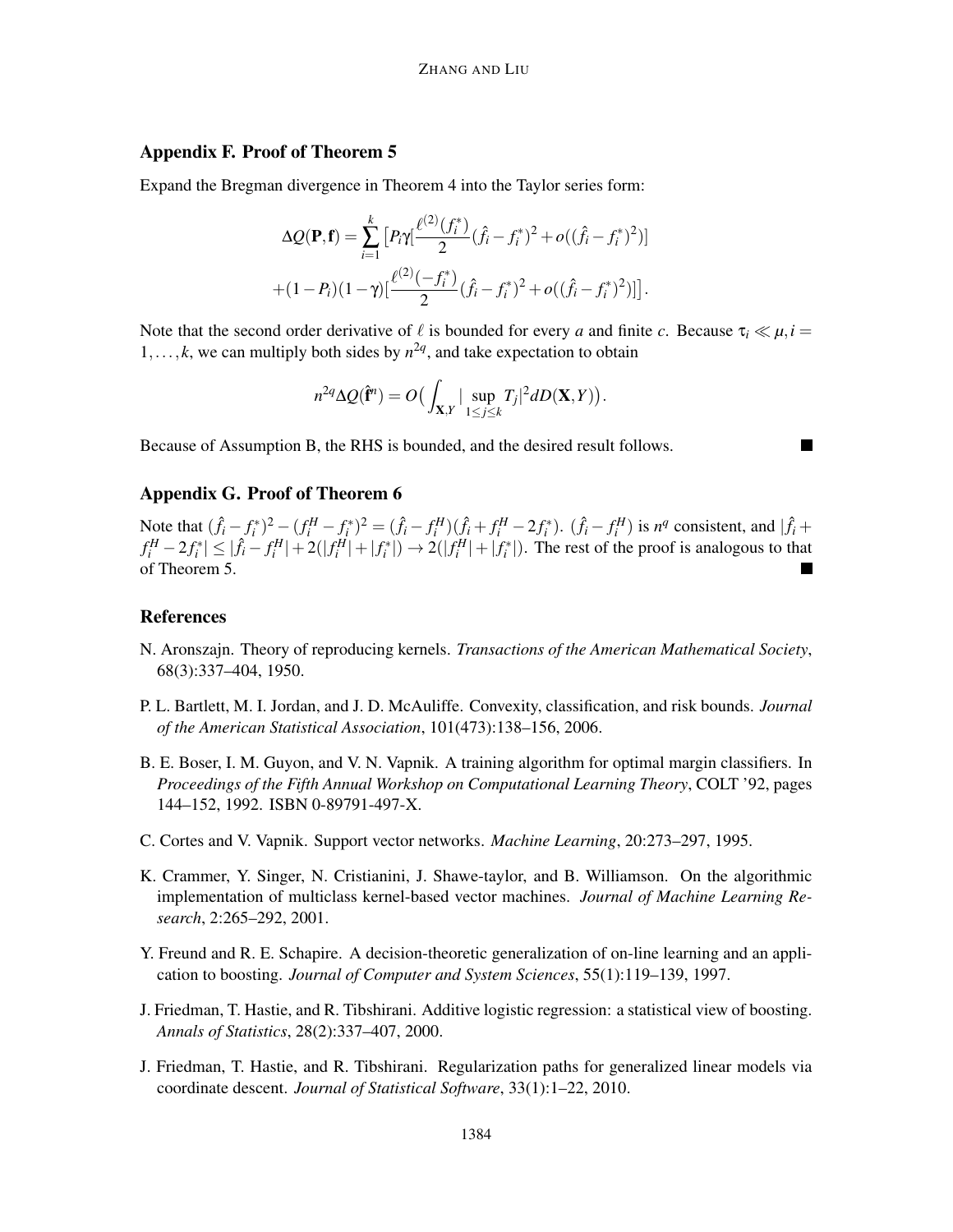- H. Huang, Y. Liu, Y. Du, C. Perou, D. N. Hayes, M. Todd, and J. S. Marron. Multiclass distance weighted discrimination. *Journal of Computational and Graphical Statistics*, 2013. Forthcoming.
- Y. Lee, Y. Lin, and G. Wahba. Multicategory support vector machines, theory, and application to the classification of microarray data and satellite radiance data. *Journal of the American Statistical Association*, 99(465):67–81, 2004.
- X. Lin, G. Wahba, D. Xiang, F. Gao, R. Klein, and B. Klein. Smoothing spline anova models for large data sets with bernoulli observations and the randomized gacv. *Annals of Statistics*, 28(6): 1570–1600, 2000.
- Y. Liu. Fisher consistency of multicategory support vector machines. In *Eleventh International Conference on Artificial Intelligence and Statistics*, pages 289–296, 2007.
- Y. Liu and X. Shen. Multicategory ψ-learning. *Journal of the American Statistical Association*, 101 (474):500–509, 2006.
- Y. Liu and M. Yuan. Reinforced multicategory support vector machines. *Journal of Computational and Graphical Statistics*, 20(4):901–919, 2011.
- Y. Liu, X. Shen, and H. Doss. Multicategory ψ-learning and support vector machine: computational tools. *Journal of Computational and Graphical Statistics*, 14(1):219–236, 2005.
- Y. Liu, H. H. Zhang, and Y. Wu. Soft or hard classification? large margin unified machines. *Journal of the American Statistical Association*, 106(493):166–177, 2011.
- J. S. Marron, M. Todd, and J. Ahn. Distance weighted discrimination. *Journal of the American Statistical Association*, 102(480):1267–1271, 2007.
- S. Y. Park, Y. Liu, D. Liu, and P. Scholl. Multicategory composite least squares classifiers. *Statistical Analysis and Data Mining*, 3(4):272–286, 2010.
- X. Shen and W. H. Wong. Convergence rate of sieve estimates. *Annals of Statistics*, 22(2):580–615, 1994.
- X. Shen, G. C. Tseng, X. Zhang, and W. H. Wong. On ψ-learning. *Journal of the American Statistical Association*, 98(463):724–734, 2003.
- I. Steinwart and C. Scovel. Fast rates for support vector machines using gaussian kernels. *Annals of Statistics*, 35(2):575–607, 2007.
- Y. Tang and H. H. Zhang. Multiclass proximal support vector machines. *Journal of Computational and Graphical Statistics*, 15(2):339–355, 2006.
- A. Tewari and P. L. Bartlett. On the consistency of multiclass classification methods. *Journal of Machine Learning Research*, 8:1007–1025, 2007.
- P. Tseng. Convergence of a block coordinate descent method for nondifferentiable minimization. *Journal of Optimization Theory and Applications*, 109(3):475–494, 2001.
- V. Vapnik. *Statistical Learning Theory*. Wiley, 1998.